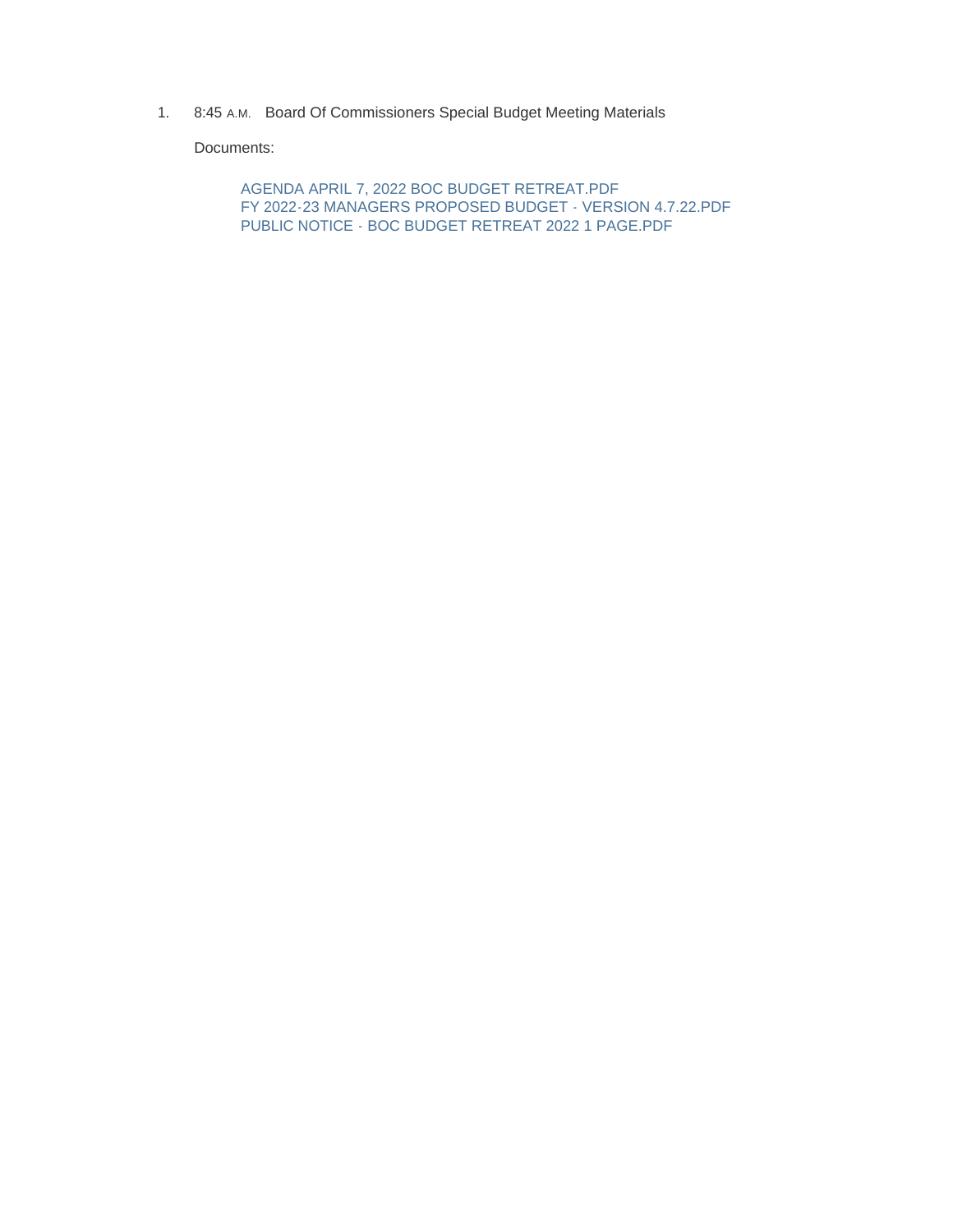





#### **AGENDA BOARD OF COMMISSIONERS ANNUAL BUDGET RETREAT THURSDAY, APRIL 7, 2022 8:45 AM**

#### **1. General Overview of Agenda**

#### **2. Budget Schedule for Fiscal Year 2022-23**

- Board of Commissioners Budget Scoping Session #1 Cancelled
- Board of Commissioners Budget Scoping Session #2 December 1, 2021
- Department Head Budget Retreat March 11, 2022
- Board of Commissioners Budget Scoping Session #3 March 14, 2022
- Board of Commissioners Budget Retreat Today
- Budget Public Hearing #1 April 25, 2022
- Budget Public Hearing #2 May 9, 2022
- Budget Adoption May 23, 2022 (Anticipated)

#### **3. Pittsboro Fire Department**

#### **4. Budget Basics**

- LGC Stabilization & Local Policy (8%, 15%)
- **EXEC** General Fund vs Enterprise Fund Revenue Sources
- Collection Percentage (97.5%)
- **EXECUTE:** Sales Tax Projections
- **EXP** Appropriation of Available Fund Balance Dead Money vs Recurring Revenue
- **EXEC** Allocations to Capital Project/Reserve Funds
- **■** Indirect Costs between General Fund and Enterprise Fund

#### **5. Vehicle and Wheeled Asset Inventory & Replacement Schedule**

#### **6. Parks & Recreation Vision Presentation**

#### **7. Discussion of Proposed Budget**

- Fiscal Year Comparison: FY 2021-22 Budgeted vs. Programmed FY 2022-23
	- i. General Fund Expense Year to Year
		- ii. Enterprise Fund Expense Year to Year
- **Employee Expense** 
	- i. COLA
	- ii. Health Insurance
	- iii. Expanded Training & Travel
	- iv. Certification Increases & Probationary Bonuses
	- v. Employee Appreciation Budget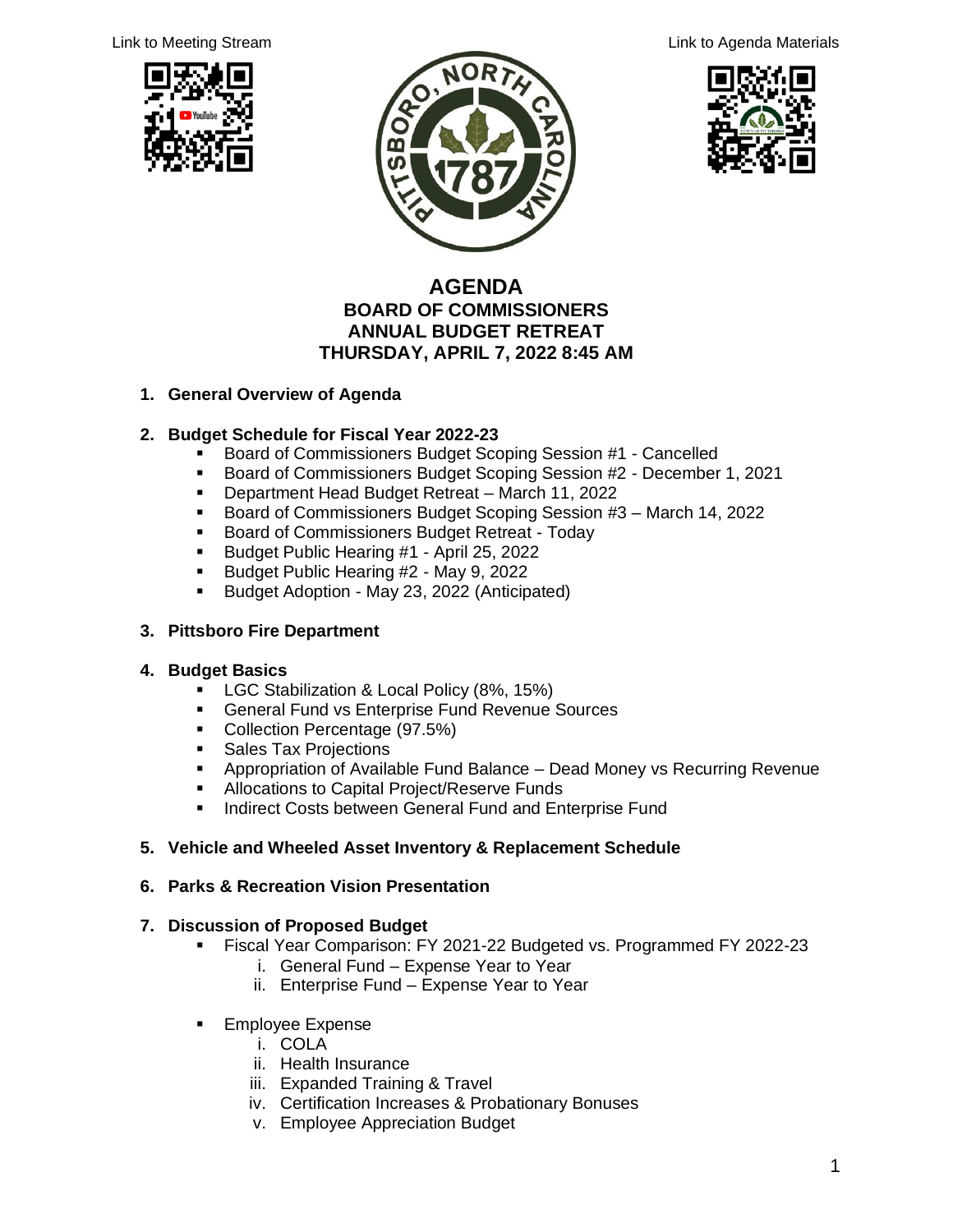- Add / Alternate List What is In and What is Out
	- i. Employees
	- ii. Vehicles
	- iii. Projects
- New Considerations
	- i. Renewed Sanitation Contract
	- ii. Expanded Parks & Recreation Services
	- iii. Main Street Program back as a Town Department
	- iv. Increased Fire Department Expense (Including Ladder Truck Debt Service)
	- v. Fuel Expense & Supply Chain Concerns
	- vi. Office Space Needs / Leases
	- vii. Development Fees
	- viii. Water & Sewer CIP / SDF Revision / Rate Model Results
	- ix. Other
- Carryover Projects from FY 2021-22 into FY 2022-23
	- i. General Fund
	- ii. Enterprise Fund
- **8. Summary of Adjustments Made During Budget Retreat**
- **9. Next Steps**
- **10. Adjournment**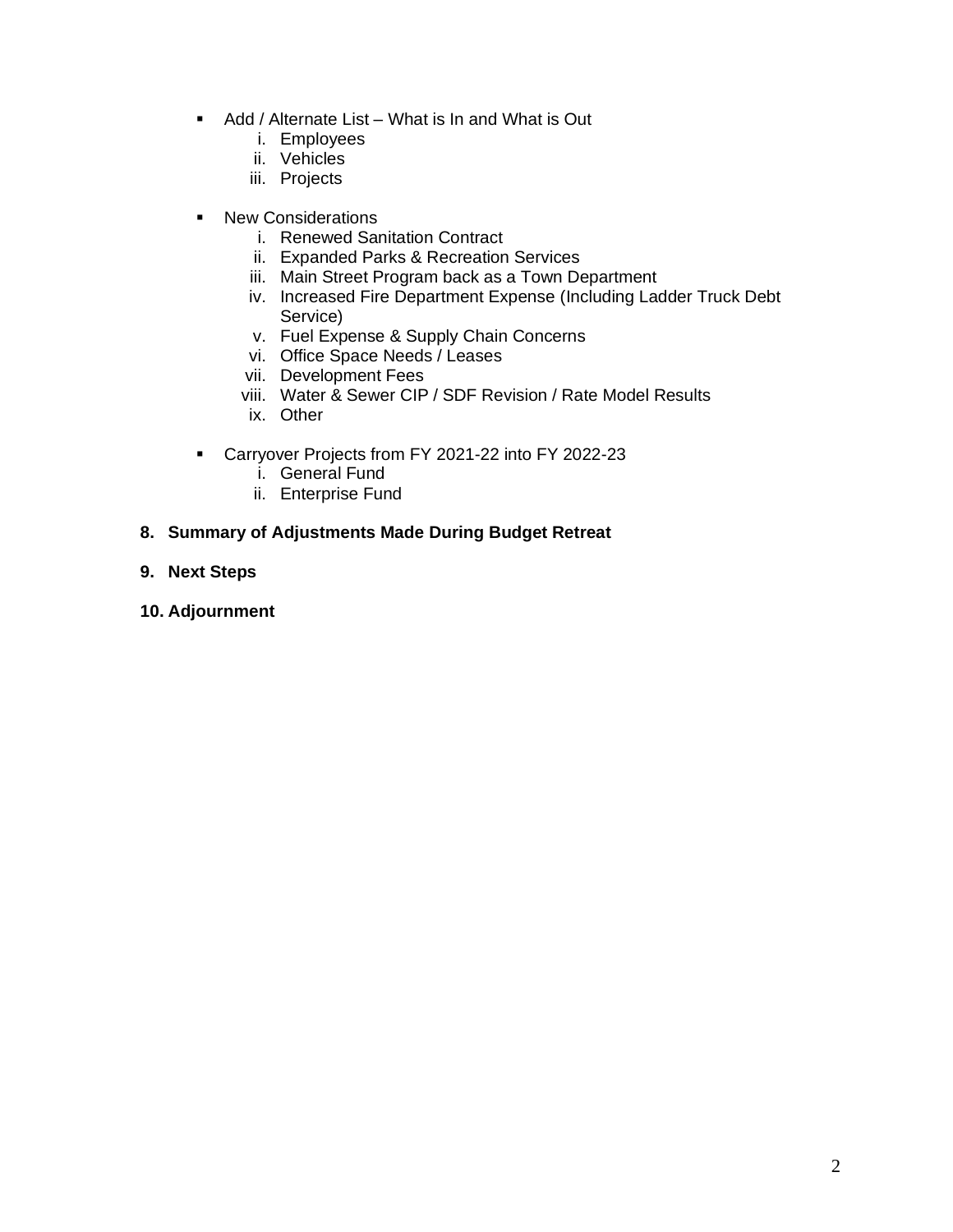

# **Fiscal Year 2022-2023 Board of Commissioners Budget Retreat Version Date: April 7, 2022**

### **PROPOSED BUDGET EXECUTIVE SUMMARY**

The Board of Commissioners Budget Retreat version of the proposed Fiscal Year 2022-23 budget for the Town of Pittsboro is listed below. As with our previous annual budgets, our goal this year remains to provide continued and enhanced high-quality service to our citizens, residents, and customers.

This Budget Retreat version will be reviewed, amended, and refined during and following the Board of Commissioners Budget Retreat leading up to the public hearings for the Fiscal Year 2022-23 budget. The remaining budget schedule includes two public hearings, the first on April 25, 2022 and the second on May 9, 2022, both scheduled to be held during the Board of Commissioners Regular Meeting on those respective dates. The anticipated date of adoption for the Fiscal Year 2022-23 budget is set for May 23, 2022, also during the Board of Commissioners Regular Meeting.

### **Budget Notes for the Proposed Budget:**

#### **General Fund**

- 1. The proposed Fiscal Year 2022-23 budget includes a slight tax rate increase with an adjustment of the current tax rate of 0.4333 per \$100 of valuation to a proposed tax rate of 0.44 per \$100 of valuation.
	- a. This rounding up of the tax rate will generate an extra \$52,088 in revenue that will be used to pay for the Town's ongoing annual debt service payment to the Pittsboro Fire Department for a new ladder truck apparatus.
- 2. The Town is expecting a 97.5% collection rate of ad valorem taxes and expects one (1) penny to generate \$85,353.00, up from the one (1) penny generation of \$76,372 in current Fiscal Year 2021-22.
- 3. Balance Status
	- a. Current Proposed Expense: \$9,071,616 (+24.6% compared to FY 2021-22 Budget) – Without Fund Balance Appropriation as currently proposed FY 2022-23 expense is +3.3% compared to FY 2021-22 Budget
	- b. Current Proposed Revenue: \$9,071,616
- 4. Employee Expense
	- a. COLA 7.5% Increase to All Employees, the Mayor, and Board of Commissioners
	- b. Individual Market Adjustments have also been applied to specific employee salaries due to market competition.
	- c. LGERS Employer Contribution Rate Stabilization Policy (ECRSP) will increase to 12.10% of pay for employees, up from 11.35% in FY 2021-22. For Law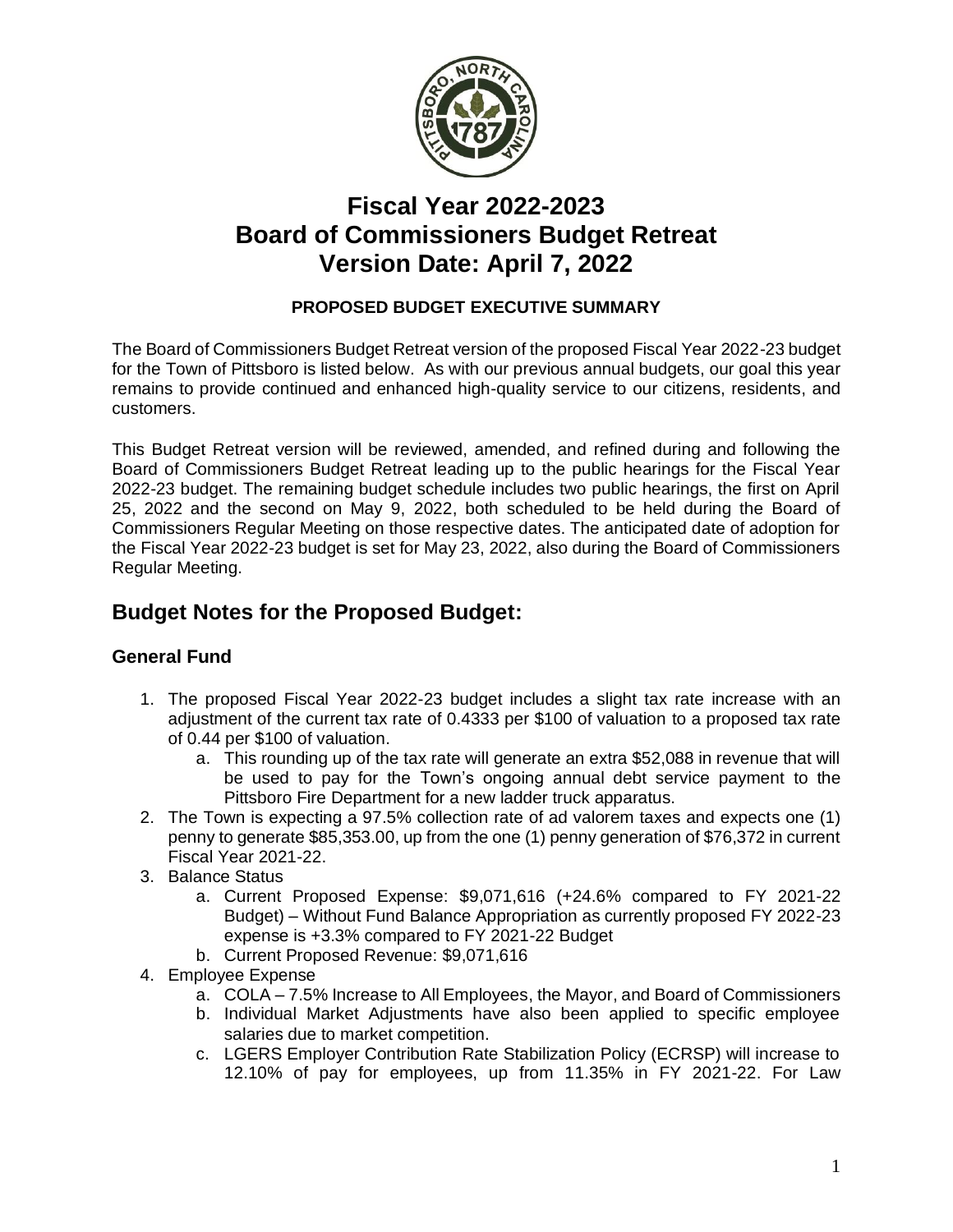

Enforcement Officers (LEOs) the increase is 13.10%, up from 12.10% in FY 2021- 22.

- d. Training and Travel budgets have generally increased as we seek to hire, train, and retain a high-quality staff. The addition of employees, a desire for our staff to perpetually continue with their skill and job training, and the return to in-person training has resulted in an increase in expense.
- 5. New Requests
	- a. Employees
		- i. Recreation Coordinator (July 1, 2022 Hire)
		- ii. Parks Maintenance Superintendent (July 1, 2022 Hire)
	- b. Equipment / Vehicles / Projects in Operating
		- i. Three (3) Police Interceptor Replacements- \$190,000
		- ii. Split Costs for Knight Farm Park Maintenance \$50,000
		- iii. Paving Projects (Kensington Road and Misc. Patching) \$125,000
		- iv. Truck Replacement in Public Works \$50,000
		- v. Recreation Coordinator Vehicle \$40,000
		- vi. Parks Maintenance Superintendent Vehicle \$50,000
- 6. Transfer to Capital Project Funds (CPF)
	- a. Total: \$1,230,353
		- i. Fund 840 Sidewalks and Greenways \$220,000
			- 1. NCDOT TAP Funding Match \$10,000
			- 2. Pittsboro Elementary School TARPO Sidewalk \$210,000
		- ii. Fund 850 Affordable Housing \$85,353
			- 1. Transfer from AFB Equivalent to 1 Penny \$85,353
		- iii. Fund 860 Police Station \$100,000
			- 1. Police Station Space Needs and Planning Study and Capital Reserve - \$100,000
		- iv. Fund 870 Buildings and Grounds \$50,000
			- 1. Public Works Space Needs and Planning Study and Capital Reserve - \$50,000
		- v. Fund 990 Parks and Recreation \$775,000
			- 1. Lewis Freeman Park Phase 2 \$50,000
			- 2. Playground Improvements \$100,000
			- 3. Tennis Courts Reconstruction \$125,000
			- 4. Community House Restoration and ADA Improvements \$500,000
- 7. Pittsboro Fire
	- a. The Pittsboro Fire Department is requesting a 12% increase to its overall operating expense. In FY 2020-21, the operating expense portion of the Fire budget requested of the Town of Pittsboro was equal to \$487,989. In our current fiscal year, FY 2021-22, the Town was requested to contribute \$975,796, or an 100% increase year to year compared. For FY 2022-23, Pittsboro Fire is requesting \$1,090,468 from the Town, again, a 12% increase year to year compared.
	- b. In addition to the operating expense request, the Pittsboro Fire is requesting the first debt service payment for the new ladder truck apparatus equal to \$51,000.
	- c. Pittsboro Fire is requesting a tax rate of 12.65%.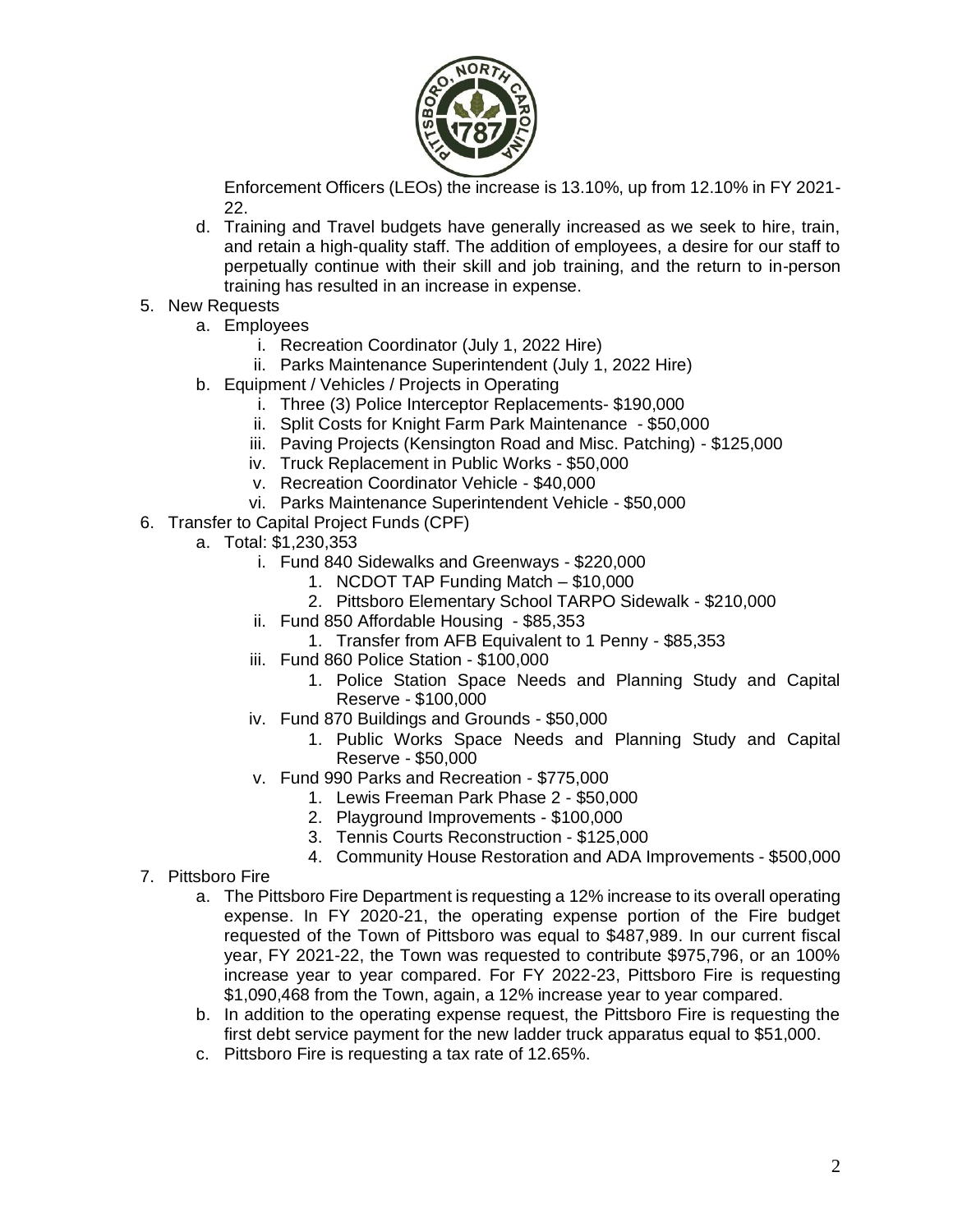

- i. Please note that the Town and Pittsboro Fire have different assumptions on the value of one (1) penny of tax. Pittsboro Fire considers one (1) penny to equal \$86,203 while the Town consider one (1) penny to equal \$85,353.
- 8. GFL Sanitation Contract
	- a. Will have a new contract for FY 2022-23 Cost TBD. Staff is estimating a 4.2% increase to our current contract costs if the contracted services remain the same as today. Staff has requested prices on updated services from GFL and anticipates having this information prior to the budget public hearings.
- 9. Department Budget 6300
	- a. Removal of Department Budget 6300 Chatham Park. This budget was previously programmed into the annual operating budget for the Town to account for Chatham Park-related Town expenses as part of an agreement with Chatham Park Investors. This agreement established a financial contribution of \$300k annually as a means to allow the Town to escalate its staffing to handle the expected growth from the Chatham Park development. The agreement specified that Chatham Park Investors would pay at least \$300k to the Town, either by tax burden or cash payment with the cash payment diminishing commensurate with each annual increase of tax burden. The tax burden of Chatham Park related development property now exceeds \$300k, so this independent accounting is no longer necessary and is thereby proposed to be removed from the FY 2022-23 budget ordinance.
- 10. Department Budget 6400
	- a. Formerly known as "Main Street/Downtown", this budget is being re-titled "Downtown". The Town's Main Street affiliate program will remain, but it will return to a Town-operated departmental budget. The renaming of this department is to assist in the understanding that the agreement with the  $501(c)(3)$  entity that was contracted to operate the Town's Main Street program is now null and void. The expenses shown in this departmental budget will remain with the Town and be managed similar to other Town departments.

#### **Enterprise Fund**

- 2. The proposed Fiscal Year 2022-2023 budget includes a 20% increase to both water and wastewater rates, inclusive of both availability and consumption charges. This 20% includes a 4.2% increase pursuant to the Federal Bureau of Labor Statistics CPI-U for February 2021 – February 2022 for Water and Sewerage Maintenance. The remainder of the proposed rate increases is to cover our escalated costs in materials, supplies, employee expense, and to recuperate our available retained earnings balance that has be dramatically affected with cash draws to pay for the advanced treatment projects at our water treatment plant.
	- a. One percent (1%) on the water rate generates: \$24,480
	- b. One percent (1%) on the wastewater rate generates: \$17,760
- 3. Balance Status
	- a. Current Proposed Expense: \$5,974,961 (-10.4% compared to FY 2021-22 Budget)
	- b. Current Proposed Revenue: \$6,768,381
		- i. Plan to Transfer \$793,420 to Retained Earnings (which will balance expense with revenue)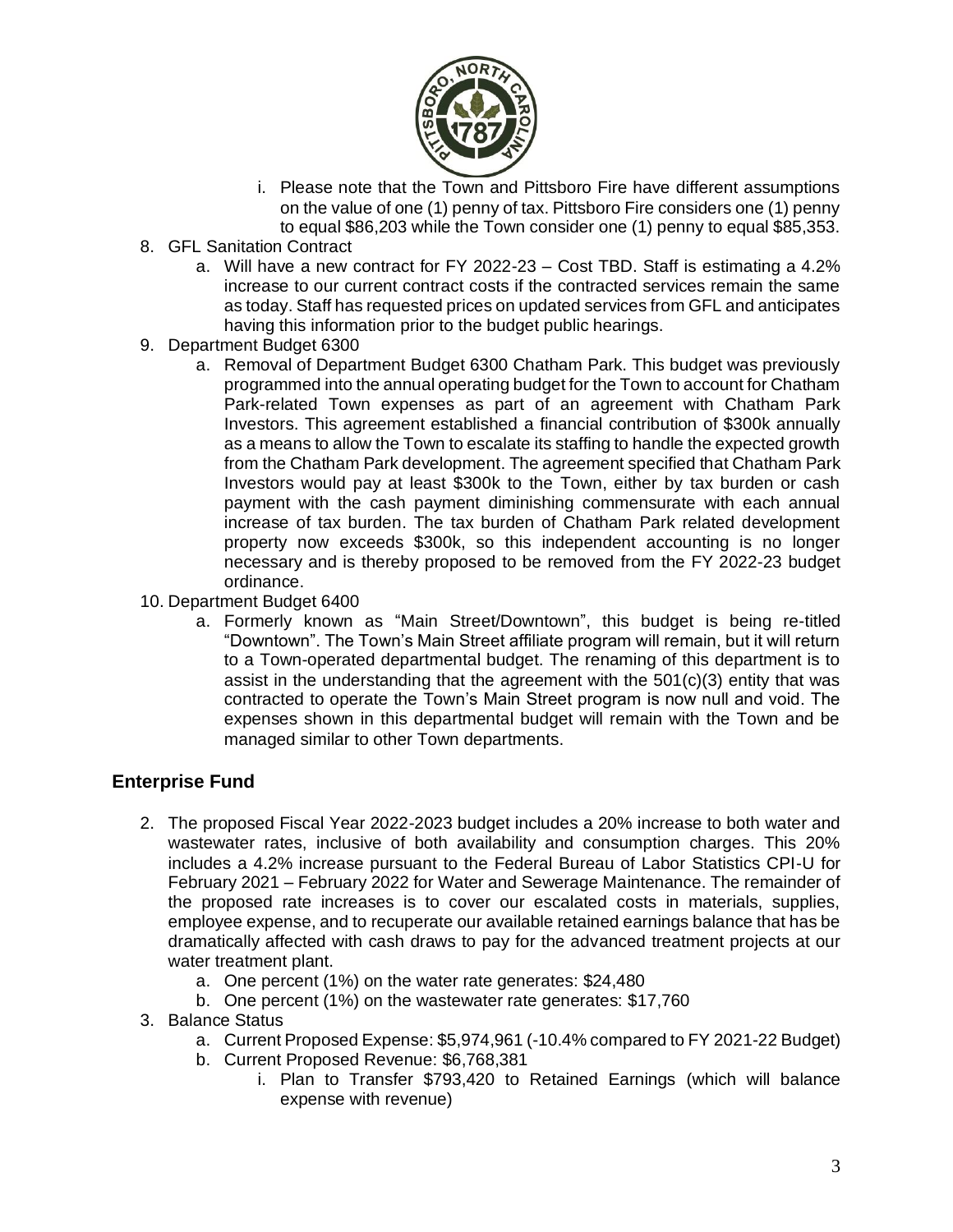

- 4. Employee Expense
	- a. COLA 7.5% Increase to All Employees
	- b. Individual Market Adjustments have also been applied to specific employee salaries due to market competition.
	- c. LGERS Employer Contribution Rate Stabilization Policy (ECRSP) will increase to 12.10% of pay for employees, up from 11.35% in FY 2021-22.
	- d. Training and Travel budgets have generally increased as we seek to hire, train, and retain a high-quality staff. The addition of employees, a desire for our staff to perpetually continue with their skill and job training, and the return to in-person training has resulted in an increase in expense.
- 5. New Requests
	- a. Employees
		- i. Meter Reader (January 1, 2023 Hire)
		- ii. Utility Account Specialist (July 1, 2022 Hire)
	- b. Equipment / Vehicles / Projects in Operating
		- i. Meter Reader Vehicle \$40,000
- 6. Transfer to Capital Project Funds (CPF)
	- a. Total: \$533,705
		- i. Fund 550 Water Plant Improvements \$383,705
			- 1. Jordan Lake Allocation \$12,000
			- 2. Western Intake Partnership \$371,705
		- ii. Fund 560 Water Extensions and Maintenance \$75,000
			- 1. Miscellaneous Pipe Replacement/Betterments (Water) \$75,000
		- iii. Fund 570 Sewer Extensions and Maintenance \$75,000
			- 1. Miscellaneous Pipe Replacement/Betterments (Wastewater) \$75,000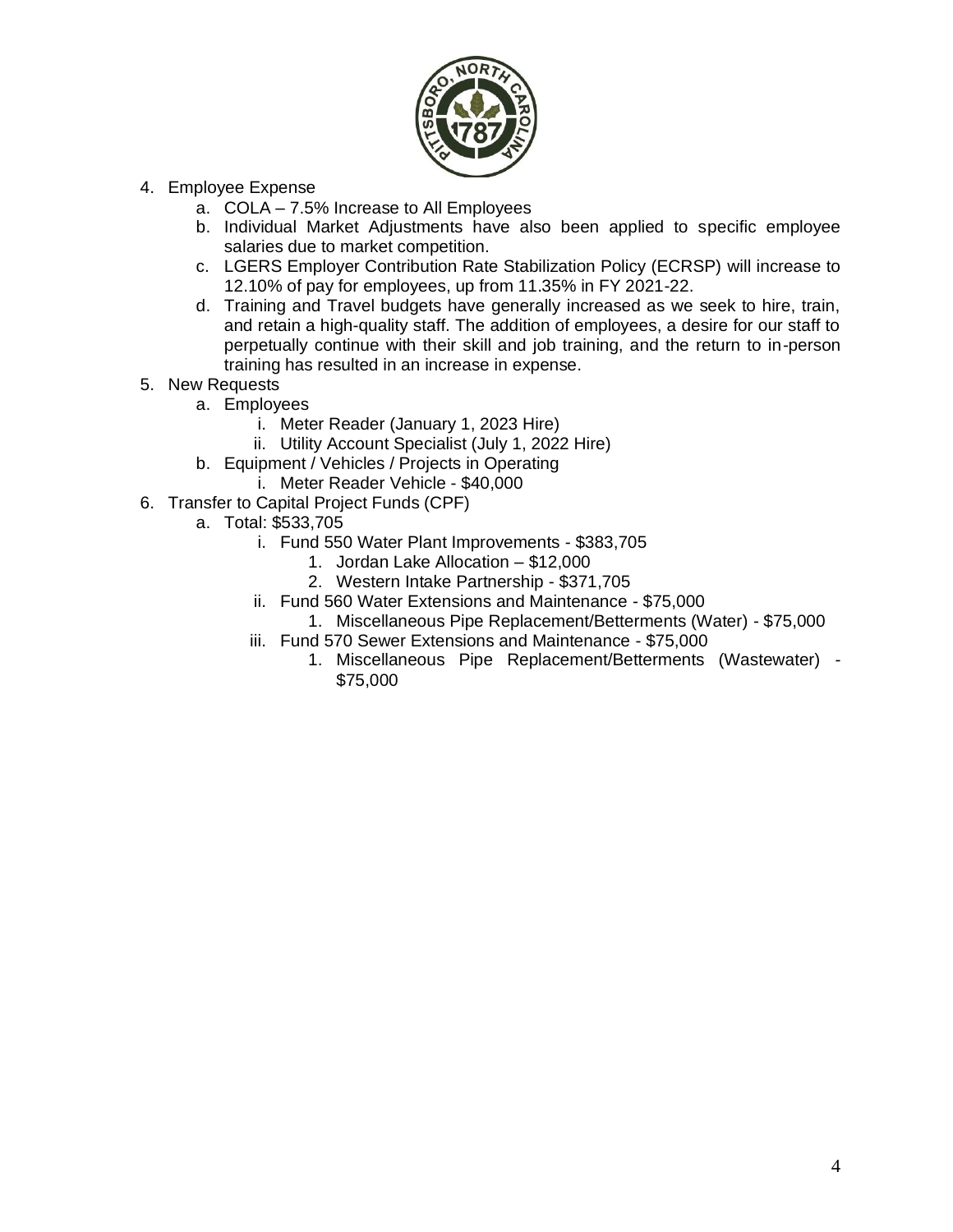#### **OPERATING BUDGET - GENERAL FUND**

#### GENERAL FUND REVENUES

|                    |                                       |               |               |               |             | % Increase           |
|--------------------|---------------------------------------|---------------|---------------|---------------|-------------|----------------------|
| <b>Account</b>     |                                       | 2020-21       | 2020-21       | 2021-22       | 2022-23     | <b>From Previous</b> |
| <b>Object Code</b> | <b>Account Description</b>            | <b>Actual</b> | <b>Budget</b> | <b>Budget</b> | Recommended | <b>Year Budget</b>   |
| 4100-41100         | <b>TAXES - PRIOR YEARS</b>            | \$25,432      | \$20,000      | \$18,000      | \$18,000    | 0.0%                 |
| 4100-41130         | PUBLIC SERVICE UTILITY TAX            | \$26,629      | \$29,000      | \$27,000      | \$27,500    | 1.9%                 |
| 4100-41000         | <b>AD VALOREM TAXES</b>               | \$2,287,396   | \$2,231,661   | \$3,049,261   | \$3,418,588 | 12.1%                |
| 4100-41121         | <b>MOTOR VEHICLE TAXES</b>            | \$267,821     | \$200,000     | \$230,000     | \$300,000   | 30.4%                |
| 4100-41105         | <b>TAX INTEREST AND PENALTIES</b>     | \$10,087      | \$6,000       | \$6,000       | \$6,000     | 0.0%                 |
| 4100-41200         | <b>RENTAL VEHICLE TAX</b>             | \$8,543       | \$5,000       | \$7,500       | \$7,500     | 0.0%                 |
| 4100-41225         | <b>BEER AND WINE LICENSES</b>         | \$665         | \$500         | \$500         | \$500       | 0.0%                 |
| 4100-44100         | <b>INTEREST INCOME</b>                | \$2,122       | \$3,000       | \$2,500       | \$2,500     | 0.0%                 |
| 4100-46100         | MISCELLANEOUS REVENUES                | \$62,281      | \$15,000      | \$10,000      | \$10,000    | 0.0%                 |
| 4100-43100         | <b>SITE PLAN REVIEW</b>               | \$9,389       | \$10,000      | \$170,000     | \$170,000   | 0.0%                 |
| 4100-43105         | <b>ZONING PERMIT FEES</b>             | \$44,238      | \$28,050      | \$28,050      | \$35,550    | 26.7%                |
| 4100-43110         | PLANNING ADMIN/PUBLIC HEARING FEE     | \$0           | \$400         | \$400         | \$400       | 0.0%                 |
| 4100-43115         | VEHICLE TOWING AND STORAGE            | \$0           | \$0           | \$0           | \$0         | N/A                  |
| 4100-43120         | <b>ISUBDIVISION REVIEW FEES</b>       | \$12,740      | \$36,500      | \$170,000     | \$170,000   | 0.0%                 |
| 4100-43121         | <b>SMALL AREA PLAN FEES</b>           | \$0           | \$0           | \$0           | \$0         | N/A                  |
| 4100-43125         | <b>STORMWATER FEES</b>                | \$43,348      | \$59,000      | \$170,000     | \$170,000   | 0.0%                 |
| 4100-43130         | <b>CONSTRUCTION INSPECTION FEES</b>   | \$69,551      | \$75,000      | \$220,000     | \$220,000   | 0.0%                 |
| 4100-46110         | <b>OUTSOURCE REVIEW FEE</b>           | \$51,696      | \$50,000      | \$0           | \$0         | N/A                  |
| 4100-43135         | <b>ENGINEERING REVIEW FEE</b>         | \$46,068      | \$5,500       | \$105,000     | \$105,000   | 0.0%                 |
| 4100-41230         | <b>IUTILITY FRANCHISE TAX</b>         | \$183,214     | \$121,800     | \$178,900     | \$178,900   | 0.0%                 |
| 4100-41231         | NATURAL GAS TAX                       | \$16,989      | \$10,000      | \$11,000      | \$11,000    | 0.0%                 |
| 4100-41232         | <b>TELECOMMUNICATIONS SERVICE TAX</b> | \$17,995      | \$21,000      | \$21,000      | \$19,000    | $-9.5%$              |
| 4100-41233         | <b>VIDEO PROGRAMMING TAX</b>          | \$27,364      | \$27,500      | \$27,500      | \$26,000    | $-5.5%$              |
| 4100-41250         | <b>SOLID WASTE DISPOSAL TAX</b>       | \$3,493       | \$3,150       | \$3,200       | \$3,200     | 0.0%                 |
| 4100-41201         | LOCAL GOVT SALES TAX (Article 39)     | \$517,232     | \$395,200     | \$489,000     | \$575,000   | 17.6%                |
| 4100-41202         | HALF CENT SALES TAX (Article 40)      | \$352,237     | \$280,600     | \$332,000     | \$380,000   | 14.5%                |
| 4100-41203         | HALF CENT SALES TAX (Article 42)      | \$275,268     | \$211,300     | \$261,000     | \$300,000   | 14.9%                |
| 4100-41204         | HALF CENT SALES TAX (Article 44)      | \$84,394      | \$74,100      | \$85,300      | \$90,000    | 5.5%                 |
| 4100-41205         | <b>HOLD HARMLESS TAX</b>              | \$360,381     | \$290,900     | \$330,000     | \$390,000   | 18.2%                |
| 4100-41234         | BEER AND WINE TAX                     | \$19,492      | \$19,000      | \$19,000      | \$19,000    | 0.0%                 |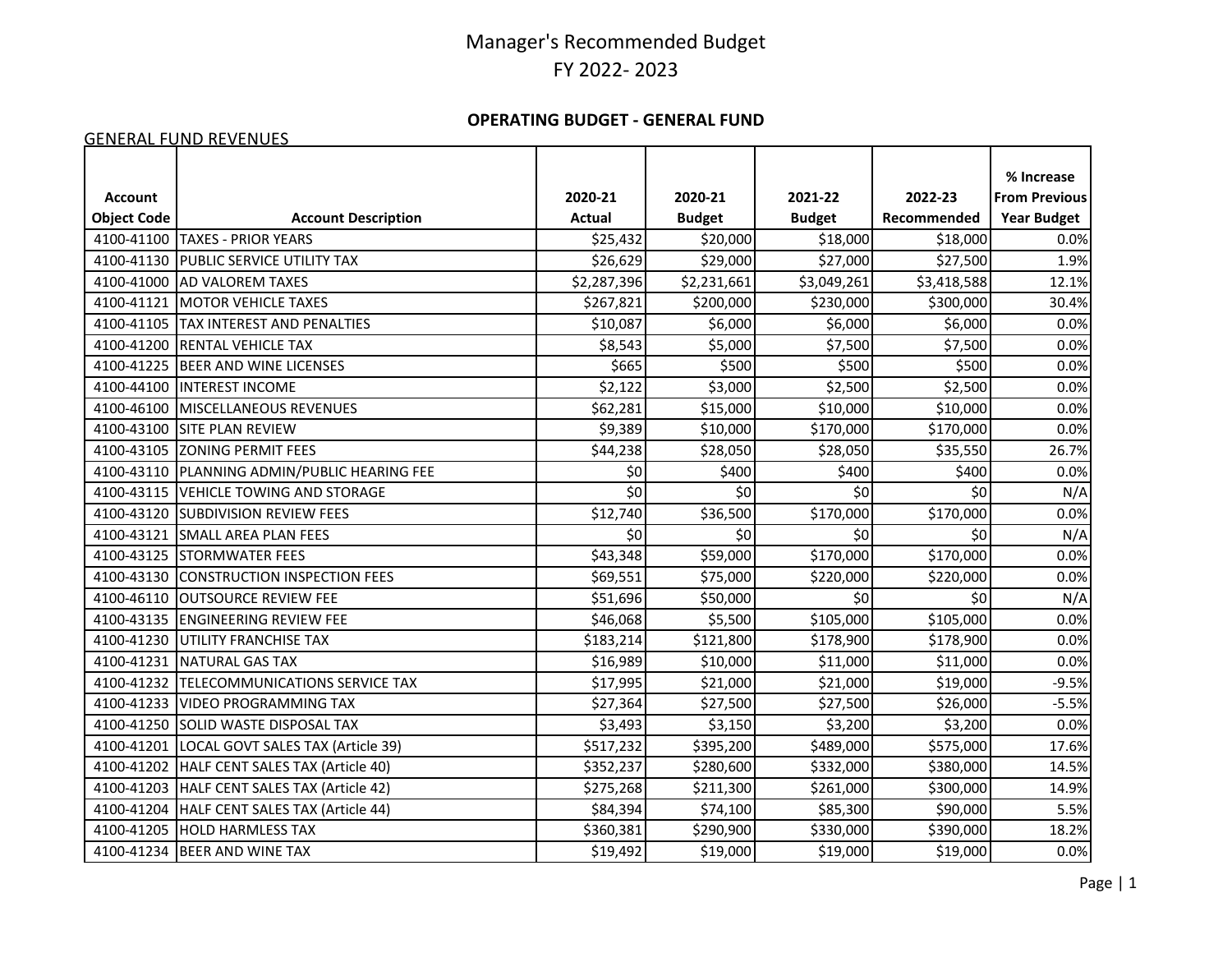#### **OPERATING BUDGET - GENERAL FUND**

#### GENERAL FUND REVENUES

|                    |                                       |               |               |               |             | % Increase           |
|--------------------|---------------------------------------|---------------|---------------|---------------|-------------|----------------------|
| <b>Account</b>     |                                       | 2020-21       | 2020-21       | 2021-22       | 2022-23     | <b>From Previous</b> |
| <b>Object Code</b> | <b>Account Description</b>            | <b>Actual</b> | <b>Budget</b> | <b>Budget</b> | Recommended | <b>Year Budget</b>   |
| 4100-45100         | <b>POWELL BILL</b>                    | \$123,012     | \$130,000     | \$125,000     | \$125,000   | 0.0%                 |
| 4100-42500         | <b>ABC REVENUES</b>                   | \$56,582      | \$140,000     | \$250,000     | \$58,000    | $-76.8%$             |
| 4100-45105         | ABC REVENUES (LAW ENFORCEMENT)        | \$10,440      | \$8,000       | \$8,000       | \$8,000     | 0.0%                 |
| 4100-43150         | <b>OFFICERS FEES/CLERK OF COURT</b>   | \$509         | \$750         | \$750         | \$750       | 0.0%                 |
| 4100-43155         | <b>OFF-DUTY POLICE OFFICER FEE</b>    | \$0           | \$0           | \$0           | \$0         | N/A                  |
| 4100-45110         | <b>CHATHAM PARK DEVELOPMENT</b>       | \$165,042     | \$165,000     | \$145,000     | \$0         | N/A                  |
| 4100-43200         | <b>RECREATION REVENUES</b>            | \$705         | \$5,000       | \$5,000       | \$6,500     | 30.0%                |
| 4100-43205         | <b>REC. FEE - PAY IN LIEU OF</b>      | \$0           | \$10,300      | \$5,000       | \$5,000     | 0.0%                 |
| 4100-43140         | SIDEWALK IN LIEU FEE                  | \$0           | \$0           | \$0           | \$0         | N/A                  |
| 4100-42100         | CHATHAM COUNTY RECREATION GRANT       | \$23,075      | \$23,075      | \$23,335      | \$23,335    | 0.0%                 |
| 4100-41227         | CONTROLLED SUBSTANCE TAX              | \$3           | \$0           | \$0           | \$0         | N/A                  |
| 4100-45120         | <b>DUKE EV GRANT</b>                  | \$0           | \$0           | \$0           | \$0         | N/A                  |
| 4100-45130         | <b>WELLNESS GRANT</b>                 | \$0           | \$2,500       | \$2,500       | \$2,500     | 0.0%                 |
| 4100-42130         | <b>TARPO FUNDS</b>                    | \$0           | \$0           | \$160,000     | \$168,000   | 5.0%                 |
| 4100-42110         | <b>FEMA FUNDS</b>                     | \$0           | \$26,649      | \$26,649      | \$0         | N/A                  |
| 4100-43175         | <b>COMMUNITY HOUSE RENTS</b>          | $-5220$       | \$7,000       | \$3,500       | \$2,500     | $-28.6%$             |
|                    | <b>SHELTER RENTS</b>                  | \$0           | \$0           | \$0           | \$5,000     | #DIV/0!              |
| 4100-43300         | TIPPING/LANDFILL REVENUE              | \$494,633     | \$480,000     | \$484,800     | \$509,040   | 5.0%                 |
| 4100-46200         | <b>INSURANCE PROCEEDS</b>             | \$1,809       | \$0           | \$0           | \$0         | N/A                  |
| 9500-95000         | TRANSFER FROM CAPITAL RESERVE         | \$0           | \$0           | \$0           | \$0         | N/A                  |
| 4100-49000         | <b>LOAN PROCEEDS</b>                  | \$145,500     | \$145,500     | \$0           | \$0         | N/A                  |
| 4100-46300         | <b>SALE OF FIXED ASSETS</b>           | \$140         | \$5,000       | \$5,000       | \$5,000     | 0.0%                 |
| 4100-46310         | <b>CRF FUNDS</b>                      | \$206,331     | \$206,331     | \$0           | \$0         | N/A                  |
| 9510-95100         | <b>FUND BALANCE APPROPRIATED</b>      | \$0           | \$34,786      | \$65,000      | \$1,499,353 | 2206.7%              |
|                    | POWELL BILL FUND BALANCE APPROPRIATED | \$0           | \$0           | \$0           | \$0         | N/A                  |
|                    | <b>TOTAL OPERATING</b>                | \$6,053,622   | \$5,619,051   | \$7,281,645   | \$9,071,616 | 24.6%                |
|                    |                                       |               |               |               |             |                      |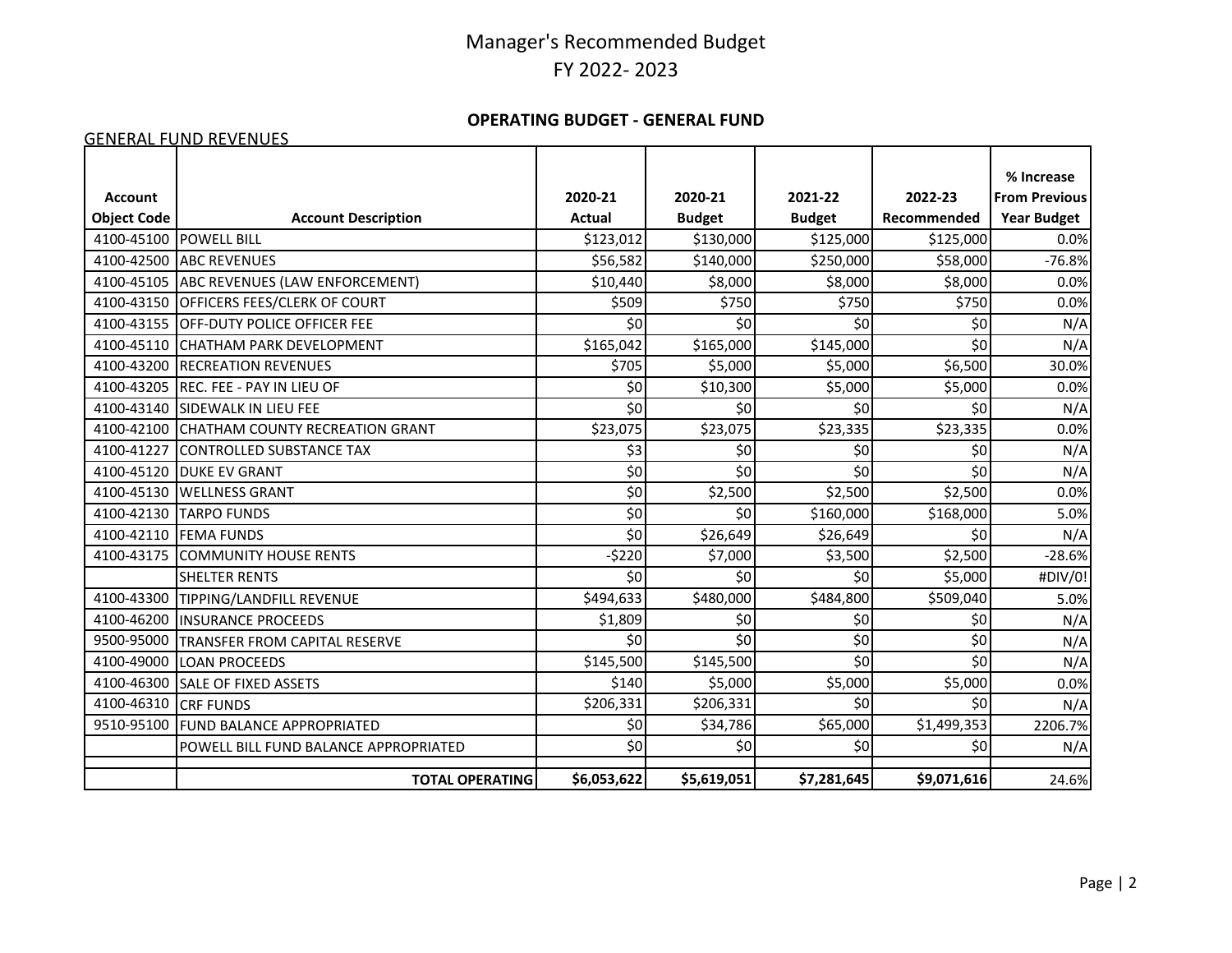#### GENERAL FUND EXPENDITURES

| <b>Account</b> |                                                            |               |               |               |             | % Increase           |
|----------------|------------------------------------------------------------|---------------|---------------|---------------|-------------|----------------------|
| Object         |                                                            | 2020-21       | 2020-21       | 2021-22       | 2022-23     | <b>From Previous</b> |
| Code           | <b>Account Description</b>                                 | <b>Actual</b> | <b>Budget</b> | <b>Budget</b> | Requested   | <b>Year Budget</b>   |
| 9100-51000     | <b>PRINCIPAL</b>                                           | \$78,424      | \$78,424      | \$115,879     | \$118,771   | 2.5%                 |
| 9200-51000     | <b>INTEREST</b>                                            | \$7,625       | \$7,625       | \$8,354       | \$5,462     | $-34.6%$             |
|                |                                                            |               |               |               |             |                      |
|                | <b>TOTAL DEBT SERVICE</b>                                  | \$86,050      | \$86,050      | \$124,233     | \$124,233   | 0.0%                 |
| 51020          | SALARIES                                                   | \$1,217,351   | \$1,673,347   | \$2,207,176   | \$2,441,264 | 10.6%                |
| 51021          | <b>TEMPORARY SALARIES</b>                                  | \$18,648      | \$59,000      | \$36,500      | \$26,500    | $-27.4%$             |
| 51024          | <b>OVERTIME SALARIES</b>                                   | \$51,321      | \$52,500      | \$53,500      | \$52,000    | $-2.8%$              |
| 51026          | <b>ADVISORY BOARD SALARIES</b>                             | \$900         | \$2,800       | \$1,500       | \$1,500     | 0.0%                 |
| 51030          | SPECIAL EVENTS SALARIES                                    | \$3,801       | \$45,000      | \$37,400      | \$21,000    | $-43.9%$             |
| 51050          | <b>FICA</b>                                                | \$116,460     | \$140,197     | \$181,936     | \$197,710   | 8.7%                 |
| 51060          | <b>GROUP HEALTH INSURANCE</b>                              | \$264,238     | \$291,722     | \$363,170     | \$391,316   | 7.8%                 |
| 51070          | RETIREMENT                                                 | \$149,315     | \$179,109     | \$268,517     | \$333,970   | 24.4%                |
| 51071          | SPECIAL RETIREMENT - 401K                                  | \$70,446      | \$86,413      | \$114,904     | \$129,993   | 13.1%                |
| 51072          | <b>SEPARATION BENEFIT</b>                                  | \$44,283      | \$42,174      | \$42,174      | \$42,174    | 0.0%                 |
| 51080          | UNEMPLOYMENT COMPENSATION                                  | \$0           | \$0           | \$0           | \$0         | N/A                  |
| 57542          | <b>WORKMEN'S COMP INSURANCE</b>                            | \$43,178      | \$43,535      | \$43,150      | \$43,550    | 0.9%                 |
|                | <b>TOTAL PERSONNEL</b>                                     | \$1,979,941   | \$2,615,798   | \$3,349,927   | \$3,680,977 | 9.9%                 |
| 53040          | PROFESSIONAL SERVICES                                      | \$781,650     | \$781,650     | \$1,035,796   | \$1,211,468 | 17.0%                |
| 53041          |                                                            | \$0           | \$15,000      | \$0           | \$500       | #DIV/0!              |
| 63074          | <b>LEGAL SERVICES</b><br><b>COMMUNITY POLICING SUPPORT</b> | \$4,068       | \$6,500       | \$6,500       | \$6,500     | 0.0%                 |
| 61100          | TRAVEL/TRAINING                                            | \$11,190      | \$27,250      | \$42,450      | \$81,450    | 91.9%                |
| 53110          | <b>TELEPHONE</b>                                           | \$34,225      | \$35,200      | \$43,309      | \$44,808    | 3.5%                 |
| 52111          | <b>POSTAGE</b>                                             | \$1,888       | \$3,000       | \$4,750       | \$4,950     | 4.2%                 |
|                | SPECIAL EVENT SPONSORSHIP                                  | \$0           | \$0           | \$0           | \$11,778    | #DIV/0!              |
|                | <b>EMPLOYEE APPRECIATION</b>                               | \$0           | \$0           | \$0           | \$5,000     | #DIV/0!              |
| 52120          | <b>SAFETY SUPPLIES</b>                                     | \$4,891       | \$6,500       | \$7,050       | \$7,900     | 12.1%                |
| 53130          | <b>UTILITIES</b>                                           | \$73,621      | \$95,750      | \$101,340     | \$93,980    | $-7.3%$              |
| 63140          | SUSTAINABLE ENVIRONMENTAL PROGRAM                          | \$0           | \$0           | \$0           | \$0         | N/A                  |
| 53150          | <b>BUILDINGS &amp; GROUNDS MAINTENANCE</b>                 | \$13,383      | \$47,500      | \$47,500      | \$164,060   | 245.4%               |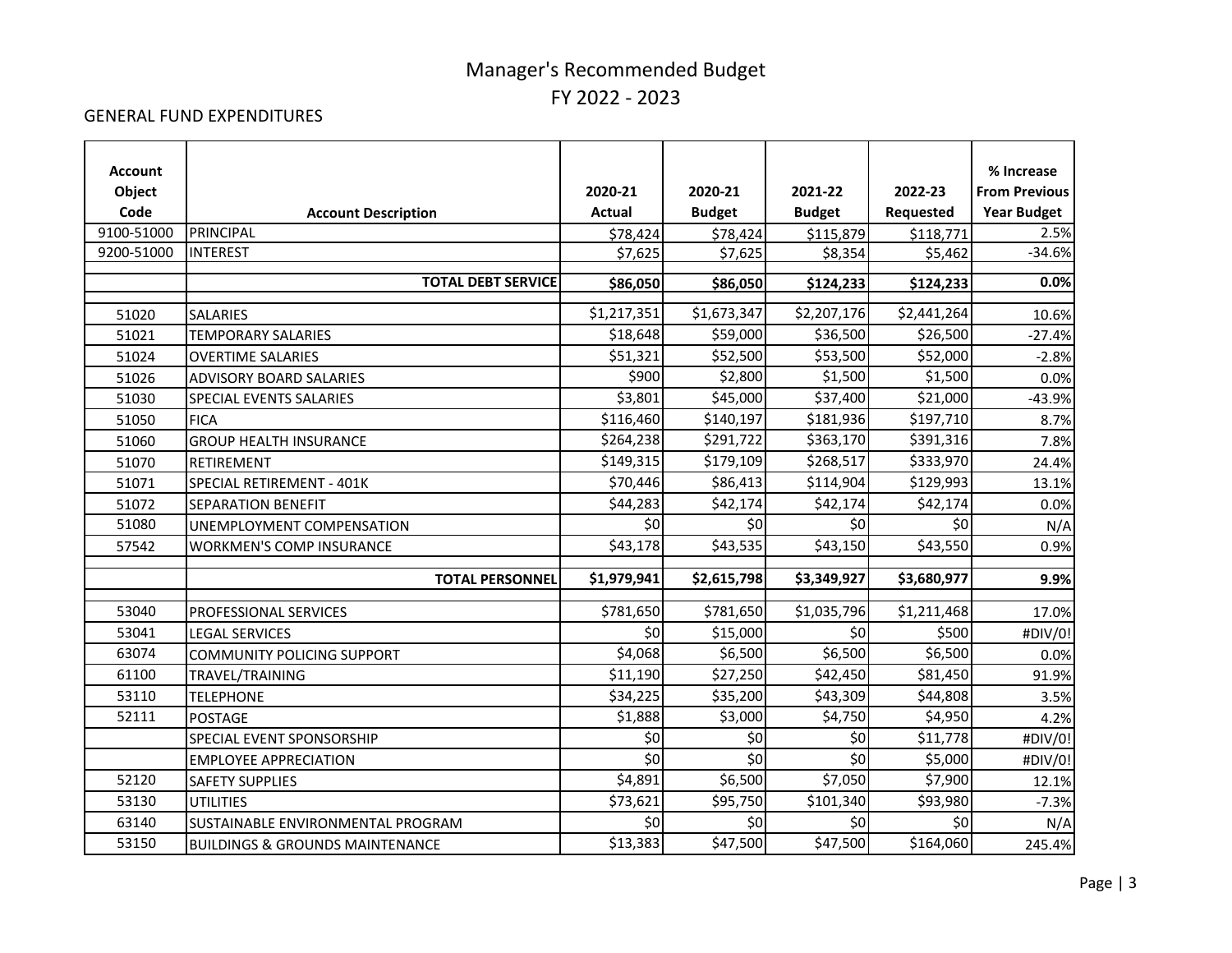#### GENERAL FUND EXPENDITURES

| <b>Account</b> |                                        |               |               |               |             | % Increase           |
|----------------|----------------------------------------|---------------|---------------|---------------|-------------|----------------------|
| Object         |                                        | 2020-21       | 2020-21       | 2021-22       | 2022-23     | <b>From Previous</b> |
| Code           | <b>Account Description</b>             | <b>Actual</b> | <b>Budget</b> | <b>Budget</b> | Requested   | <b>Year Budget</b>   |
| 53160          | <b>EQUIPMENT MAINTENANCE</b>           | \$8,653       | \$30,750      | \$27,750      | \$15,750    | $-43.2%$             |
| 53170          | <b>AUTOMOTIVE M &amp; R</b>            | \$22,162      | \$34,250      | \$34,500      | \$41,950    | 21.6%                |
| 53260          | <b>ADVERTISING</b>                     | \$5,109       | \$2,700       | \$5,800       | \$11,900    | 105.2%               |
| 52310          | <b>AUTOMOTIVE &amp; EQUIPMENT FUEL</b> | \$34,345      | \$47,250      | \$51,250      | \$79,000    | 54.1%                |
| 52330          | <b>DEPARTMENTAL SUPPLIES</b>           | \$74,522      | \$85,750      | \$112,530     | \$116,710   | 3.7%                 |
| 53331          | TAX BILLING & COLLECTION               | \$14,835      | \$13,000      | \$14,000      | \$14,500    | 3.6%                 |
| 53336          | <b>CLEANING SERVICE</b>                | \$9,635       | \$9,800       | \$9,800       | \$9,800     | 0.0%                 |
| 52340          | <b>PRINTING</b>                        | \$0           | \$2,250       | \$14,550      | \$18,050    | 24.1%                |
| 53360          | <b>UNIFORMS</b>                        | \$6,619       | \$18,750      | \$19,400      | \$25,925    | 33.6%                |
| 60400          | <b>POWELL BILL</b>                     | \$55,083      | \$150,000     | \$125,000     | \$125,000   | 0.0%                 |
| 53450          | <b>CONTRACTED SERVICES</b>             | \$666,162     | \$746,761     | \$902,012     | \$1,151,913 | 27.7%                |
| 63452          | MAIN STREET FAÇADE IMPROVEMENTS        | \$15,000      | \$15,000      | \$0           | \$15,000    | #DIV/0!              |
| 53460          | MAIN STREET/DOWNTOWN                   | \$81,000      | \$81,000      | \$65,000      | \$0         | N/A                  |
| 63470          | <b>OUTSOURCE REVIEW</b>                | \$44,094      | \$50,000      | \$350,000     | \$150,000   | $-57.1%$             |
| 60480          | <b>ECONOMIC DEVELOPMENT</b>            | \$7,467       | \$7,000       | \$8,000       | \$8,000     | 0.0%                 |
| 63490          | <b>STORM WATER PROGRAM</b>             | \$2,189       | \$2,000       | \$1,500       | \$2,187     | 45.8%                |
| 53500          | <b>WELLNESS SERVICES</b>               | \$0           | \$2,500       | \$2,500       | \$2,500     | 0.0%                 |
| 64520          | <b>FEMA</b>                            | \$0           | \$26,649      | \$26,649      | \$0         | N/A                  |
| 60530          | DUES AND SUBSCRIPTIONS                 | \$24,199      | \$26,300      | \$30,375      | \$45,724    | 50.5%                |
| 65575          | PARK REIMBURSEMENT                     | \$24,507      | \$24,507      | \$0           | \$0         | N/A                  |
| 57539          | REAL & PERSONAL PROPERY INSURANCE      | \$1,500       | \$1,500       | \$2,200       | 52,200      | 0.0%                 |
| 57540          | <b>GENERAL LIABILITY INSURANCE</b>     | \$18,509      | \$18,450      | \$19,250      | \$18,000    | $-6.5%$              |
| 57541          | <b>AUTO INSURANCE</b>                  | \$12,282      | \$15,800      | \$17,300      | \$16,800    | $-2.9%$              |
| 57543          | <b>INSURANCE DEDUCTIBLE</b>            | \$0           | \$0           | \$0           | \$0         | N/A                  |
| 53601          | DRAINAGE AND STORM WATER               | \$38,700      | \$50,000      | \$0           | \$0         | N/A                  |
| 58741          | <b>COPIER LEASE</b>                    | \$4,668       | \$5,600       | \$5,600       | \$6,200     | 10.7%                |
| 58742          | OFFICE SPACE LEASE                     | \$35,077      | \$34,505      | \$37,800      | \$47,800    | 26.5%                |
| 58743          | PLOTTER LEASE                          | \$1,708       | \$2,400       | \$6,000       | \$8,000     | 33.3%                |
| 53801          | <b>CONTINGENCY</b>                     | \$1,677       | \$5,000       | \$3,000       | \$3,000     | 0.0%                 |
| 52941          | SEASONAL DECORATIONS                   | \$9,998       | \$10,000      | \$12,800      | \$13,000    | 1.6%                 |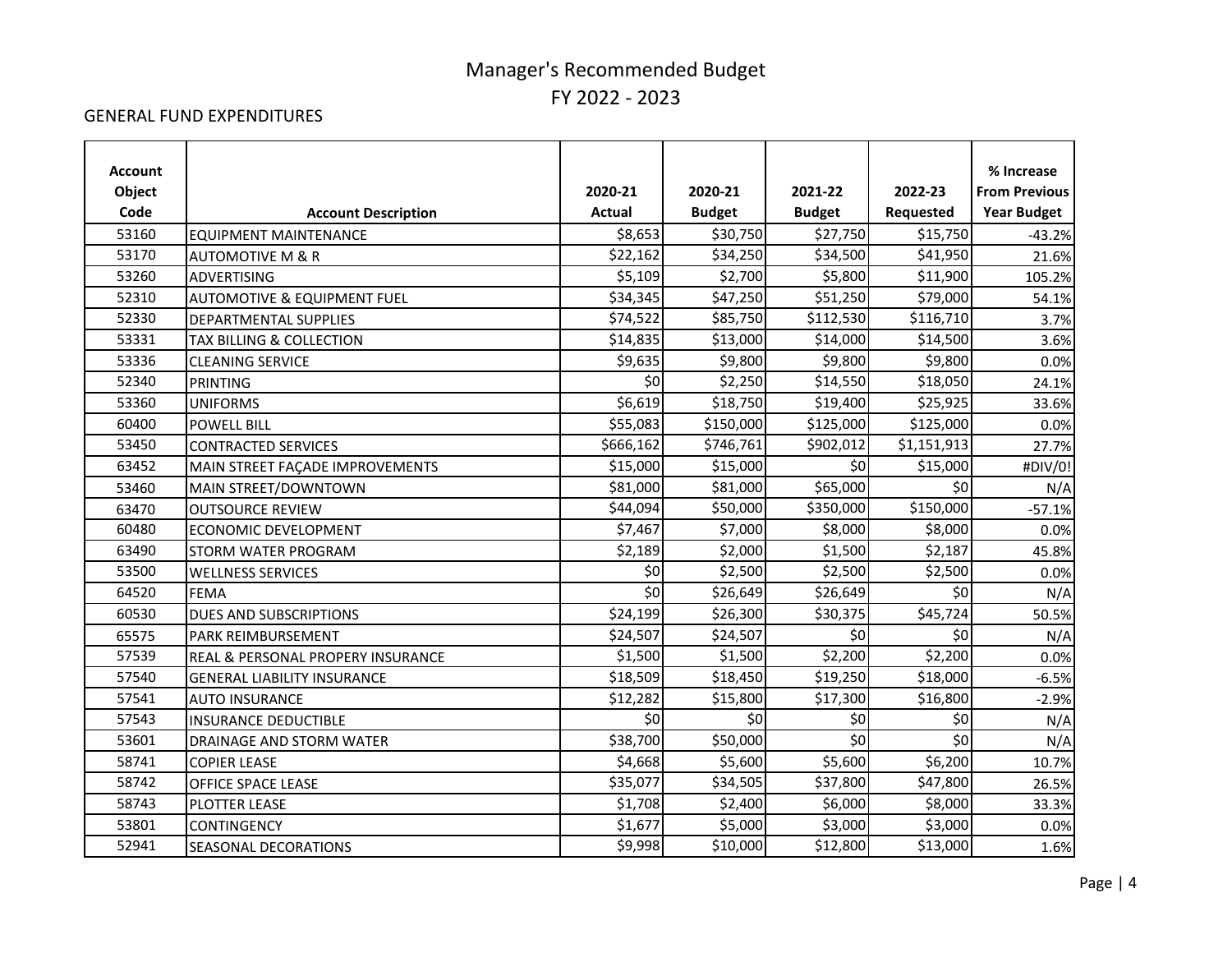#### GENERAL FUND EXPENDITURES

| <b>Account</b><br>Object<br>Code | <b>Account Description</b>          | 2020-21<br>Actual | 2020-21<br><b>Budget</b> | 2021-22<br><b>Budget</b> | 2022-23<br>Requested | % Increase<br><b>From Previous</b><br><b>Year Budget</b> |
|----------------------------------|-------------------------------------|-------------------|--------------------------|--------------------------|----------------------|----------------------------------------------------------|
| 63950                            | <b>IEVENTS &amp; PROGRAMMING</b>    | \$3,270           | \$10,000                 | \$9,000                  | \$1,500              | $-83.3%$                                                 |
|                                  | TRANSFER TO CAPITAL PROJECTS        | \$0               | \$0                      | \$0                      | \$1,230,353          | #DIV/0!                                                  |
|                                  | <b>TOTAL OPERATING</b>              | \$2,147,883       | \$2,547,822              | \$3,202,261              | \$4,813,156          | 50.3%                                                    |
| 55720                            | CAPITAL OUTLAY - BUILDINGS          | \$0               | \$0                      | \$0                      | \$0                  | N/A                                                      |
| 55740                            | CAPITAL OUTLAY - EQUIPMENT          | \$178,566         | \$152,500                | \$31,950                 | \$453,250            | 1318.6%                                                  |
| 55743                            | CAPITAL OUTLAY - SYSTEM IMPROVEMENT | \$34,556          | \$60,619                 | \$0                      | \$٥                  | N/A                                                      |
|                                  | <b>TOTAL CAPITALI</b>               | \$213,122         | \$213,119                | \$31,950                 | \$453,250            | 1318.6%                                                  |
|                                  |                                     |                   |                          |                          |                      |                                                          |
|                                  | <b>DIVISION TOTAL</b>               | \$4,340,945       | \$5,462,790              | \$6,708,371              | \$9,071,616          | 35.2%                                                    |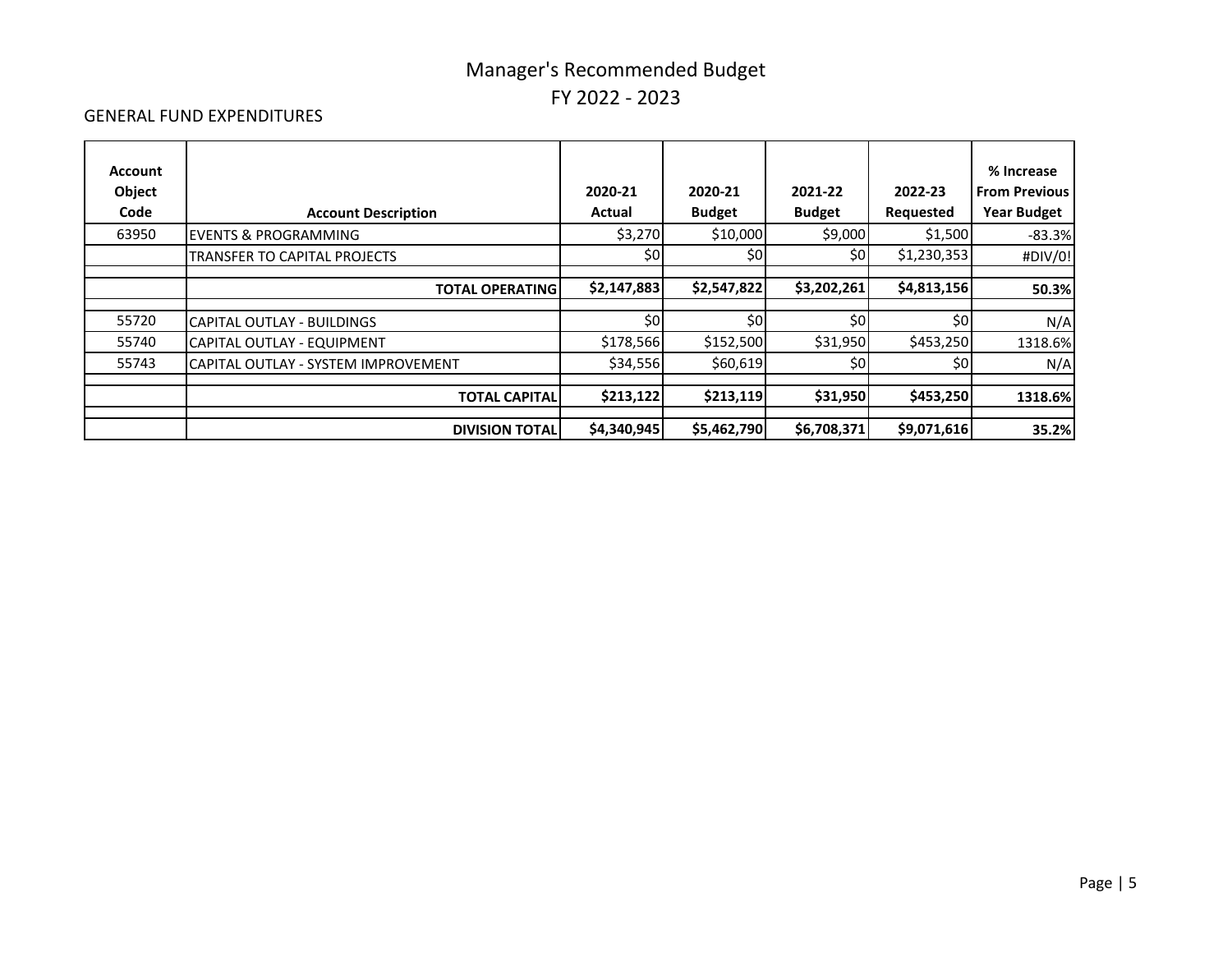#### GOVERNING BODY - DEPT 4100

| <b>Account</b><br>Object |                                    | 2020-21       | 2020-21       | 2021-22       | 2022-23          | % Increase<br><b>From Previous</b> |
|--------------------------|------------------------------------|---------------|---------------|---------------|------------------|------------------------------------|
| Code                     | <b>Account Description</b>         | <b>Actual</b> | <b>Budget</b> | <b>Budget</b> | <b>Requested</b> | <b>Year Budget</b>                 |
| 51020                    | <b>SALARIES</b>                    | \$36,501      | \$35,589      | \$36,479      | \$39,214         | 7.5%                               |
| 51050                    | <b>FICA</b>                        | \$2,792       | \$2,723       | \$2,791       | \$3,000          | 7.5%                               |
| 57542                    | <b>WORKMEN'S COMP INSURANCE</b>    | \$82          | \$85          | \$100         | \$100            | 0.0%                               |
|                          | <b>TOTAL PERSONNEL</b>             | \$39,375      | \$38,396      | \$39,369      | \$42,314         | 7.5%                               |
| 61100                    | TRAVEL/TRAINING                    | \$20          | \$2,000       | \$2,000       | \$9,000          | 350.0%                             |
| 52111                    | <b>POSTAGE</b>                     | \$0           | \$50          | \$50          | \$50             | 0.0%                               |
|                          | SPECIAL EVENT SPONSORSHIP          | \$0           | \$0           | \$0           | \$11,778         | #DIV/0!                            |
| 53260                    | <b>ADVERTISING</b>                 | \$104         | \$50          | \$50          | \$50             | 0.0%                               |
| 52330                    | DEPARTMENTAL SUPPLIES              | \$5,527       | \$11,500      | \$3,500       | \$3,500          | 0.0%                               |
| 53450                    | <b>CONTRACTED SERVICES</b>         | \$36,989      | \$48,500      | \$66,830      | \$90,630         | 35.6%                              |
| 60480                    | ECONOMIC DEVELOPMENT               | \$7,467       | \$7,000       | \$8,000       | \$8,000          | 0.0%                               |
| 60530                    | <b>DUES AND SUBSCRIPTIONS</b>      | \$9,036       | \$8,750       | \$10,060      | \$13,035         | 29.6%                              |
| 57540                    | <b>GENERAL LIABILITY INSURANCE</b> | \$1,312       | \$1,500       | \$1,500       | \$1,500          | 0.0%                               |
| 58741                    | <b>COPIER LEASE</b>                | \$0           | \$0           | \$0           | \$0              | N/A                                |
|                          | <b>TOTAL OPERATING</b>             | \$60,456      | \$79,350      | \$91,990      | \$137,543        | 49.5%                              |
| 55720                    | <b>CAPITAL OUTLAY - BUILDINGS</b>  | \$0           | \$0           | \$0           | \$0              | N/A                                |
| 55740                    | CAPITAL OUTLAY - EQUIPMENT         | \$0           | \$0           | \$0           | \$0              | N/A                                |
|                          | <b>TOTAL CAPITAL</b>               | \$0           | \$0           | \$0           | \$0              | N/A                                |
|                          | <b>DIVISION TOTAL</b>              | \$99,830      | \$117,746     | \$131,359     | \$179,857        | 36.9%                              |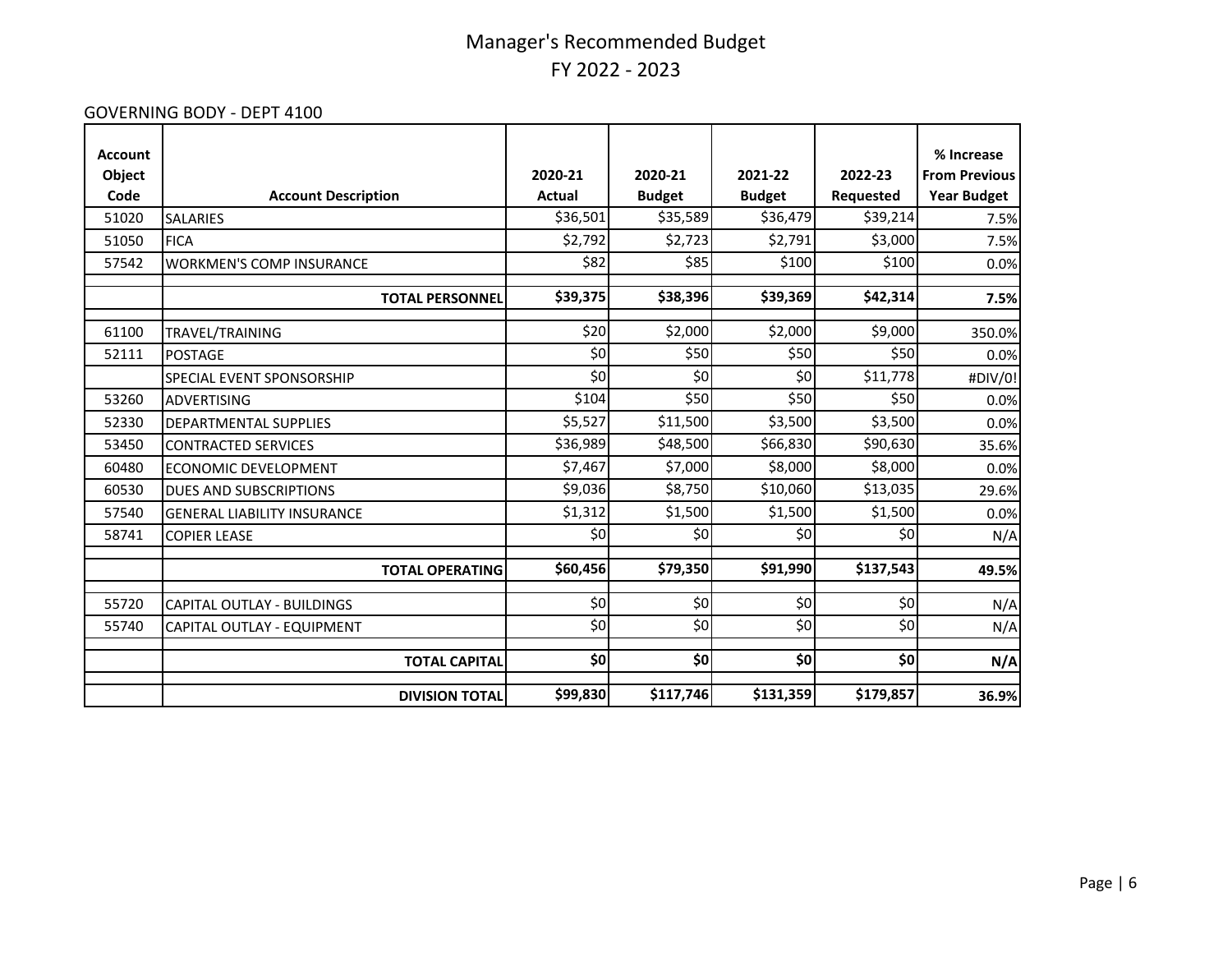#### ADMINISTRATION - DEPT 4200

| <b>Account</b><br>Object<br>Code | <b>Account Description</b>             | 2020-21<br><b>Actual</b> | 2020-21<br><b>Budget</b> | 2021-22<br><b>Budget</b> | 2022-23<br>Requested | % Increase<br><b>From Previous</b><br><b>Year Budget</b> |
|----------------------------------|----------------------------------------|--------------------------|--------------------------|--------------------------|----------------------|----------------------------------------------------------|
| 51020                            | <b>SALARIES</b>                        | \$241,848                | \$281,089                | \$314,923                | \$391,231            | 24.2%                                                    |
| 51021                            | <b>TEMPORARY SALARIES</b>              | \$0                      | \$2,500                  | \$2,500                  | \$2,500              | 0.0%                                                     |
| 51024                            | <b>OVERTIME SALARIES</b>               | \$1,203                  | \$1,000                  | \$2,500                  | \$2,500              | 0.0%                                                     |
| 51050                            | <b>FICA</b>                            | \$18,395                 | \$21,771                 | \$24,474                 | \$30,312             | 23.9%                                                    |
| 51060                            | <b>GROUP HEALTH INSURANCE</b>          | \$45,244                 | \$50,269                 | \$58,350                 | \$60,683             | 4.0%                                                     |
| 51070                            | <b>RETIREMENT</b>                      | \$23,597                 | \$25,313                 | \$40,124                 | \$49,649             | 23.7%                                                    |
| 51071                            | SPECIAL RETIREMENT - 401K              | \$11,472                 | \$13,754                 | \$17,581                 | \$19,686             | 12.0%                                                    |
| 51080                            | UNEMPLOYMENT COMPENSATION              | \$0                      | \$0                      | \$0                      | 50                   | N/A                                                      |
| 57542                            | <b>WORKMEN'S COMP INSURANCE</b>        | \$942                    | \$950                    | \$950                    | \$950                | 0.0%                                                     |
|                                  | <b>TOTAL PERSONNEL</b>                 | \$342,701                | \$396,647                | \$461,402                | \$557,512            | 20.8%                                                    |
| 61100                            | TRAVEL/TRAINING                        | \$5,514                  | \$6,000                  | \$11,000                 | \$31,500             | 186.4%                                                   |
| 53110                            | <b>TELEPHONE</b>                       | \$7,060                  | \$8,000                  | \$9,204                  | \$10,164             | 10.4%                                                    |
| 52111                            | <b>POSTAGE</b>                         | \$371                    | \$650                    | \$650                    | \$650                | 0.0%                                                     |
|                                  | <b>EMPLOYEE APPRECIATION</b>           | \$0                      | \$0                      | \$0                      | \$5,000              | #DIV/0!                                                  |
| 53160                            | <b>EQUIPMENT MAINTENANCE</b>           | \$0                      | \$750                    | \$750                    | \$750                | 0.0%                                                     |
| 53170                            | <b>AUTOMOTIVE M &amp; R</b>            | \$265                    | \$500                    | \$500                    | \$500                | 0.0%                                                     |
| 53260                            | <b>ADVERTISING</b>                     | \$326                    | \$750                    | \$750                    | \$750                | 0.0%                                                     |
| 52310                            | <b>AUTOMOTIVE &amp; EQUIPMENT FUEL</b> | \$98                     | \$1,000                  | \$750                    | \$1,500              | 100.0%                                                   |
| 52330                            | DEPARTMENTAL SUPPLIES                  | \$12,791                 | \$12,000                 | \$32,000                 | \$32,660             | 2.1%                                                     |
| 53331                            | TAX BILLING & COLLECTION               | \$14,835                 | \$13,000                 | \$14,000                 | \$14,500             | 3.6%                                                     |
| 52340                            | <b>PRINTING</b>                        | \$0                      | \$0                      | \$800                    | \$800                | 0.0%                                                     |
| 53450                            | <b>CONTRACTED SERVICES</b>             | \$50,884                 | \$57,500                 | \$61,870                 | \$38,276             | $-38.1%$                                                 |
| 53500                            | <b>WELLNESS SERVICES</b>               | \$0                      | \$2,500                  | \$2,500                  | \$2,500              | 0.0%                                                     |
| 60530                            | <b>DUES AND SUBSCRIPTIONS</b>          | \$8,066                  | \$7,500                  | \$6,600                  | \$10,200             | 54.5%                                                    |
| 57540                            | <b>GENERAL LIABILITY INSURANCE</b>     | \$3,062                  | \$3,500                  | \$3,500                  | \$3,500              | 0.0%                                                     |
| 57541                            | <b>AUTO INSURANCE</b>                  | \$700                    | \$900                    | \$900                    | \$900                | 0.0%                                                     |
| 65575                            | PARK REIMBURSEMENT                     | \$24,507                 | \$24,507                 | \$0                      | \$0                  | N/A                                                      |
| 58741                            | <b>COPIER LEASE</b>                    | \$1,332                  | \$1,400                  | \$1,400                  | \$1,400              | 0.0%                                                     |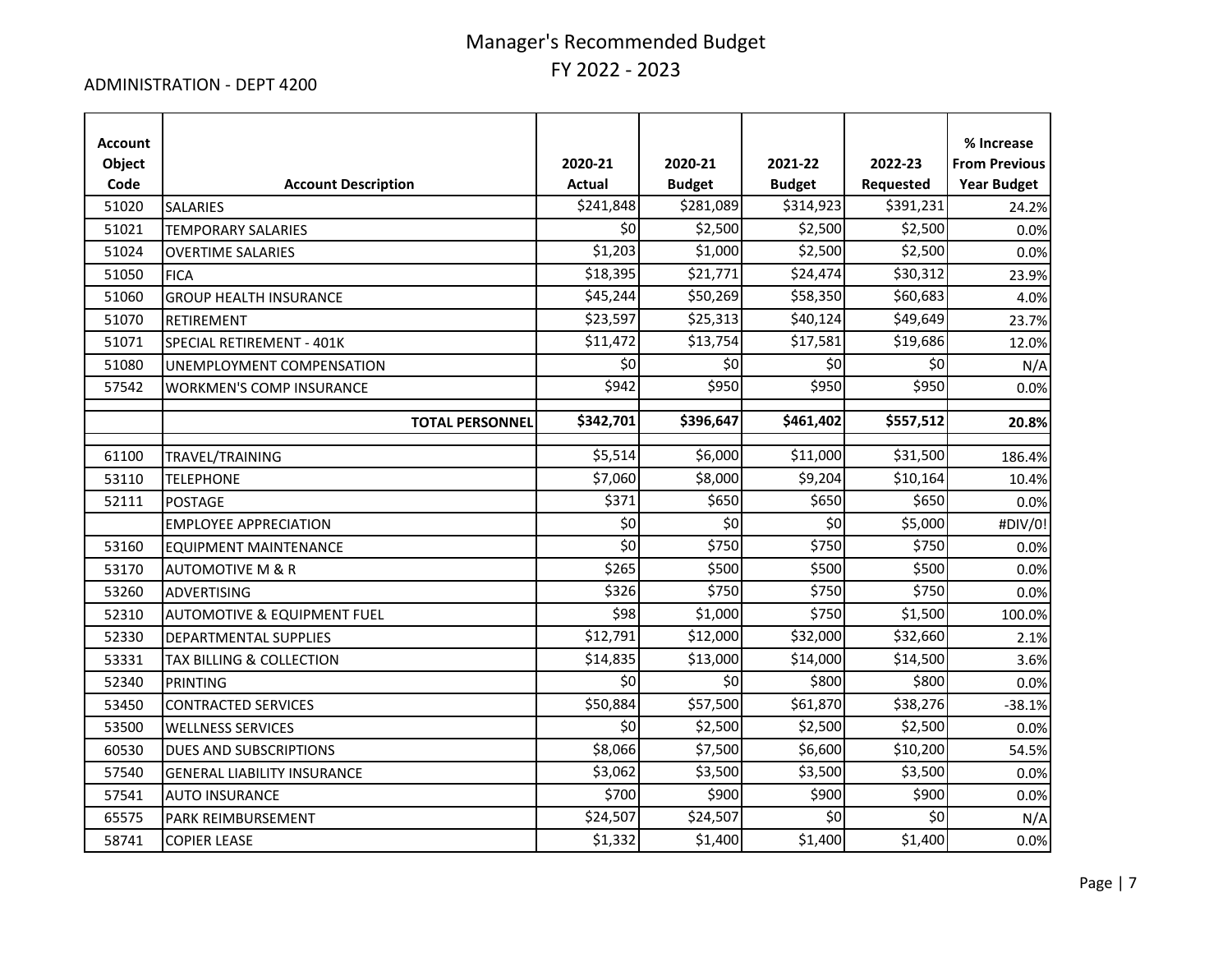#### ADMINISTRATION - DEPT 4200

| Account<br>Object<br>Code | <b>Account Description</b>          | 2020-21<br>Actual | 2020-21<br><b>Budget</b> | 2021-22<br><b>Budget</b> | 2022-23<br>Requested | % Increase<br><b>From Previous</b><br><b>Year Budget</b> |
|---------------------------|-------------------------------------|-------------------|--------------------------|--------------------------|----------------------|----------------------------------------------------------|
|                           | <b>TOTAL OPERATING</b>              | \$129,811         | \$140,457                | \$147,174                | \$155,550            | 5.7%                                                     |
| 58720                     | CAPITAL OUTLAY - BUILDINGS          | \$0               | \$0                      | \$0                      | \$0                  | N/A                                                      |
| 58740                     | CAPITAL OUTLAY - EQUIPMENT          | \$3,544           | \$0                      | \$0                      | \$4,250              | #DIV/0!                                                  |
| 58743                     | CAPITAL OUTLAY - SYSTEM IMPROVEMENT | \$34,556          | \$25,000                 | \$0                      | \$0                  | N/A                                                      |
|                           | <b>TOTAL CAPITAL</b>                | \$38,099          | \$25,000                 | \$0                      | \$4,250              | #DIV/0!                                                  |
|                           |                                     |                   |                          |                          |                      |                                                          |
|                           | <b>DIVISION TOTAL</b>               | \$510,611         | \$562,104                | \$608,576                | \$717,312            | 17.9%                                                    |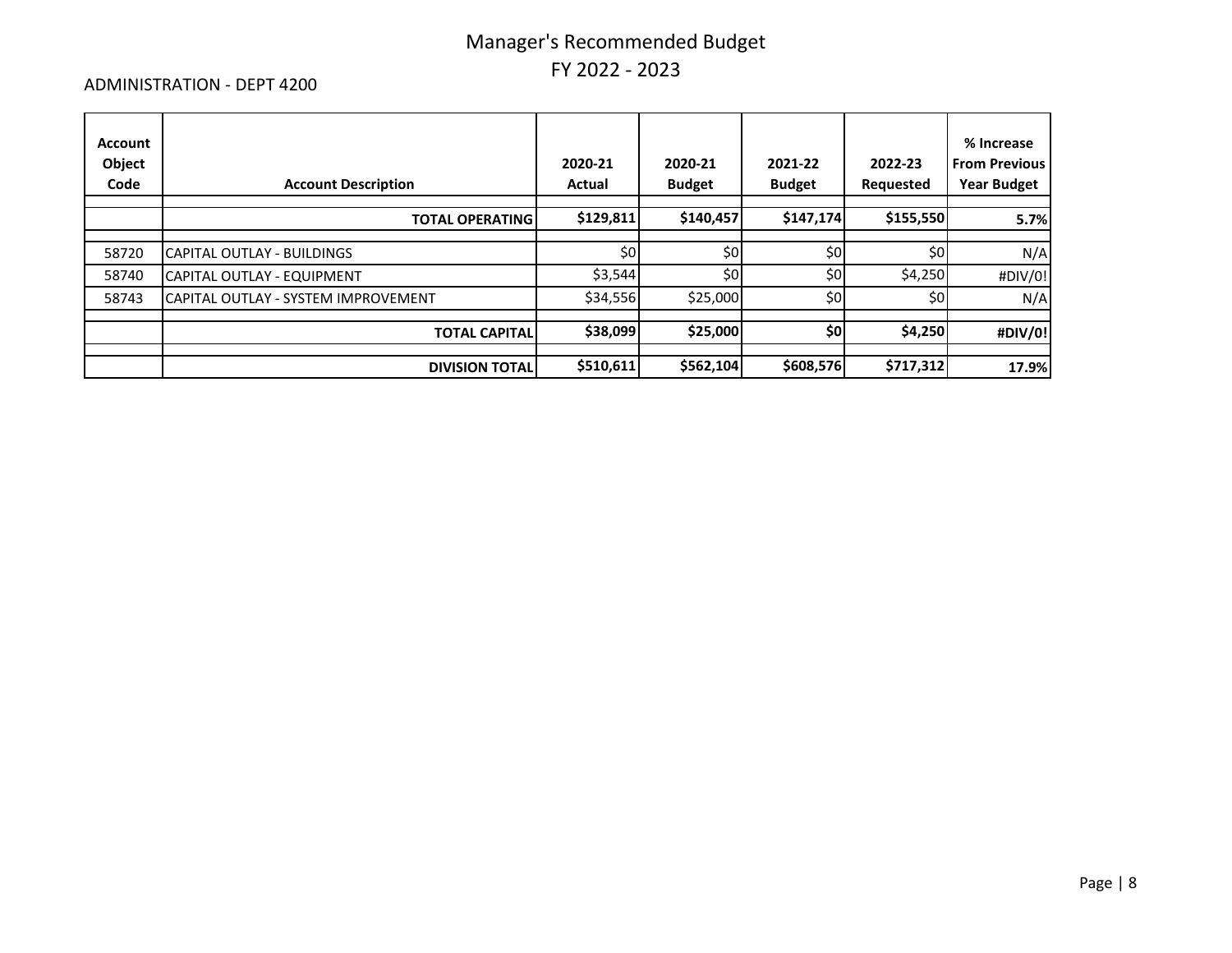#### LEGAL - DEPT 4700

| Account<br>Object<br>Code | <b>Account Description</b>    | 2020-21<br>Actual | 2020-21<br><b>Budget</b> | 2021-22<br><b>Budget</b> | 2022-23<br>Requested | % Increase<br><b>From Previous</b><br><b>Year Budget</b> |
|---------------------------|-------------------------------|-------------------|--------------------------|--------------------------|----------------------|----------------------------------------------------------|
| 53040                     | PROFESSIONAL SERVICES         | \$54,000          | \$54,000                 | \$60,000                 | \$70,000             | 16.7%                                                    |
| 53041                     | LEGAL SERVICES                | \$0               | \$15,000                 | \$0l                     | \$500                | #DIV/0!                                                  |
| 61100                     | <b>TRAVEL/TRAINING</b>        | \$300             | \$750                    | \$750                    | \$750                | 0.0%                                                     |
| 60530                     | <b>DUES AND SUBSCRIPTIONS</b> | \$40              | \$250                    | \$250                    | \$250                | 0.0%                                                     |
|                           | <b>TOTAL OPERATING</b>        | \$54,340          | \$70,000                 | \$61,000                 | \$71,500             | 17.2%                                                    |
| 55720                     | CAPITAL OUTLAY - BUILDINGS    | \$0               | \$0                      | \$0                      | \$0                  | N/A                                                      |
| 55740                     | CAPITAL OUTLAY - EQUIPMENT    | \$0               | \$0                      | \$0                      | \$0                  | N/A                                                      |
|                           | <b>TOTAL CAPITALI</b>         | \$0               | \$0                      | \$0                      | \$0                  | N/A                                                      |
|                           | <b>DIVISION TOTAL</b>         | \$54,340          | \$70,000                 | \$61,000                 | \$71,500             | 17.2%                                                    |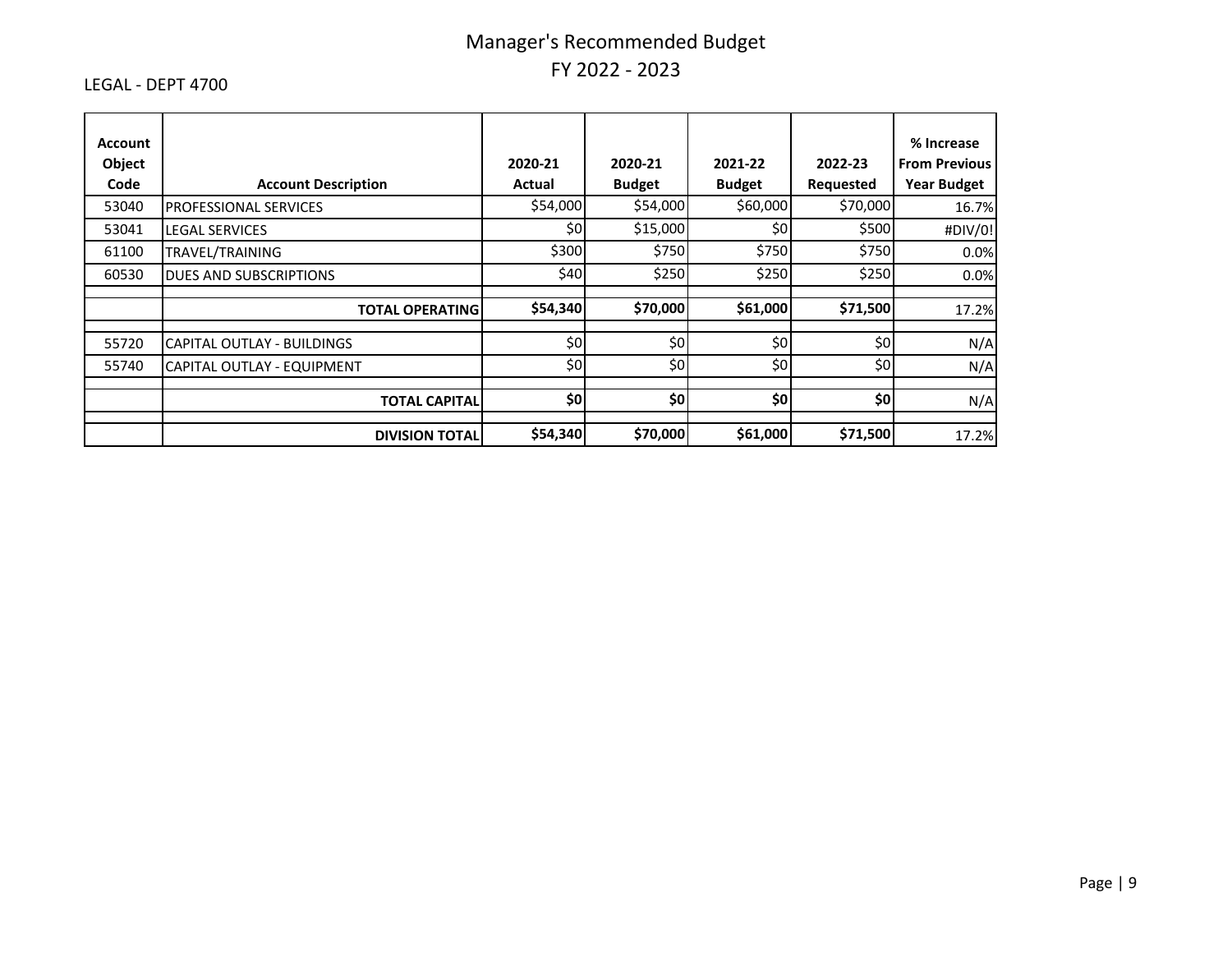#### ENGINEERING - DEPT 4800

| <b>Account</b><br>Object<br>Code | <b>Account Description</b>             | 2020-21<br><b>Actual</b> | 2020-21<br><b>Budget</b> | 2021-22<br><b>Budget</b> | 2022-23<br>Requested | % Increase<br><b>From Previous</b><br><b>Year Budget</b> |
|----------------------------------|----------------------------------------|--------------------------|--------------------------|--------------------------|----------------------|----------------------------------------------------------|
| 51020                            | <b>SALARIES</b>                        | \$40,365                 | \$92,159                 | \$176,700                | \$185,822            | 5.2%                                                     |
| 51021                            | <b>TEMPORARY SALARIES</b>              | \$0                      | \$1,500                  | \$1,500                  | \$1,500              | 0.0%                                                     |
| 51024                            | <b>OVERTIME SALARIES</b>               | \$0                      | \$0                      | \$0                      | \$2,500              | #DIV/0!                                                  |
| 51050                            | <b>FICA</b>                            | \$2,772                  | \$7,165                  | \$13,632                 | \$14,521             | 6.5%                                                     |
| 51060                            | <b>GROUP HEALTH INSURANCE</b>          | \$3,582                  | \$12,667                 | \$21,617                 | \$43,604             | 101.7%                                                   |
| 51070                            | <b>RETIREMENT</b>                      | \$4,173                  | \$9,409                  | \$20,418                 | \$47,180             | 131.1%                                                   |
| 51071                            | SPECIAL RETIREMENT - 401K              | \$2,019                  | \$4,608                  | \$8,948                  | \$18,707             | 109.1%                                                   |
| 51080                            | UNEMPLOYMENT COMPENSATION              | \$0                      | \$0                      | \$0                      | \$0                  | N/A                                                      |
| 57542                            | <b>WORKMEN'S COMP INSURANCE</b>        | \$2,209                  | \$2,200                  | \$2,200                  | \$3,500              | 59.1%                                                    |
|                                  | <b>TOTAL PERSONNEL</b>                 | \$55,120                 | \$129,708                | \$245,015                | \$317,335            | 29.5%                                                    |
|                                  |                                        |                          |                          |                          |                      |                                                          |
| 61100                            | TRAVEL/TRAINING                        | \$0                      | \$2,000                  | \$3,200                  | \$3,800              | 18.8%                                                    |
| 53110                            | <b>TELEPHONE</b>                       | \$1,806                  | \$2,000                  | \$3,240                  | \$4,530              | 39.8%                                                    |
| 52111                            | <b>POSTAGE</b>                         | \$290                    | \$250                    | \$500                    | \$250                | $-50.0%$                                                 |
| 53130                            | <b>UTILITIES</b>                       | \$452                    | \$0                      | \$0                      | \$990                | #DIV/0!                                                  |
| 53170                            | <b>AUTOMOTIVE M &amp; R</b>            | \$82                     | \$1,000                  | \$1,500                  | \$1,300              | $-13.3%$                                                 |
| 53260                            | ADVERTISING                            | \$1,482                  | \$250                    | \$500                    | \$600                | 20.0%                                                    |
| 52310                            | <b>AUTOMOTIVE &amp; EQUIPMENT FUEL</b> | \$257                    | \$500                    | \$1,500                  | \$4,000              | 166.7%                                                   |
| 52330                            | DEPARTMENTAL SUPPLIES                  | \$7,057                  | \$1,500                  | \$6,000                  | \$3,000              | $-50.0%$                                                 |
| 52340                            | <b>PRINTING</b>                        | \$0                      | \$0                      | \$3,000                  | \$2,000              | $-33.3%$                                                 |
| 53360                            | <b>UNIFORMS</b>                        | \$0                      | \$0                      | \$525                    | \$650                | 23.8%                                                    |
| 53450                            | <b>CONTRACTED SERVICES</b>             | \$16,495                 | \$60,000                 | \$69,180                 | \$31,720             | $-54.1%$                                                 |
| 63470                            | <b>OUTSOURCE REVIEW</b>                | \$44,094                 | \$50,000                 | \$350,000                | \$150,000            | $-57.1%$                                                 |
| 63490                            | <b>STORM WATER PROGRAM</b>             | \$2,189                  | \$2,000                  | \$1,500                  | \$2,187              | 45.8%                                                    |
| 60530                            | DUES AND SUBSCRIPTIONS                 | \$1,000                  | \$1,000                  | \$2,900                  | \$2,200              | $-24.1%$                                                 |
| 57540                            | <b>GENERAL LIABILITY INSURANCE</b>     | \$787                    | \$900                    | \$900                    | \$900                | 0.0%                                                     |
| 57541                            | <b>AUTO INSURANCE</b>                  | \$311                    | \$400                    | \$400                    | \$400                | 0.0%                                                     |
| 53601                            | DRAINAGE AND STORM WATER               | \$38,700                 | \$50,000                 | \$0                      | \$0                  | N/A                                                      |
| 58741                            | <b>COPIER LEASE</b>                    | \$501                    | \$700                    | \$700                    | \$950                | 35.7%                                                    |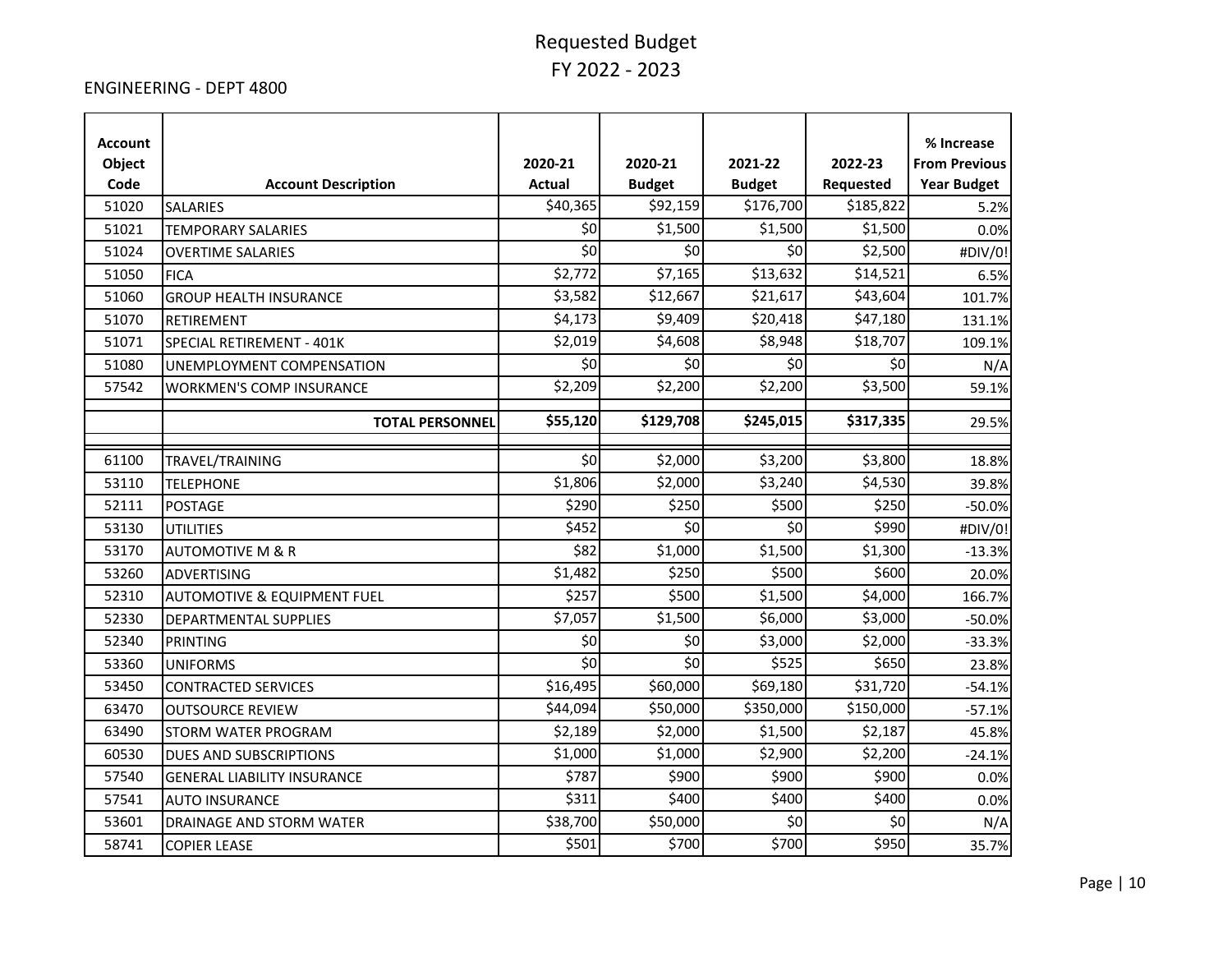#### ENGINEERING - DEPT 4800

| Account<br>Object<br>Code | <b>Account Description</b> | 2020-21<br>Actual | 2020-21<br><b>Budget</b> | 2021-22<br><b>Budget</b> | 2022-23<br><b>Requested</b> | % Increase<br><b>From Previous</b><br><b>Year Budget</b> |
|---------------------------|----------------------------|-------------------|--------------------------|--------------------------|-----------------------------|----------------------------------------------------------|
| 58742                     | <b>OFFICE SPACE LEASE</b>  | \$4,911           | \$4,944                  | \$5,000                  | \$16,400                    | 228.0%                                                   |
| 58743                     | <b>PLOTTER LEASE</b>       | \$427             | \$600                    | \$1,500                  | \$1,250                     | $-16.7%$                                                 |
|                           | <b>TOTAL OPERATING</b>     | \$120,840         | \$178,044                | \$452,045                | \$227,127                   | $-49.8%$                                                 |
| 55720                     | CAPITAL OUTLAY - BUILDINGS | \$0               | \$0                      | \$0                      | \$0                         | N/A                                                      |
| 55740                     | CAPITAL OUTLAY - EQUIPMENT | \$0               | \$0                      | \$6,050                  | \$0                         | N/A                                                      |
|                           | <b>TOTAL CAPITAL</b>       | \$0               | \$0                      | \$6,050                  | \$0                         | N/A                                                      |
|                           | <b>DIVISION TOTAL</b>      | \$175,960         | \$307,752                | \$703,110                | \$544,462                   | $-22.6%$                                                 |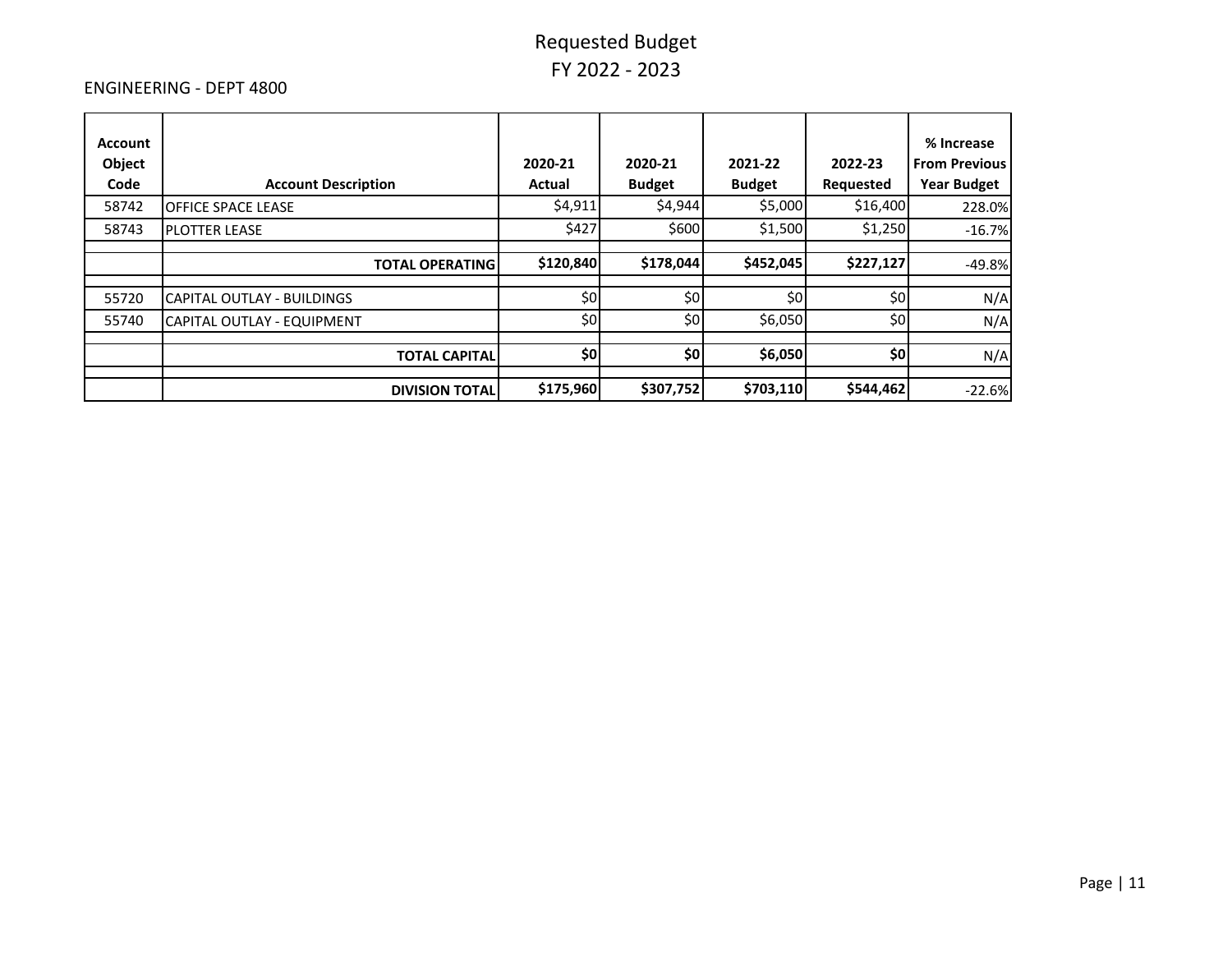#### PLANNING - DEPT 4900

|                          |                                        |               |               |               |           | % Increase                   |
|--------------------------|----------------------------------------|---------------|---------------|---------------|-----------|------------------------------|
| <b>Account</b><br>Object |                                        | 2020-21       | 2020-21       | 2021-22       | 2022-23   | From<br><b>Previous Year</b> |
| Code                     | <b>Account Description</b>             | <b>Actual</b> | <b>Budget</b> | <b>Budget</b> | Requested | <b>Budget</b>                |
| 51020                    | <b>SALARIES</b>                        | \$94,159      | \$97,052      | \$272,637     | \$355,034 | 30.2%                        |
| 51021                    | <b>TEMPORARY SALARIES</b>              | \$2,201       | \$5,000       | \$2,500       | \$2,500   | 0.0%                         |
| 51024                    | <b>OVERTIME SALARIES</b>               | \$170         | \$0           | \$0           | \$1,000   | #DIV/0!                      |
| 51026                    | <b>ADVISORY BOARD SALARIES</b>         | \$900         | \$2,800       | \$1,500       | \$1,500   | 0.0%                         |
| 51050                    | <b>FICA</b>                            | \$7,397       | \$8,021       | \$21,163      | \$27,543  | 30.1%                        |
| 51060                    | <b>GROUP HEALTH INSURANCE</b>          | \$10,552      | \$14,445      | \$29,503      | \$46,012  | 56.0%                        |
| 51070                    | <b>RETIREMENT</b>                      | \$9,598       | \$9,909       | \$25,061      | \$44,896  | 79.1%                        |
| 51071                    | SPECIAL RETIREMENT - 401K              | \$4,567       | \$4,853       | \$10,982      | \$17,802  | 62.1%                        |
| 51080                    | UNEMPLOYMENT COMPENSATION              | \$0           | \$0           | \$0           | \$0       | N/A                          |
| 57542                    | <b>WORKMEN'S COMP INSURANCE</b>        | \$2,209       | \$2,200       | \$2,200       | \$3,500   | 59.1%                        |
|                          |                                        | \$131,755     | \$144,280     | \$365,546     | \$499,786 |                              |
|                          | <b>TOTAL PERSONNEL</b>                 |               |               |               |           | 36.7%                        |
| 61100                    | TRAVEL/TRAINING                        | \$2,296       | \$3,500       | \$13,000      | \$18,500  | 42.3%                        |
| 53110                    | <b>TELEPHONE</b>                       | \$1,787       | \$2,000       | \$2,540       | \$4,110   | 61.8%                        |
| 52111                    | <b>POSTAGE</b>                         | \$336         | \$1,000       | \$2,500       | \$2,000   | $-20.0%$                     |
| 53130                    | <b>UTILITIES</b>                       | \$452         | \$0           | \$0           | \$990     | #DIV/0!                      |
| 53170                    | <b>AUTOMOTIVE M &amp; R</b>            | \$197         | \$500         | \$1,500       | \$1,500   | 0.0%                         |
| 53260                    | <b>ADVERTISING</b>                     | \$3,085       | \$1,500       | \$3,500       | \$3,000   | $-14.3%$                     |
| 52310                    | <b>AUTOMOTIVE &amp; EQUIPMENT FUEL</b> | \$62          | \$500         | \$1,000       | \$1,000   | 0.0%                         |
| 52330                    | DEPARTMENTAL SUPPLIES                  | \$9,254       | \$7,500       | \$7,500       | \$7,250   | $-3.3%$                      |
| 52340                    | <b>PRINTING</b>                        | \$0           | \$1,500       | \$10,000      | \$10,250  | 2.5%                         |
| 53360                    | <b>UNIFORMS</b>                        | \$270         | \$250         | \$300         | \$375     | 25.0%                        |
| 53450                    | <b>CONTRACTED SERVICES</b>             | \$9,953       | \$9,257       | \$92,640      | \$192,760 | 108.1%                       |
| 60530                    | DUES AND SUBSCRIPTIONS                 | \$1,547       | \$3,000       | \$3,500       | \$2,754   | $-21.3%$                     |
| 57540                    | <b>GENERAL LIABILITY INSURANCE</b>     | \$787         | \$900         | \$900         | \$900     | 0.0%                         |
| 57541                    | <b>AUTO INSURANCE</b>                  | \$389         | \$500         | \$500         | \$500     | 0.0%                         |
| 58741                    | <b>COPIER LEASE</b>                    | \$501         | \$700         | \$700         | \$1,050   | 50.0%                        |
| 58742                    | OFFICE SPACE LEASE                     | \$4,911       | \$4,944       | \$5,000       | \$16,400  | 228.0%                       |
| 58743                    | PLOTTER LEASE                          | \$427         | \$600         | \$1,500       | \$2,250   | 50.0%                        |
|                          |                                        |               |               |               |           |                              |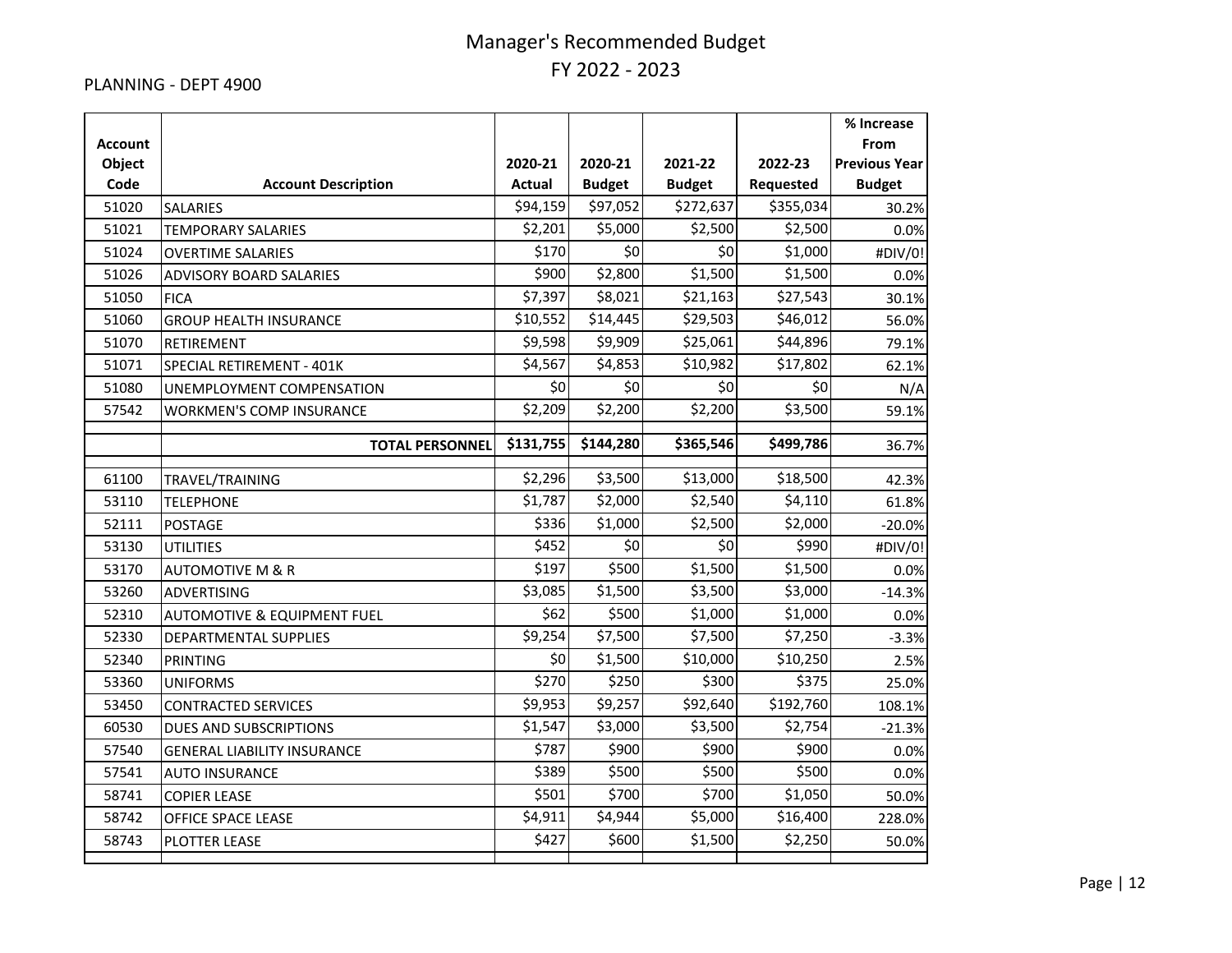#### PLANNING - DEPT 4900

|                |                            |           |               |               |           | % Increase           |
|----------------|----------------------------|-----------|---------------|---------------|-----------|----------------------|
| <b>Account</b> |                            |           |               |               |           | <b>From</b>          |
| Object         |                            | 2020-21   | 2020-21       | 2021-22       | 2022-23   | <b>Previous Year</b> |
| Code           | <b>Account Description</b> | Actual    | <b>Budget</b> | <b>Budget</b> | Requested | <b>Budget</b>        |
|                | <b>TOTAL OPERATING</b>     | \$36,253  | \$38,151      | \$146,580     | \$265,589 | 81.2%                |
|                |                            |           |               |               |           |                      |
| 55720          | CAPITAL OUTLAY - BUILDINGS | \$0       | \$0           | \$0           | \$0       | N/A                  |
| 55740          | CAPITAL OUTLAY - EQUIPMENT | \$0       | \$7,000       | \$0           | \$85,000  | #DIV/0!              |
|                | <b>TOTAL CAPITAL</b>       | \$0       | \$7,000       | \$0           | \$85,000  | #DIV/0!              |
|                | <b>DIVISION TOTAL</b>      | \$168,008 | \$189,431     | \$512,126     | \$850,375 | 66.0%                |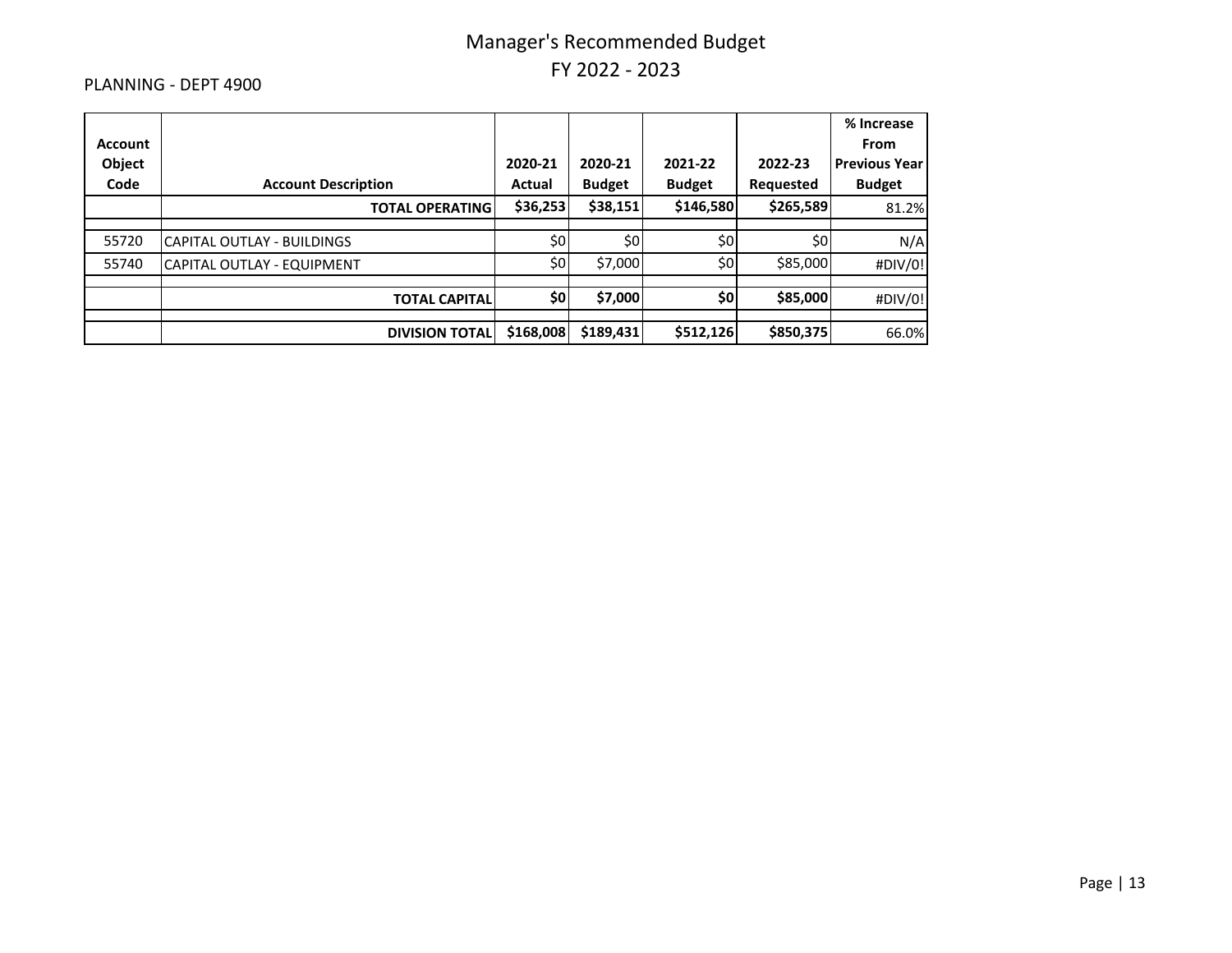#### POLICE - DEPT 5100

| <b>Account</b><br>Object<br>Code | <b>Account Description</b>             | 2020-21<br><b>Actual</b> | 2020-21<br><b>Budget</b> | 2021-22<br><b>Budget</b> | 2022-23<br>Requested | % Increase<br><b>From Previous</b><br><b>Year Budget</b> |
|----------------------------------|----------------------------------------|--------------------------|--------------------------|--------------------------|----------------------|----------------------------------------------------------|
| 51020                            | <b>SALARIES</b>                        | \$464,002                | \$773,423                | \$941,894                | \$1,026,121          | 8.9%                                                     |
| 51021                            | <b>TEMPORARY SALARIES</b>              | \$16,447                 | \$50,000                 | \$30,000                 | \$20,000             | $-33.3%$                                                 |
| 51024                            | <b>OVERTIME SALARIES</b>               | \$42,228                 | \$43,000                 | \$40,000                 | \$40,000             | 0.0%                                                     |
| 51030                            | SPECIAL EVENT SALARIES                 | \$3,801                  | \$45,000                 | \$37,400                 | \$21,000             | $-43.9%$                                                 |
| 51050                            | <b>FICA</b>                            | \$58,203                 | \$69,724                 | \$83,497                 | \$87,921             | 5.3%                                                     |
| 51060                            | <b>GROUP HEALTH INSURANCE</b>          | \$144,749                | \$140,200                | \$168,557                | \$164,809            | $-2.2%$                                                  |
| 51070                            | RETIREMENT                             | \$76,960                 | \$93,378                 | \$122,590                | \$136,277            | 11.2%                                                    |
| 51071                            | SPECIAL RETIREMENT - 401K              | \$35,225                 | \$43,071                 | \$50,965                 | \$51,306             | 0.7%                                                     |
| 51072                            | <b>SEPARATION BENEFIT</b>              | \$44,283                 | \$42,174                 | \$42,174                 | \$42,174             | 0.0%                                                     |
| 51080                            | UNEMPLOYMENT COMPENSATION              | \$0                      | \$0                      | \$0                      | \$0                  | N/A                                                      |
| 57542                            | <b>WORKMEN'S COMP INSURANCE</b>        | \$21,831                 | \$22,100                 | \$22,100                 | \$22,100             | 0.0%                                                     |
|                                  | <b>TOTAL PERSONNEL</b>                 | \$907,728                | \$1,322,071              | \$1,539,177              | \$1,611,708          | 4.7%                                                     |
| 63074                            | <b>COMMUNITY POLICING SUPPORT</b>      | \$4,068                  | \$6,500                  | \$6,500                  | \$6,500              | 0.0%                                                     |
| 61100                            | TRAVEL/TRAINING                        | \$2,115                  | \$7,500                  | \$7,500                  | \$8,500              | 13.3%                                                    |
| 53110                            | <b>TELEPHONE</b>                       | \$14,657                 | \$15,000                 | \$18,045                 | \$18,564             | 2.9%                                                     |
| 52111                            | <b>POSTAGE</b>                         | \$312                    | \$500                    | \$500                    | \$500                | 0.0%                                                     |
| 52120                            | <b>SAFETY SUPPLIES</b>                 | \$3,310                  | \$5,000                  | \$5,000                  | \$5,000              | 0.0%                                                     |
| 53160                            | <b>EQUIPMENT MAINTENANCE</b>           | \$580                    | \$3,000                  | \$3,500                  | \$4,000              | 14.3%                                                    |
| 53170                            | <b>AUTOMOTIVE M &amp; R</b>            | \$17,339                 | \$22,000                 | \$26,000                 | \$29,400             | 13.1%                                                    |
| 53260                            | ADVERTISING                            | \$113                    | \$150                    | \$1,000                  | \$500                | $-50.0%$                                                 |
| 52310                            | <b>AUTOMOTIVE &amp; EQUIPMENT FUEL</b> | \$25,676                 | \$31,000                 | \$33,000                 | \$50,000             | 51.5%                                                    |
| 52330                            | <b>DEPARTMENTAL SUPPLIES</b>           | \$14,668                 | \$30,000                 | \$33,500                 | \$28,600             | $-14.6%$                                                 |
| 53360                            | <b>UNIFORMS</b>                        | \$5,517                  | \$18,000                 | \$17,575                 | \$21,900             | 24.6%                                                    |
| 53450                            | <b>CONTRACTED SERVICES</b>             | \$20,656                 | \$28,700                 | \$20,192                 | \$22,827             | 13.0%                                                    |
| 60530                            | <b>DUES AND SUBSCRIPTIONS</b>          | \$3,619                  | \$2,800                  | \$5,065                  | \$5,285              | 4.3%                                                     |
| 57540                            | <b>GENERAL LIABILITY INSURANCE</b>     | \$8,979                  | \$8,000                  | \$8,800                  | \$8,800              | 0.0%                                                     |
| 57541                            | <b>AUTO INSURANCE</b>                  | \$7,773                  | \$10,000                 | \$11,000                 | \$11,000             | 0.0%                                                     |
| 58741                            | <b>COPIER LEASE</b>                    | \$1,332                  | \$1,400                  | \$1,400                  | \$1,400              | 0.0%                                                     |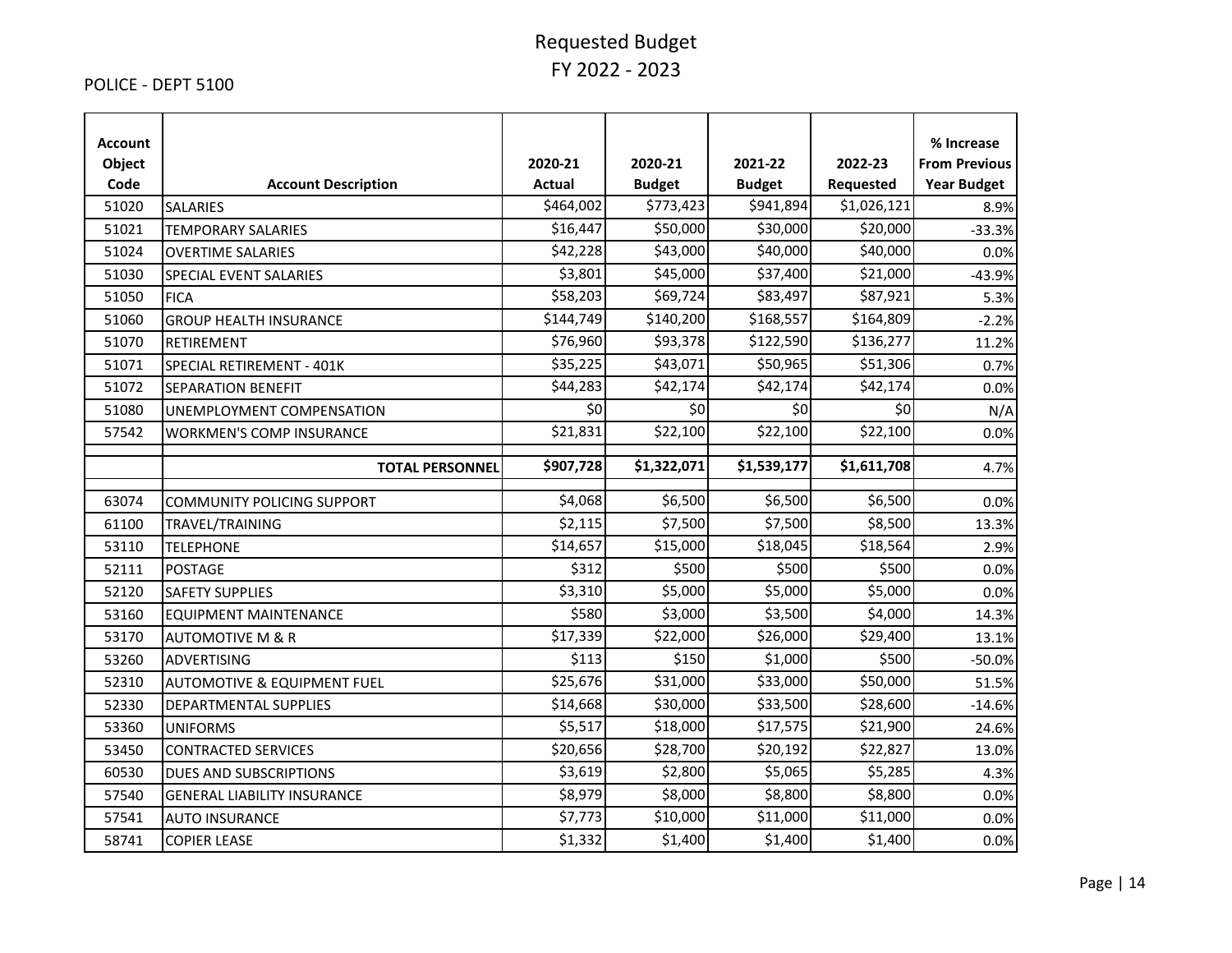#### POLICE - DEPT 5100

| <b>Account</b><br>Object<br>Code | <b>Account Description</b>        | 2020-21<br>Actual | 2020-21<br><b>Budget</b> | 2021-22<br><b>Budget</b> | 2022-23<br>Requested | % Increase<br><b>From Previous</b><br><b>Year Budget</b> |
|----------------------------------|-----------------------------------|-------------------|--------------------------|--------------------------|----------------------|----------------------------------------------------------|
| 53801                            | CONTINGENCY-INVESTIGATION         | \$1,677           | \$5,000                  | \$3,000                  | \$3,000              | 0.0%                                                     |
| 65580                            | <b>CRF FUNDS</b>                  | \$206,331         | \$206,331                | \$0                      | \$0                  | N/A                                                      |
|                                  | <b>TOTAL OPERATING</b>            | \$338,722         | \$400,881                | \$201,577                | \$225,776            | 12.0%                                                    |
| 55720                            | <b>CAPITAL OUTLAY - BUILDINGS</b> | \$0               | \$٥                      | \$0                      | \$0                  | N/A                                                      |
| 55740                            | <b>CAPITAL OUTLAY - EQUIPMENT</b> | \$170,492         | \$135,000                | \$25,900                 | \$212,000            | 718.5%                                                   |
|                                  | <b>TOTAL CAPITALI</b>             | \$170,492         | \$135,000                | \$25,900                 | \$212,000            | 718.5%                                                   |
|                                  | <b>DIVISION TOTALI</b>            | \$1,416,941       | \$1,857,954              | \$1,766,654              | \$2,049,484          | 16.0%                                                    |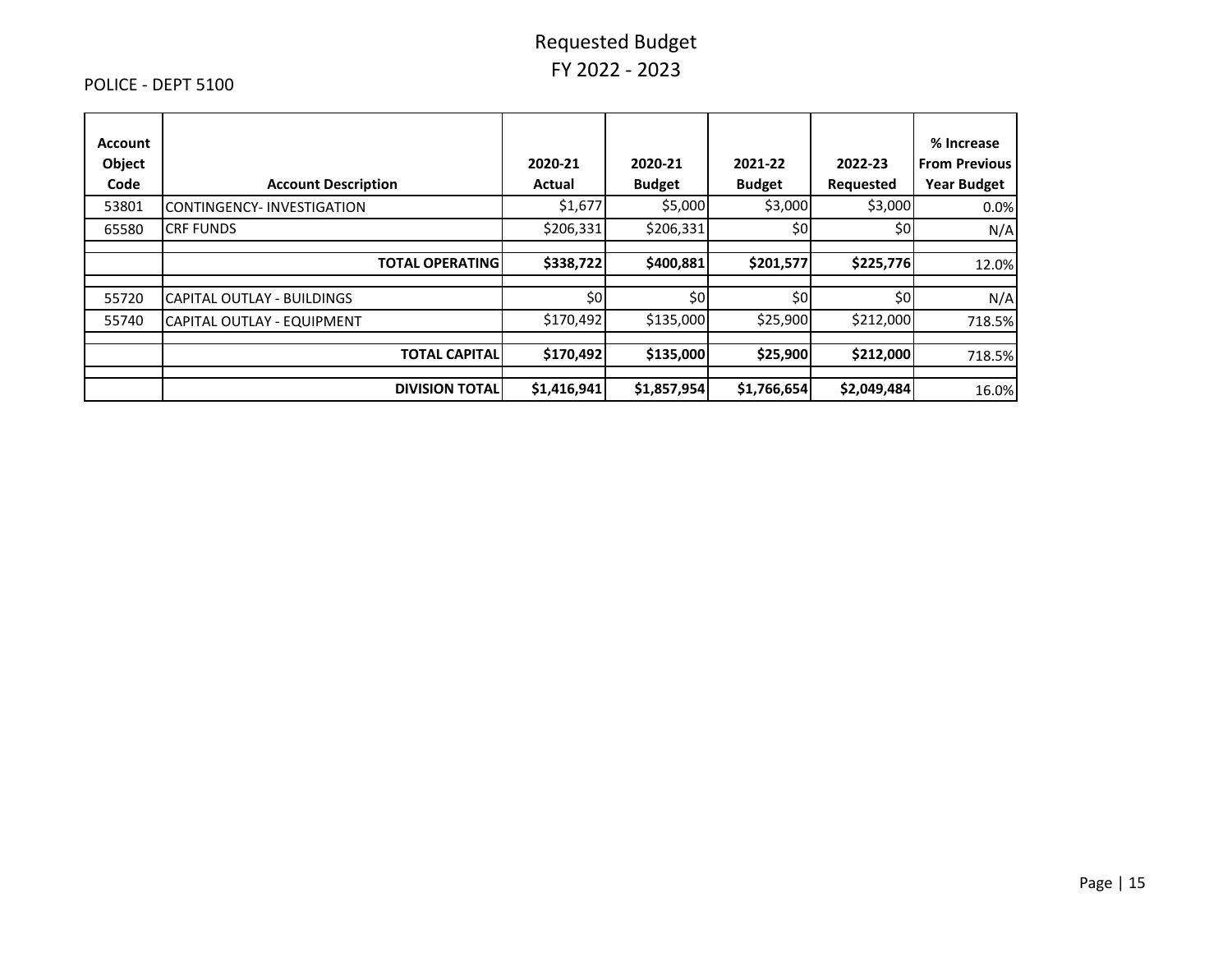#### FIRE SUPPRESSION - DEPT 5300

| <b>Account</b><br>Object<br>Code | <b>Account Description</b>          | 2020-21<br>Actual | 2020-21<br><b>Budget</b> | 2021-22<br><b>Budget</b> | 2022-23<br><b>Requested</b> | % Increase<br><b>From Previous</b><br><b>Year Budget</b> |
|----------------------------------|-------------------------------------|-------------------|--------------------------|--------------------------|-----------------------------|----------------------------------------------------------|
| 53040                            | <b>PROFESSIONAL SERVICES (Fire)</b> | \$727,650         | \$727,650                | \$975,796                | \$1,090,468                 | 11.8%                                                    |
|                                  | <b>TOTAL OPERATING</b>              | \$727,650         | \$727,650                | \$975,796                | \$1,090,468                 | 11.8%                                                    |
| 55720                            | CAPITAL OUTLAY - BUILDINGS          | \$0               | \$0                      | \$0                      | \$0                         | N/A                                                      |
| 55740                            | CAPITAL OUTLAY - EQUIPMENT          | \$0               | \$0                      | \$0                      | \$0                         | N/A                                                      |
|                                  | <b>TOTAL CAPITAL</b>                | \$0               | \$0                      | \$0                      | \$0                         | N/A                                                      |
|                                  | <b>DIVISION TOTAL</b>               | \$727,650         | \$727,650                | \$975,796                | \$1,090,468                 | 11.8%                                                    |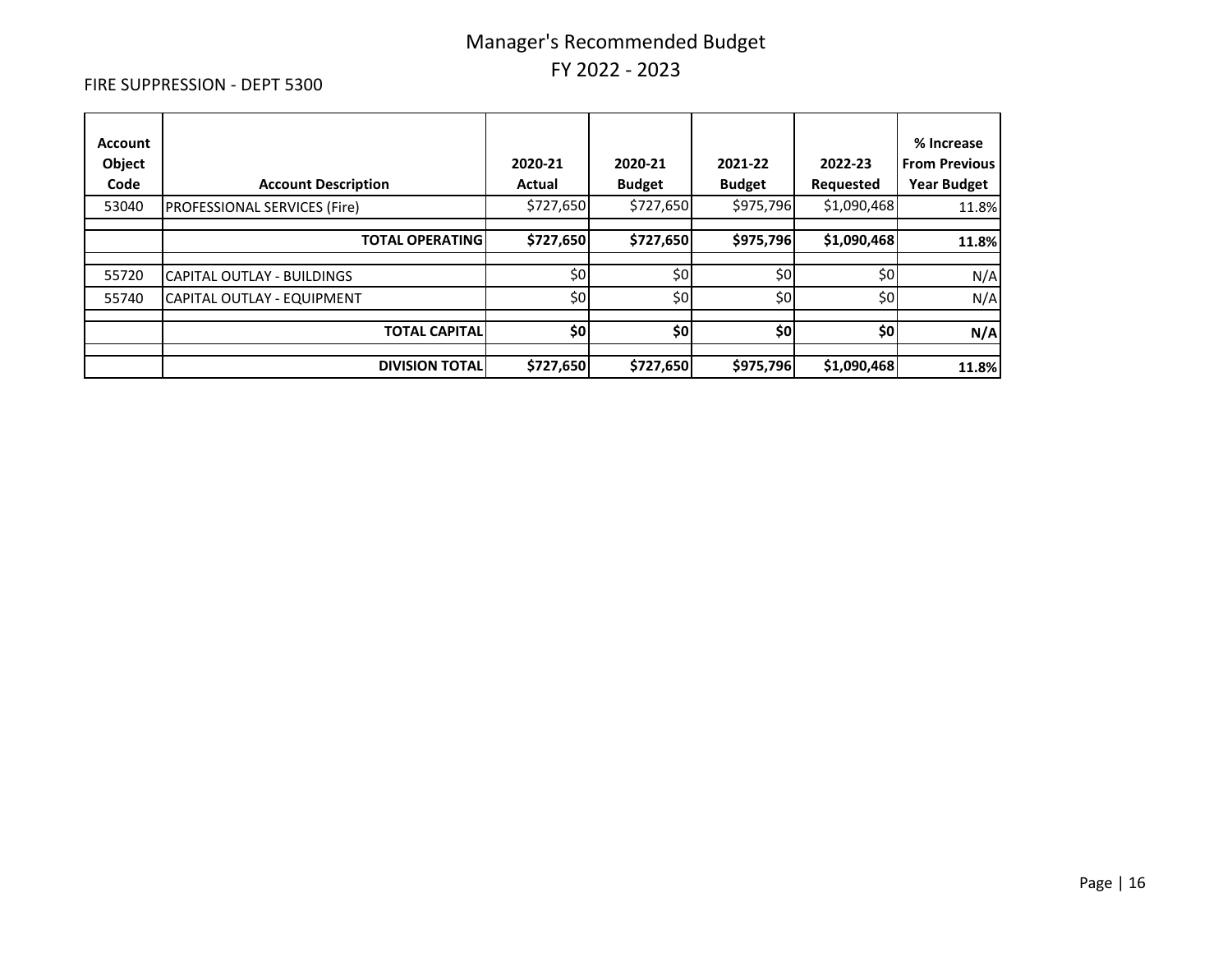#### PUBLIC WORKS - DEPT 5400

| <b>Account</b><br>Object<br>Code | <b>Account Description</b>                 | 2020-21<br><b>Actual</b> | 2020-21<br><b>Budget</b> | 2021-22<br>Requested | 2022-23<br>Requested | % Increase<br><b>From Previous</b><br><b>Year Budget</b> |
|----------------------------------|--------------------------------------------|--------------------------|--------------------------|----------------------|----------------------|----------------------------------------------------------|
| 51020                            | <b>SALARIES</b>                            | \$169,847                | \$174,072                | \$279,709            | \$260,691            | $-6.8%$                                                  |
| 51024                            | <b>OVERTIME SALARIES</b>                   | \$3,046                  | \$7,500                  | \$7,500              | \$6,000              | $-20.0%$                                                 |
| 51050                            | <b>FICA</b>                                | \$13,427                 | \$13,890                 | \$21,972             | \$20,402             | $-7.1%$                                                  |
| 51060                            | <b>GROUP HEALTH INSURANCE</b>              | \$39,276                 | \$36,604                 | \$49,655             | \$48,054             | $-3.2%$                                                  |
| 51070                            | RETIREMENT                                 | \$17,639                 | \$18,539                 | \$32,783             | \$32,873             | 0.3%                                                     |
| 51071                            | SPECIAL RETIREMENT - 401K                  | \$8,617                  | \$9,079                  | \$14,361             | \$13,335             | $-7.1%$                                                  |
| 51080                            | UNEMPLOYMENT COMPENSATION                  | \$0                      | \$0                      | \$0                  | \$0                  | N/A                                                      |
| 57542                            | <b>WORKMEN'S COMP INSURANCE</b>            | \$10,775                 | \$10,900                 | \$10,900             | \$10,900             | 0.0%                                                     |
|                                  | <b>TOTAL PERSONNEL</b>                     | \$262,627                | \$270,583                | \$416,880            | \$392,255            | $-5.9%$                                                  |
| 61100                            | TRAVEL/TRAINING                            | \$690                    | \$1,500                  | \$1,500              | \$1,900              | 26.7%                                                    |
| 53110                            | <b>TELEPHONE</b>                           | \$4,275                  | \$4,000                  | \$4,800              | \$4,620              | $-3.8%$                                                  |
| 52120                            | <b>SAFETY SUPPLIES</b>                     | \$1,177                  | \$1,000                  | \$1,550              | \$2,400              | 54.8%                                                    |
| 53130                            | <b>UTILITIES</b>                           | \$53,944                 | \$70,000                 | \$78,000             | \$65,000             | $-16.7%$                                                 |
| 53150                            | <b>BUILDINGS &amp; GROUNDS MAINTENANCE</b> | \$250                    | \$2,500                  | \$2,500              | \$2,000              | $-20.0%$                                                 |
| 53160                            | <b>EQUIPMENT MAINTENANCE</b>               | \$2,197                  | \$12,000                 | \$8,500              | \$7,000              | $-17.6%$                                                 |
| 53170                            | <b>AUTOMOTIVE M &amp; R</b>                | \$4,080                  | \$9,000                  | \$3,750              | \$4,250              | 13.3%                                                    |
| 53260                            | <b>ADVERTISING</b>                         | \$0                      | \$0                      | \$0                  | \$2,000              | #DIV/0!                                                  |
| 52310                            | <b>AUTOMOTIVE &amp; EQUIPMENT FUEL</b>     | \$7,001                  | \$13,000                 | \$13,000             | \$20,000             | 53.8%                                                    |
| 52330                            | DEPARTMENTAL SUPPLIES                      | \$16,626                 | \$15,000                 | \$17,360             | \$18,000             | 3.7%                                                     |
| 60400                            | <b>POWELL BILL</b>                         | \$55,083                 | \$150,000                | \$125,000            | \$125,000            | 0.0%                                                     |
| 53450                            | <b>CONTRACTED SERVICES</b>                 | \$21,273                 | \$24,805                 | \$6,000              | \$13,400             | 123.3%                                                   |
| 60530                            | <b>DUES AND SUBSCRIPTIONS</b>              | \$174                    | \$1,000                  | \$500                | \$500                | 0.0%                                                     |
| 57540                            | <b>GENERAL LIABILITY INSURANCE</b>         | \$1,312                  | \$1,500                  | \$1,500              | \$1,500              | 0.0%                                                     |
| 57541                            | <b>AUTO INSURANCE</b>                      | \$2,721                  | \$3,000                  | \$3,500              | \$3,500              | 0.0%                                                     |
| 57543                            | <b>INSURANCE DEDUCTIBLE</b>                | \$0                      | 50                       | \$0                  | \$0                  | N/A                                                      |
| 52941                            | SEASONAL DECORATIONS                       | \$9,998                  | \$10,000                 | \$12,800             | \$13,000             | 1.6%                                                     |
|                                  | <b>TOTAL OPERATING</b>                     | \$180,801                | \$318,305                | \$280,260            | \$284,070            | 1.4%                                                     |
|                                  |                                            |                          |                          |                      |                      |                                                          |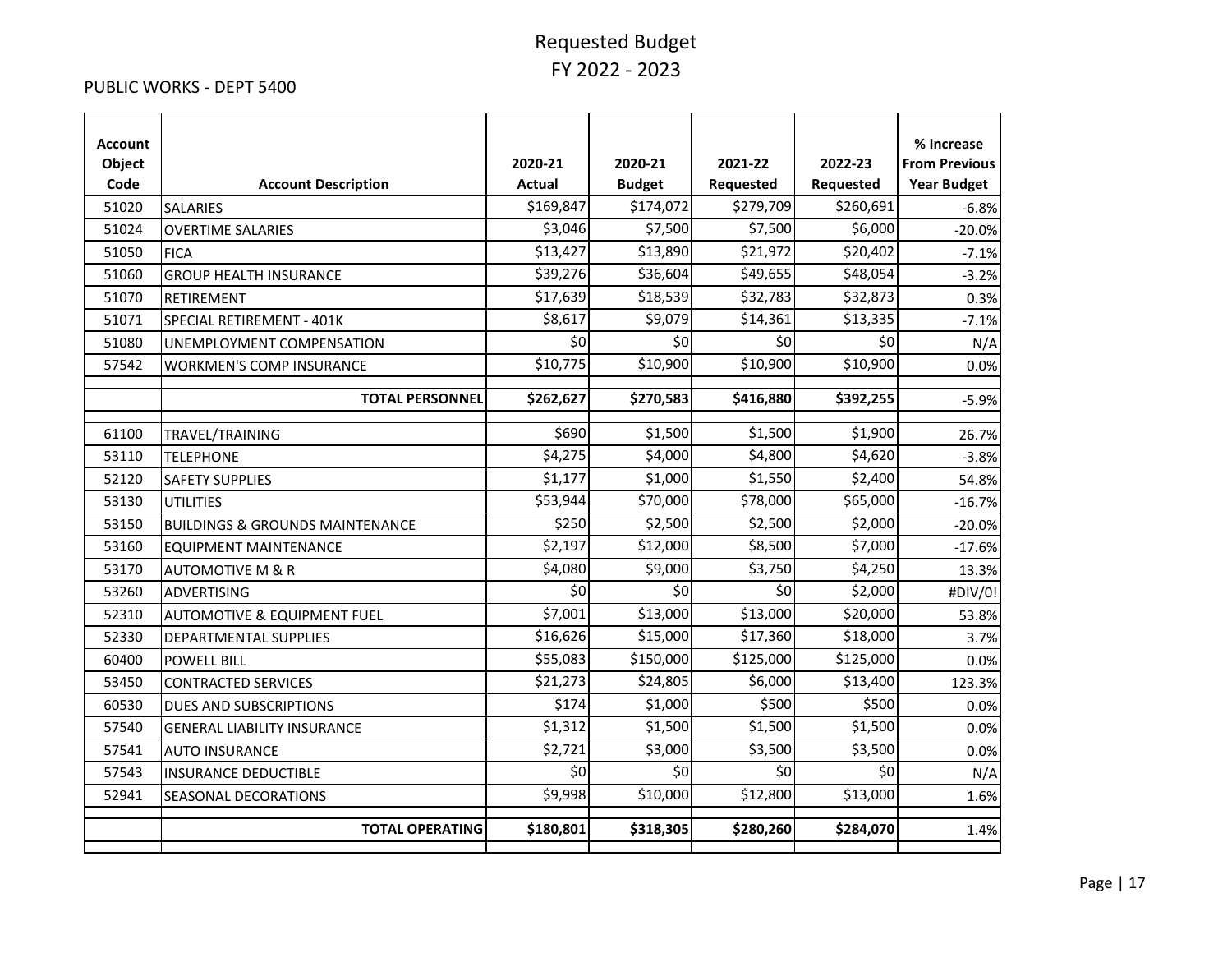#### PUBLIC WORKS - DEPT 5400

| Account<br>Object<br>Code | <b>Account Description</b> | 2020-21<br>Actual | 2020-21<br><b>Budget</b> | 2021-22<br>Requested | 2022-23<br>Requested | % Increase<br><b>From Previous</b><br><b>Year Budget</b> |
|---------------------------|----------------------------|-------------------|--------------------------|----------------------|----------------------|----------------------------------------------------------|
| 55720                     | CAPITAL OUTLAY - BUILDINGS | \$0l              | \$0l                     | SOI                  | S0                   | N/A                                                      |
| 55740                     | CAPITAL OUTLAY - EQUIPMENT | \$4,531           | \$10,500                 | \$0l                 | \$50,000             | #DIV/0!                                                  |
|                           | <b>TOTAL CAPITALI</b>      | \$4,531           | \$10,500                 | \$0                  | \$50,000             | #DIV/0!                                                  |
|                           |                            |                   |                          |                      |                      |                                                          |
|                           | <b>DIVISION TOTAL</b>      | \$447,959         | \$599,388                | \$697,140            | \$726,325            | 4.2%                                                     |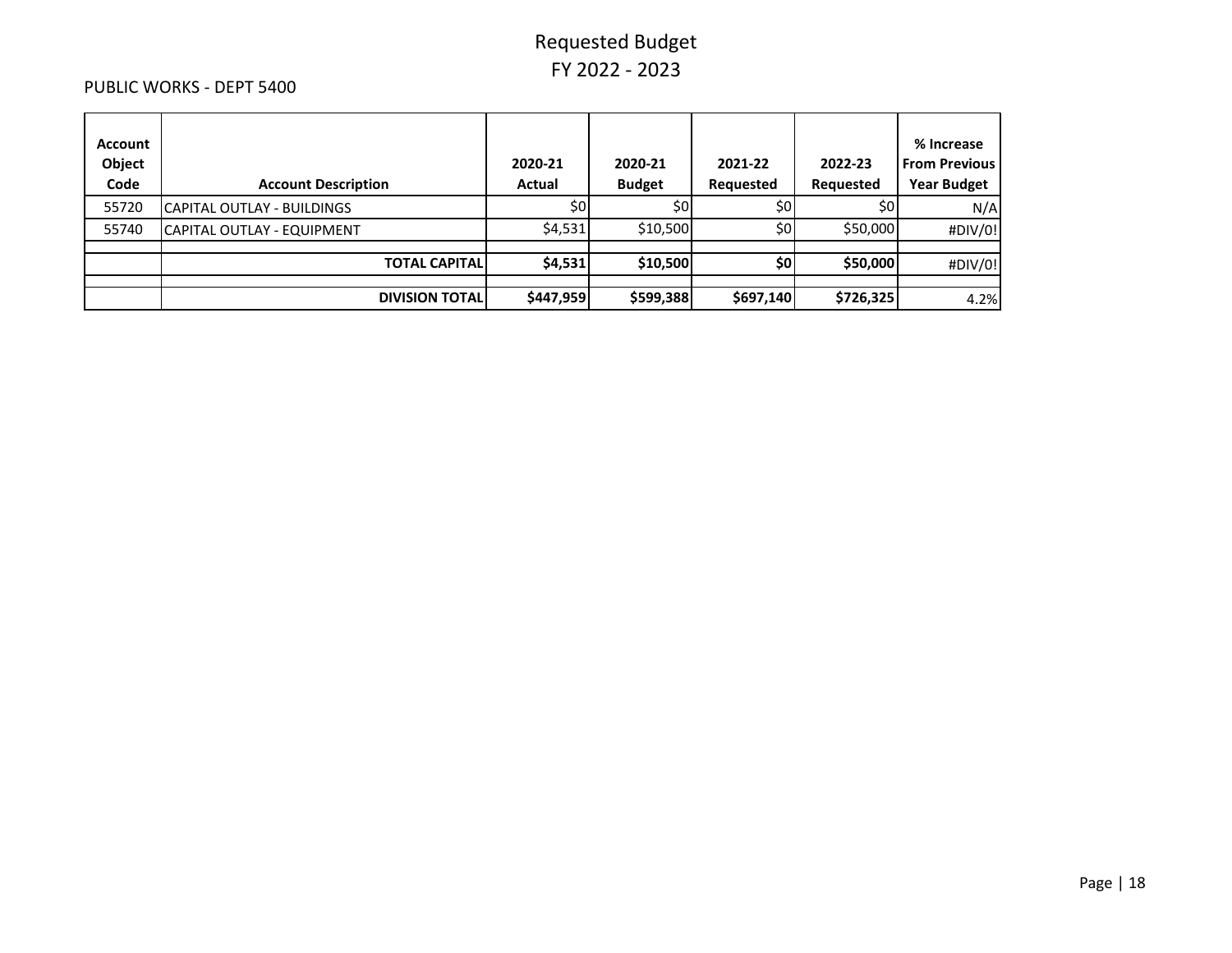#### PUBLIC BUILDINGS GROUNDS - DEPT 5500

| <b>Account</b><br>Object<br>Code | <b>Account Description</b>                 | 2020-21<br>Actual | 2020-21<br><b>Budget</b> | 2021-22<br><b>Budget</b> | 2022-23<br>Requested | % Increase<br><b>From Previous</b><br><b>Year Budget</b> |
|----------------------------------|--------------------------------------------|-------------------|--------------------------|--------------------------|----------------------|----------------------------------------------------------|
| 52120                            | <b>SAFETY SUPPLIES</b>                     | \$403             | \$500                    | \$500                    | \$500                | 0.0%                                                     |
| 53130                            | <b>UTILITIES</b>                           | \$10,706          | \$18,000                 | \$15,840                 | \$15,000             | $-5.3%$                                                  |
| 53150                            | <b>BUILDINGS &amp; GROUNDS MAINTENANCE</b> | \$674             | \$15,000                 | \$15,000                 | \$3,140              | $-79.1%$                                                 |
| 53160                            | <b>EQUIPMENT MAINTENANCE</b>               | \$5,876           | \$15,000                 | \$15,000                 | \$4,000              | $-73.3%$                                                 |
| 52330                            | <b>DEPARTMENTAL SUPPLIES</b>               | \$1,667           | \$2,250                  | \$2,250                  | \$2,000              | $-11.1%$                                                 |
| 53336                            | <b>CLEANING SERVICE</b>                    | \$9,635           | \$9,800                  | \$9,800                  | \$9,800              | 0.0%                                                     |
| 53450                            | <b>CONTRACTED SERVICES</b>                 | \$2,582           | \$4,000                  | \$64,000                 | \$64,000             | 0.0%                                                     |
| 57539                            | <b>REAL &amp; PERSONAL PROPERTY</b>        | \$1,500           | \$1,500                  | \$2,200                  | \$2,200              | 0.0%                                                     |
|                                  | <b>TOTAL OPERATING</b>                     | \$33,043          | \$66,050                 | \$124,590                | \$100,640            | $-19.2%$                                                 |
| 55720                            | CAPITAL OUTLAY - BUILDINGS                 | \$0               | \$0                      | \$0                      | \$0                  | N/A                                                      |
| 55740                            | CAPITAL OUTLAY - EQUIPMENT                 | \$0               | \$0                      | \$0                      | \$0                  | N/A                                                      |
|                                  | <b>TOTAL CAPITAL</b>                       | \$0               | \$0                      | \$0                      | \$0]                 | N/A                                                      |
|                                  | <b>DIVISION TOTAL</b>                      | \$33,043          | \$66,050                 | \$124,590                | \$100,640            | $-19.2%$                                                 |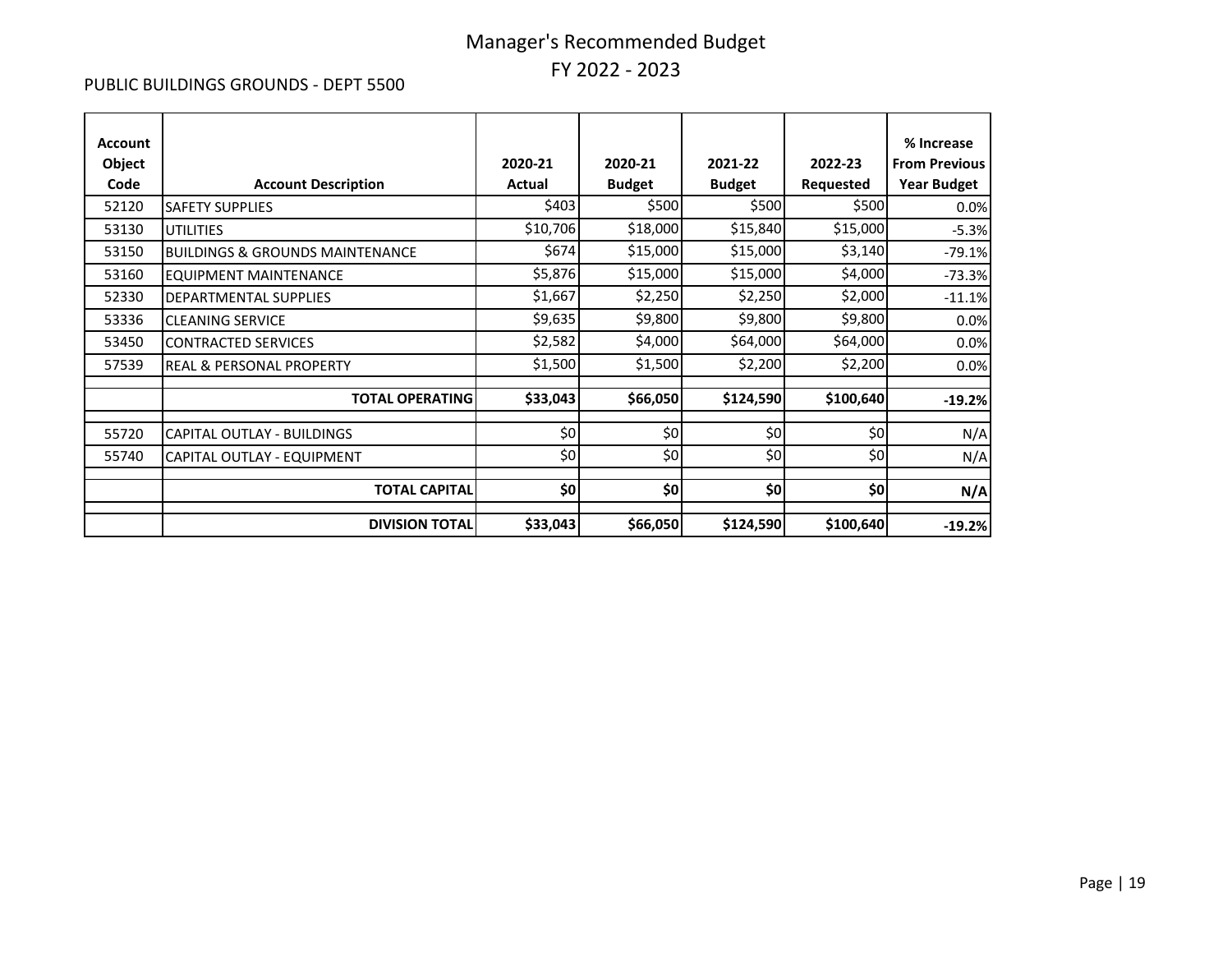#### SANITATION - DEPT 5800

| <b>Account</b><br>Object<br>Code | <b>Account Description</b>        | 2020-21<br>Actual | 2020-21<br><b>Budget</b> | 2021-22<br><b>Budget</b> | 2022-23<br>Requested | % Increase<br><b>From Previous</b><br><b>Year Budget</b> |
|----------------------------------|-----------------------------------|-------------------|--------------------------|--------------------------|----------------------|----------------------------------------------------------|
| 53450                            | <b>CONTRACTED SERVICES</b>        | \$476,028         | \$480,000                | \$484,800                | \$509,040            | 5.0%                                                     |
| 53451                            | YARD WASTE TIPPING                | \$0               | \$0                      | \$0                      | \$0                  | N/A                                                      |
|                                  | <b>TOTAL OPERATING</b>            | \$476,028         | \$480,000                | \$484,800                | \$509,040            | 5.0%                                                     |
| 55720                            | <b>CAPITAL OUTLAY - BUILDINGS</b> | \$0               | \$0                      | \$0                      | \$0                  | N/A                                                      |
| 55740                            | CAPITAL OUTLAY - EQUIPMENT        | \$0               | \$0                      | \$0                      | \$0                  | N/A                                                      |
|                                  | <b>TOTAL CAPITAL</b>              | \$0               | \$0                      | \$0                      | \$0                  | N/A                                                      |
|                                  | <b>DIVISION TOTAL</b>             | \$476,028         | \$480,000                | \$484,800                | \$509,040            | 5.0%                                                     |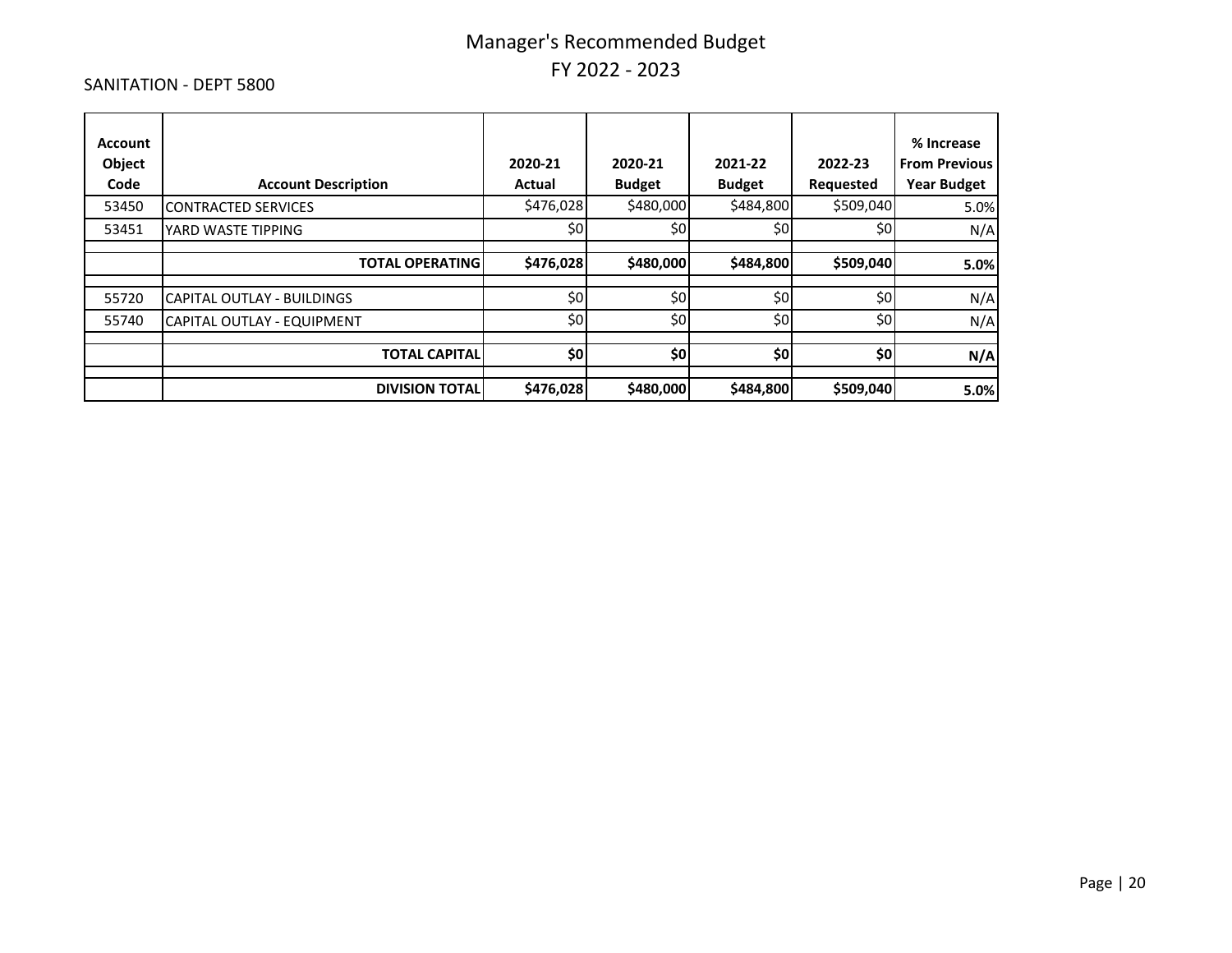#### RECREATION - DEPT 6200

| <b>Account</b><br>Object<br>Code | <b>Account Description</b>                 | 2020-21<br><b>Actual</b> | 2020-21<br><b>Budget</b> | 2021-22<br><b>Budget</b> | 2022-23<br>Requested | % Increase<br><b>From Previous</b><br><b>Year Budget</b> |
|----------------------------------|--------------------------------------------|--------------------------|--------------------------|--------------------------|----------------------|----------------------------------------------------------|
| 51020                            | <b>SALARIES</b>                            | \$808                    | \$41,250                 | \$72,500                 | \$183,150            | 152.6%                                                   |
| 51050                            | <b>FICA</b>                                | \$62                     | \$3,156                  | \$5,546                  | \$14,011             | 152.6%                                                   |
| 51060                            | <b>GROUP HEALTH INSURANCE</b>              | \$0                      | \$7,227                  | \$9,648                  | \$28,153             | 191.8%                                                   |
| 51070                            | RETIREMENT                                 | \$92                     | \$4,212                  | \$8,272                  | \$23,095             | 179.2%                                                   |
| 51071                            | SPECIAL RETIREMENT - 401K                  | \$40                     | \$2,063                  | \$3,625                  | \$9,158              | 152.6%                                                   |
| 51080                            | UNEMPLOYMENT COMPENSATION                  | \$0                      | \$0                      | \$0                      | \$0                  | N/A                                                      |
| 57542                            | <b>WORKMEN'S COMP INSURANCE</b>            | \$5,130                  | \$2,900                  | \$2,500                  | \$2,500              | 0.0%                                                     |
|                                  | <b>TOTAL PERSONNEL</b>                     | \$6,132                  | \$60,807                 | \$102,091                | \$260,067            | 154.7%                                                   |
| 61100                            | TRAVEL/TRAINING                            | \$0                      | \$2,000                  | \$2,000                  | \$2,500              | 25.0%                                                    |
| 53110                            | <b>TELEPHONE</b>                           | \$2,057                  | \$2,000                  | \$2,540                  | \$2,820              | 11.0%                                                    |
| 52111                            | <b>POSTAGE</b>                             | \$290                    | \$250                    | \$250                    | \$1,500              | 500.0%                                                   |
| 53130                            | <b>UTILITIES</b>                           | \$7,616                  | \$7,000                  | \$7,500                  | \$12,000             | 60.0%                                                    |
| 53150                            | <b>BUILDINGS &amp; GROUNDS MAINTENANCE</b> | \$12,458                 | \$30,000                 | \$30,000                 | \$158,920            | 429.7%                                                   |
| 53170                            | <b>AUTOMOTIVE M &amp; R</b>                | \$0                      | \$500                    | \$500                    | \$5,000              | 900.0%                                                   |
| 52310                            | <b>AUTOMOTIVE &amp; EQUIPMENT FUEL</b>     | \$0                      | \$500                    | \$500                    | \$2,500              | 400.0%                                                   |
| 52330                            | <b>DEPARTMENTAL SUPPLIES</b>               | \$3,620                  | \$2,000                  | \$7,920                  | \$6,700              | $-15.4%$                                                 |
| 53360                            | <b>UNIFORMS</b>                            | \$0                      |                          | \$500                    | \$3,000              | 500.0%                                                   |
| 53450                            | <b>CONTRACTED SERVICES</b>                 | \$20,036                 | \$30,000                 | \$30,000                 | \$149,260            | 397.5%                                                   |
| 64520                            | <b>FEMA</b>                                | \$0                      | \$26,649                 | \$26,649                 | \$0                  | N/A                                                      |
| 60530                            | DUES AND SUBSCRIPTIONS                     | \$44                     | \$1,000                  | \$500                    | \$11,500             | 2200.0%                                                  |
| 57540                            | <b>GENERAL LIABILITY INSURANCE</b>         | \$787                    | \$900                    | \$900                    | \$900                | 0.0%                                                     |
| 57541                            | <b>AUTO INSURANCE</b>                      | \$389                    | \$500                    | \$500                    | \$500                | 0.0%                                                     |
| 58741                            | <b>COPIER LEASE</b>                        | \$501                    | \$700                    | \$700                    | \$1,400              | 100.0%                                                   |
| 58742                            | <b>OFFICE SPACE LEASE</b>                  | \$4,911                  | \$4,944                  | \$5,000                  | \$15,000             | 200.0%                                                   |
| 78743                            | PLOTTER LEASE                              | \$427                    | \$600                    | \$1,500                  | \$4,500              | 200.0%                                                   |
| 63950                            | <b>EVENTS &amp; PROGRAMMING</b>            | \$3,270                  | \$10,000                 | \$9,000                  | \$1,500              | $-83.3%$                                                 |
|                                  | <b>TOTAL OPERATING</b>                     | \$56,405                 | \$119,543                | \$126,459                | \$379,500            | 200.1%                                                   |
| 55720                            | CAPITAL OUTLAY - BUILDINGS                 | \$0                      | \$0                      | \$0                      | \$0                  | N/A                                                      |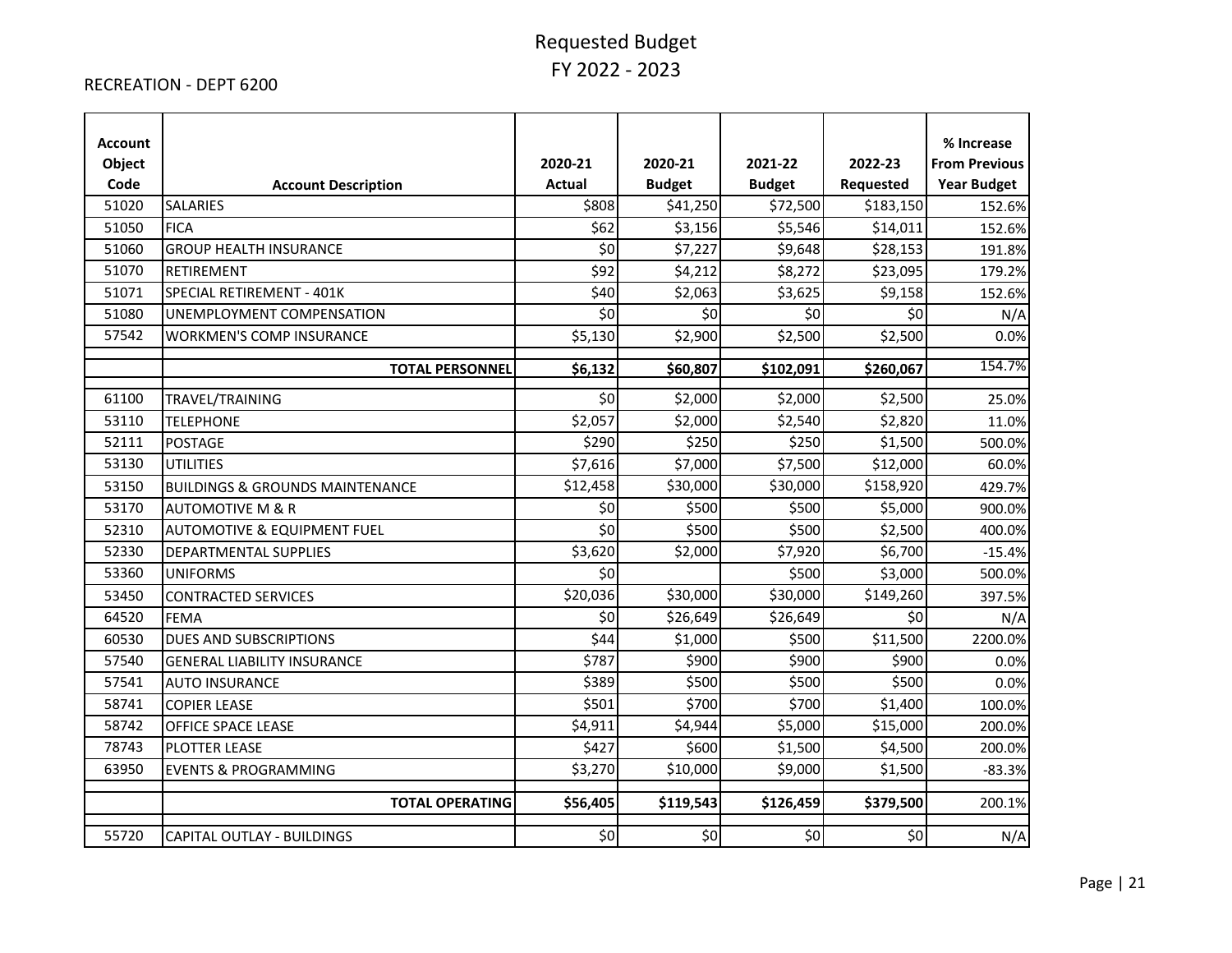#### RECREATION - DEPT 6200

| Account<br>Object<br>Code | <b>Account Description</b>           | 2020-21<br>Actual | 2020-21<br><b>Budget</b> | 2021-22<br><b>Budget</b> | 2022-23<br>Requested | % Increase<br><b>From Previous</b><br><b>Year Budget</b> |
|---------------------------|--------------------------------------|-------------------|--------------------------|--------------------------|----------------------|----------------------------------------------------------|
| 55740                     | CAPITAL OUTLAY - EQUIPMENT           | \$0               | \$0                      | \$0 <sub>1</sub>         | \$102,000            | #DIV/0!                                                  |
| 58743                     | ICAPITAL OUTLAY - SYSTEM IMPROVEMENT | 50 <sub>l</sub>   | \$35,619                 | \$0                      | \$0                  | N/A                                                      |
|                           | <b>TOTAL CAPITAL</b>                 | \$0               | \$35,619                 | \$0 <sub>1</sub>         | \$102,000            | #DIV/0!                                                  |
|                           |                                      |                   |                          |                          |                      |                                                          |
|                           | <b>DIVISION TOTALI</b>               | \$62,538          | \$215,969                | \$228,550                | \$741,567            | 224.5%                                                   |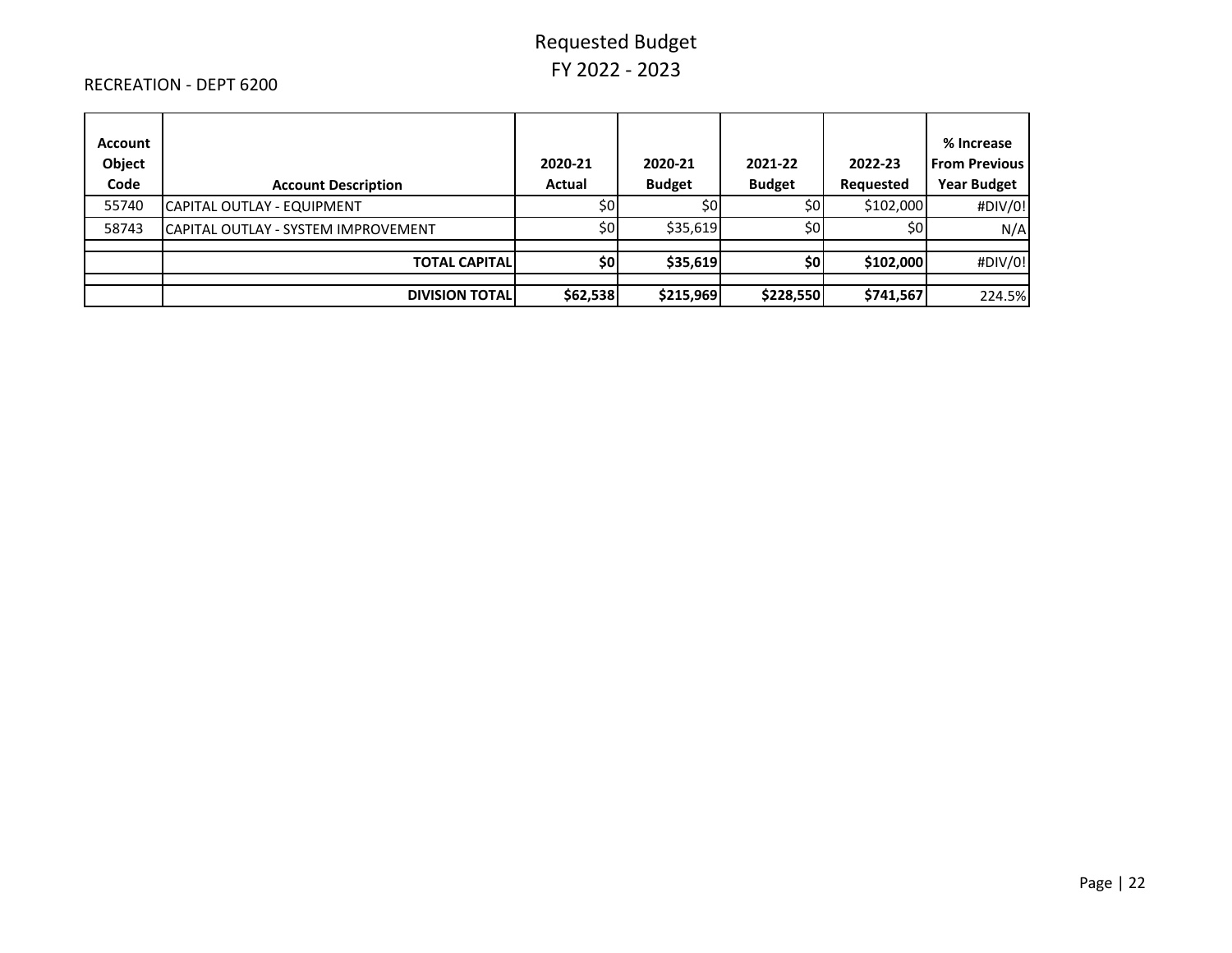#### DOWNTOWN - DEPT 6400

| <b>Account</b><br>Object<br>Code | <b>Account Description</b>                 | 2020-21 Actual     | 2020-21<br><b>Budget</b> | 2021-22<br><b>Budget</b> | 2022-23<br>Requested | % Increase<br><b>From Previous</b><br><b>Year Budget</b> |
|----------------------------------|--------------------------------------------|--------------------|--------------------------|--------------------------|----------------------|----------------------------------------------------------|
| 51020                            | <b>SALARIES</b>                            | \$0.00             | \$0.00                   | \$0.00                   | \$0.00               | N/A                                                      |
| 51021                            | <b>TEMPORARY SALARIES</b>                  | \$0.00             | \$0.00                   | \$0.00                   | \$0.00               | N/A                                                      |
| 51024                            | <b>OVERTIME SALARIES</b>                   | \$0.00             | \$0.00                   | \$0.00                   | \$0.00               | N/A                                                      |
| 51050                            | <b>FICA</b>                                | \$0.00             | \$0.00                   | \$0.00                   | \$0.00               | N/A                                                      |
| 51060                            | <b>GROUP HEALTH INSURANCE</b>              | \$0.00             | \$0.00                   | \$0.00                   | \$0.00               | N/A                                                      |
| 51070                            | RETIREMENT                                 | \$0.00             | \$0.00                   | \$0.00                   | \$0.00               | N/A                                                      |
| 51071                            | SPECIAL RETIREMENT - 401K                  | \$0.00             | \$0.00                   | \$0.00                   | \$0.00               | N/A                                                      |
| 51080                            | UNEMPLOYMENT COMPENSATION                  | \$0.00             | \$0.00                   | \$0.00                   | \$0.00               | N/A                                                      |
| 57542                            | <b>WORKMEN'S COMP INSURANCE</b>            | \$0.00             | \$0.00                   | \$0.00                   | \$0.00               | N/A                                                      |
|                                  | <b>TOTAL PERSONNEL</b>                     | \$0                | \$0                      | \$0                      | \$0                  | N/A                                                      |
|                                  |                                            |                    |                          |                          |                      |                                                          |
| 61100                            | TRAVEL/TRAINING                            | \$0                | \$0                      | \$0                      | \$5,000              | #DIV/0!                                                  |
| 63452                            | MAIN STREET FAÇADE IMPROVEMENTS            | \$15,000           | \$15,000                 | \$0                      | \$15,000             | #DIV/0!                                                  |
| 53460                            | MAIN STREET/DOWNTOWN                       | \$81,000           | \$81,000                 | \$65,000                 | \$0                  | N/A                                                      |
| 53110                            | <b>TELEPHONE</b>                           | \$0                | \$0                      | \$0                      | \$0                  | N/A                                                      |
| 52111                            | <b>POSTAGE</b>                             | \$0                | \$0                      | \$0                      | \$0                  | N/A                                                      |
| 52120                            | <b>SAFETY SUPPLIES</b>                     | $\overline{\xi_0}$ | $\overline{\xi_0}$       | $\overline{\xi_0}$       | $\overline{\xi}$     | N/A                                                      |
| 53130                            | <b>UTILITIES</b>                           | \$0                | \$0                      | \$0                      | \$0                  | N/A                                                      |
| 53170                            | <b>AUTOMOTIVE M &amp; R</b>                | \$0                | \$0                      | \$0                      | \$0                  | N/A                                                      |
| 53260                            | <b>ADVERTISING</b>                         | \$0                | \$0                      | $\overline{\xi_0}$       | \$5,000              | #DIV/0!                                                  |
| 52310                            | <b>BUILDINGS &amp; GROUNDS MAINTENANCE</b> | \$0                | \$0                      | \$0                      | \$0                  | N/A                                                      |
| 52330                            | DEPARTMENTAL SUPPLIES                      | \$0                | \$0                      | \$0                      | \$15,000             | #DIV/0!                                                  |
| 52340                            | <b>PRINTING</b>                            | \$0                | \$0                      | \$0                      | \$5,000              | #DIV/0!                                                  |
| 53360                            | <b>UNIFORMS</b>                            | \$0                | \$0                      | \$0                      | \$0                  | N/A                                                      |
| 53450                            | <b>CONTRACTED SERVICES</b>                 | \$0                | \$0                      | \$0                      | \$40,000             | #DIV/0!                                                  |
| 60530                            | <b>DUES AND SUBSCRIPTIONS</b>              | \$0                | \$0                      | \$0                      | \$0                  | N/A                                                      |
| 57540                            | <b>GENERAL LIABILITY INSURANCE</b>         | \$0                | \$0                      | \$0                      | \$0                  | N/A                                                      |
| 57541                            | <b>AUTO INSURANCE</b>                      | \$0                | $\overline{\xi_0}$       | $\overline{\xi_0}$       | $\overline{\xi_0}$   | N/A                                                      |
| 58741                            | <b>COPIER LEASE</b>                        | \$0                | \$0                      | \$0                      | \$0                  | N/A                                                      |
| 57539                            | REAL & PERSONAL PROPERY INSURANCE          | \$0                | \$0                      | \$0                      | \$0                  | N/A                                                      |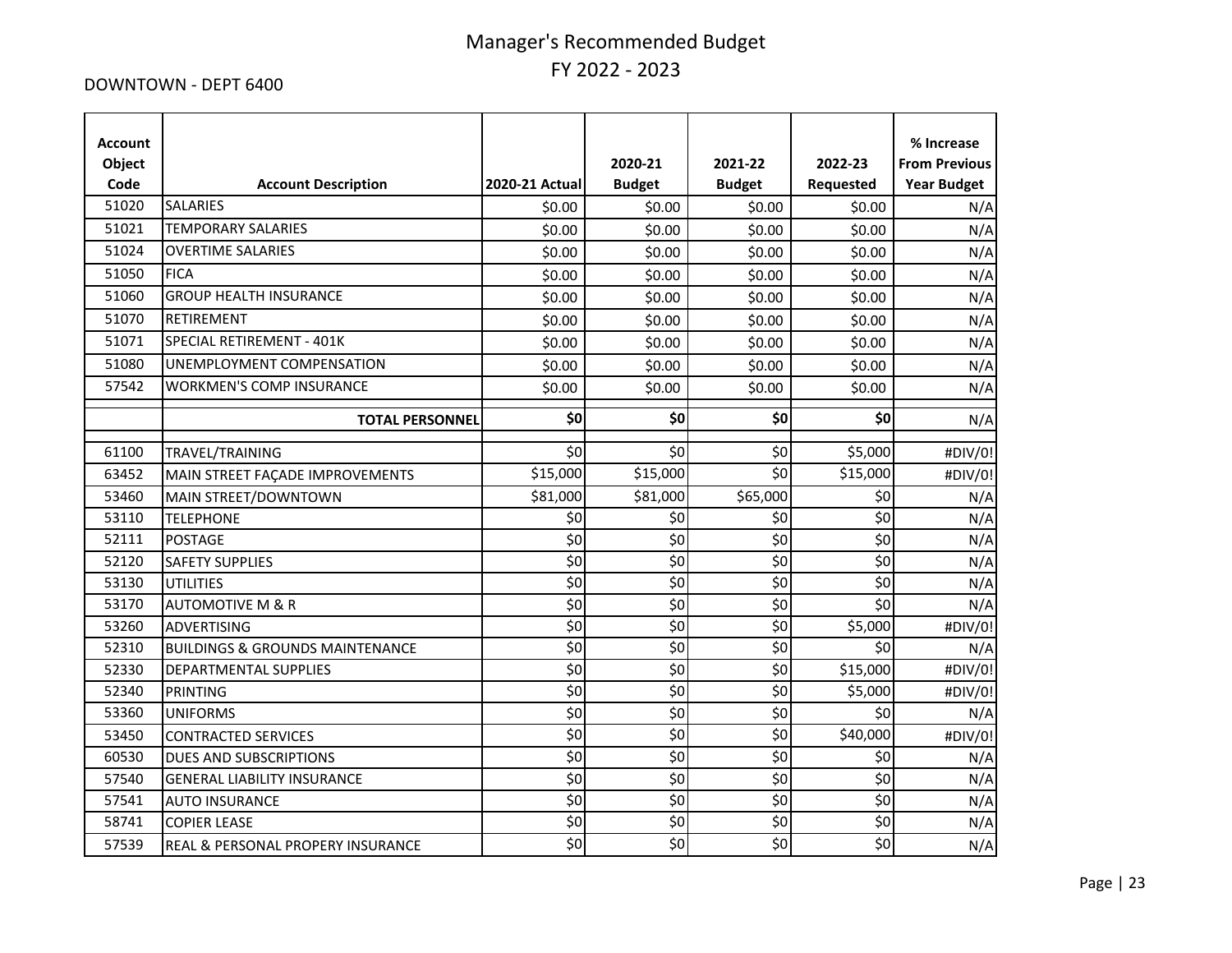#### DOWNTOWN - DEPT 6400

| Account<br>Object<br>Code | <b>Account Description</b> | <b>2020-21 Actual</b> | 2020-21<br><b>Budget</b> | 2021-22<br><b>Budget</b> | 2022-23<br>Requested | % Increase<br><b>From Previous</b><br><b>Year Budget</b> |
|---------------------------|----------------------------|-----------------------|--------------------------|--------------------------|----------------------|----------------------------------------------------------|
|                           | <b>TOTAL OPERATING</b>     | \$96,000              | \$96,000                 | \$65,000                 | \$85,000             | 30.8%                                                    |
| 55720                     | CAPITAL OUTLAY - BUILDINGS | \$0                   | \$0                      | \$0                      | \$0                  | N/A                                                      |
| 55740                     | CAPITAL OUTLAY - EQUIPMENT | \$0                   | \$0                      | \$0                      | \$0                  | N/A                                                      |
|                           | <b>TOTAL CAPITALI</b>      | \$0                   | \$0                      | \$0                      | \$0                  | N/A                                                      |
|                           | <b>DIVISION TOTAL</b>      | \$96,000              | \$96,000                 | \$65,000                 | \$85,000             | 30.8%                                                    |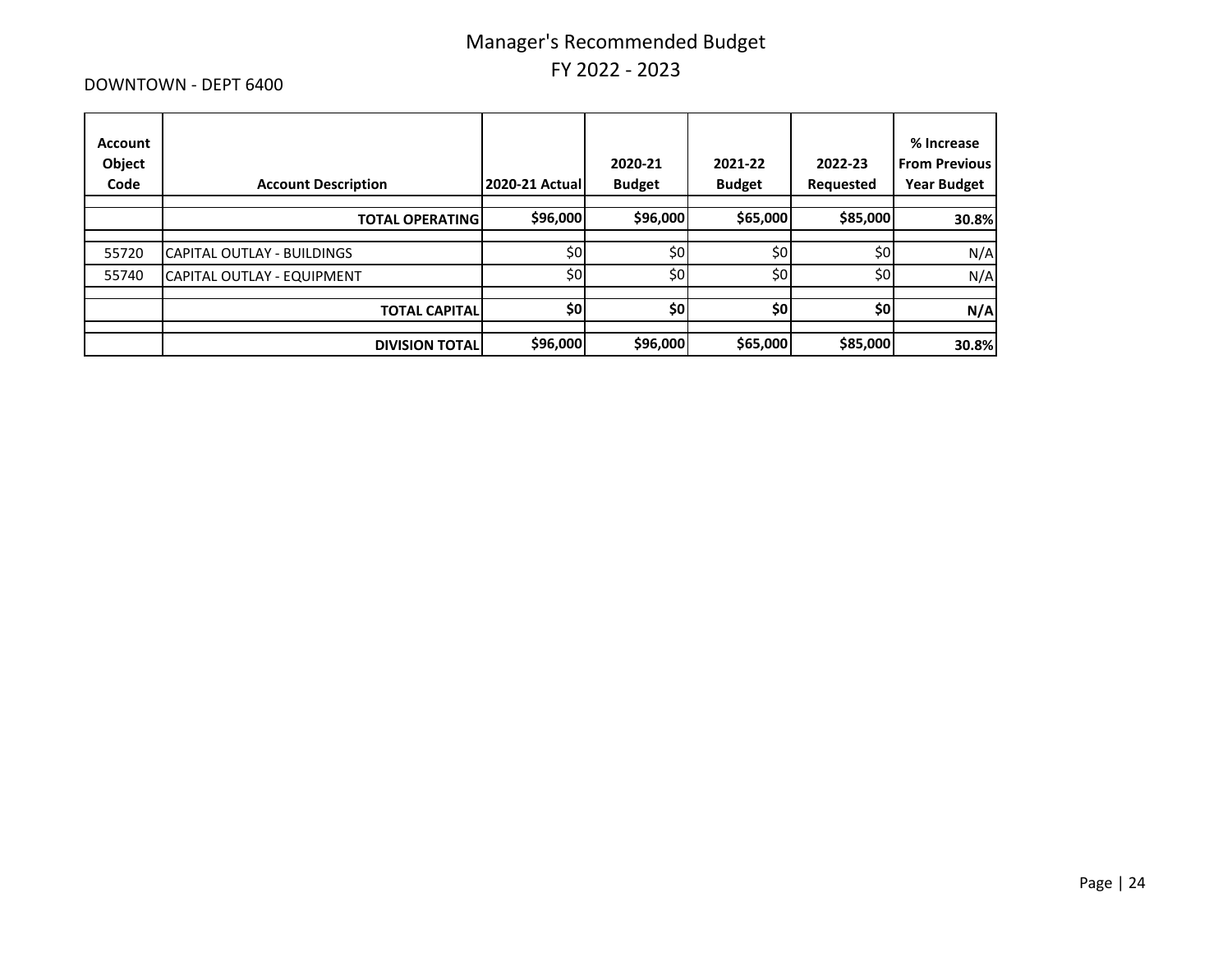### DEBT SERVICE - DEPT 9100/9200

| <b>Account</b><br>Object<br>Code | <b>Account Description</b>        | 2019-20<br>Actual | 2020-21<br>Actual | 2019-20<br><b>Budget</b> | 2020-21<br><b>Budget</b> | 2021-22<br><b>Budget</b> | 2022-23<br>Requested | % Increase<br><b>From Previous</b><br><b>Year Budget</b> |
|----------------------------------|-----------------------------------|-------------------|-------------------|--------------------------|--------------------------|--------------------------|----------------------|----------------------------------------------------------|
|                                  | 9100-000 DEBT SERVICE - PRINCIPAL | \$126.672         |                   | \$126.672                | \$78.424                 | \$115.879                | \$118,771            | 2.5%                                                     |
|                                  | 9200-000 DEBT SERVICE - INTEREST  | \$6,304           |                   | \$6.304                  | \$7,625                  | \$8,354                  | \$5.462              | $-34.6%$                                                 |
|                                  |                                   |                   |                   |                          |                          |                          |                      |                                                          |
|                                  | <b>TOTAL CAPITALI</b>             | \$132,976         | \$0               | \$132,976                | \$86,050                 | \$124,233                | \$124,233            | 0.0%                                                     |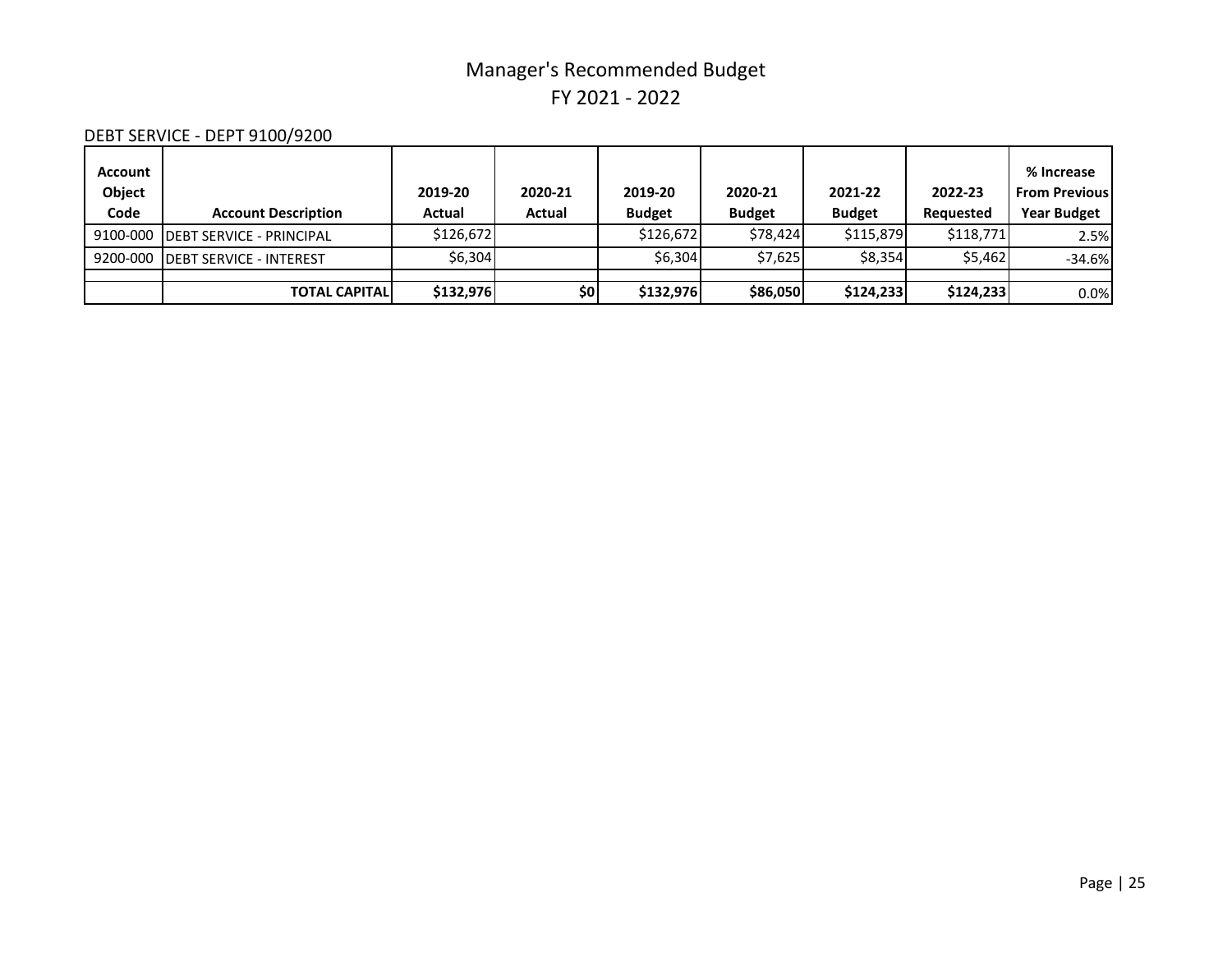### **OPERATING BUDGET - ENTERPRISE (WATER/SEWER) FUND**

#### ENTERPRISE FUND REVENUES

| <b>Account</b> |                                           |             |               |               |             | % Increase           |
|----------------|-------------------------------------------|-------------|---------------|---------------|-------------|----------------------|
| Object         |                                           | 2020-21     | 2020-21       | 2021-22       | 2022-23     | <b>From Previous</b> |
| Code           | <b>Account Description</b>                | Actual      | <b>Budget</b> | <b>Budget</b> | Recommended | <b>Year Budget</b>   |
| 4950-49500     | <b>INTEREST EARNED ON INVESTMENT</b>      | \$792       | \$1,500       | \$1,500       | \$1,500     | 0.0%                 |
| 4100-46100     | MISCELLANEOUS REVENUES                    | \$57,619    | \$15,000      | \$15,000      | \$15,000    | 0.0%                 |
| 4700-47200     | <b>WATER METER REVENUES</b>               | \$36,750    | \$10,000      | \$10,000      | \$70,000    | 600.0%               |
| 4100-42140     | <b>ARP FEDERAL FUNDS</b>                  | \$0         | \$0           | \$1,280,000   | \$696,035   | $-45.6%$             |
| 4100-46200     | <b>INSURANCE PROCEEDS</b>                 | \$4,141     | \$0           | \$0           | \$0         | N/A                  |
| 4700-47102     | <b>WATER CHARGES</b>                      | \$1,784,149 | \$1,593,260   | \$2,310,227   | \$2,937,600 | 27.2%                |
| 4700-47100     | REUSE WATER CHARGES (3M)                  | \$78,017    | \$55,080      | \$74,880      | \$77,126    | 3.0%                 |
| 4700-47101     | <b>SEWER CHARGES</b>                      | \$1,454,049 | \$1,358,899   | \$1,673,252   | \$2,131,200 | 27.4%                |
| 9500-95000     | TRANSFER FROM CAPITAL RESERVE             | \$529,270   | \$0           | \$0           | \$0         | N/A                  |
| 9500-95015     | TRANSFER FROM SDF CAPITAL RESERVE         | \$0         | \$0           | \$475,000     | \$0         | N/A                  |
| 4900-49000     | <b>LOAN PROCEEDS</b>                      | \$0         | \$19,500      | \$0           | \$0         | N/A                  |
| 4900-49100     | PYMT FROM CHATHAM PARK                    | \$0         | \$0           | \$161,262     | \$0         | N/A                  |
| 4700-47110     | PENALTIES ON BILLS                        | \$0         | \$35,000      | \$0           | \$35,000    | #DIV/0!              |
| 4100-46120     | <b>CREDIT CARD PAYMENT FEE</b>            | \$10,350    | \$10,000      | \$10,000      | \$11,500    | 15.0%                |
| 9500-95900     | <b>FUND BALANCE APPROPRIATED</b>          | \$0l        | \$314,908     | \$208,041     | \$0         | N/A                  |
|                | TRANSFER FROM ENTERPRISE CAPITAL FUND BAL |             | \$580,300     | \$0           | \$0         | N/A                  |
|                |                                           |             |               |               |             |                      |
|                | <b>TOTAL OPERATING</b>                    | \$3,955,137 | \$3,993,447   | \$6,219,162   | \$5,974,961 | $-3.9%$              |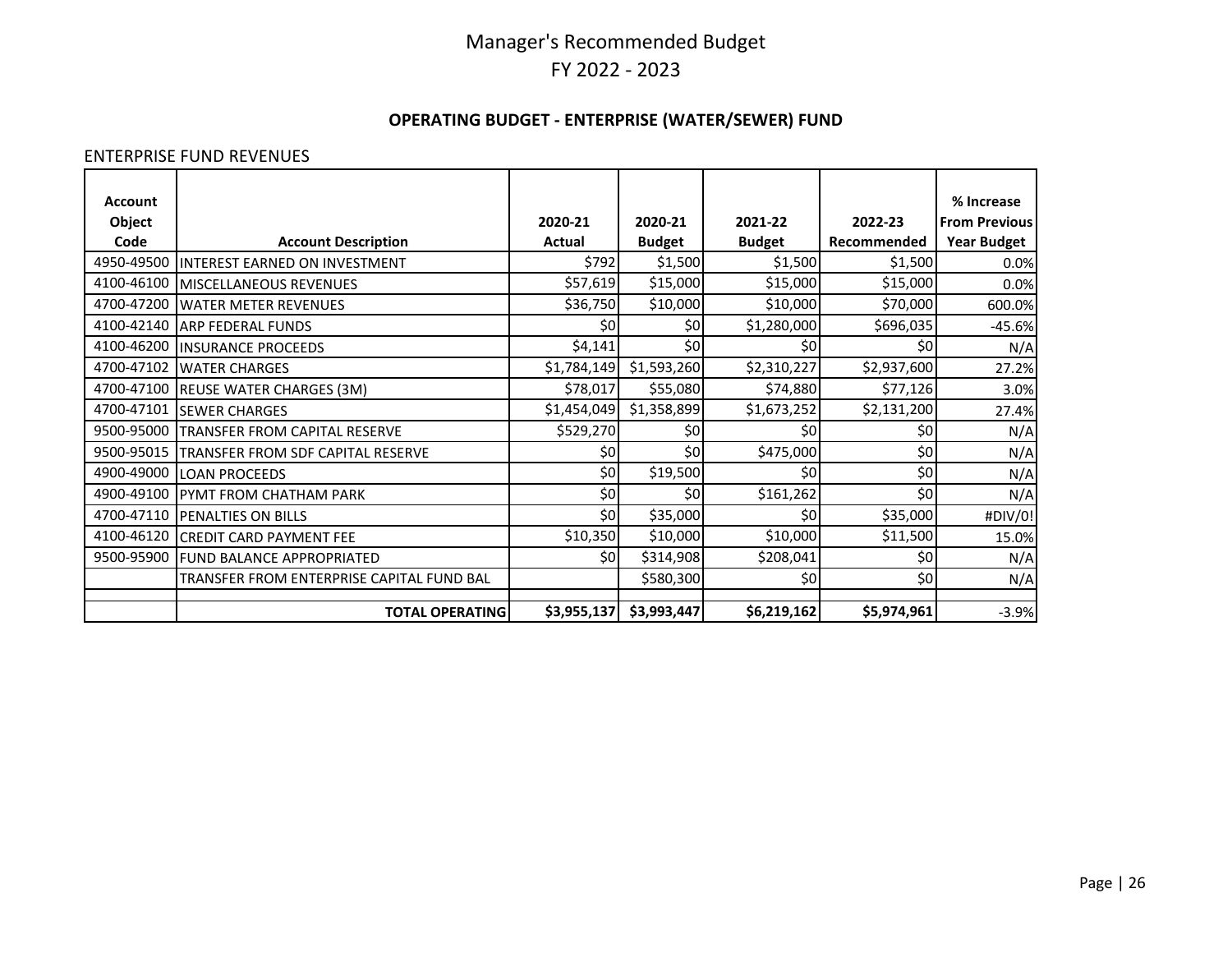#### ENTERPRISE FUND EXPENDITURES

| <b>Account</b> |                                        |               |               |               |             | % Increase           |
|----------------|----------------------------------------|---------------|---------------|---------------|-------------|----------------------|
| Object         |                                        | 2020-21       | 2020-21       | 2021-22       | 2022-23     | <b>From Previous</b> |
| Code           | <b>Account Description</b>             | <b>Actual</b> | <b>Budget</b> | <b>Budget</b> | Requested   | <b>Year Budget</b>   |
| 56100          | PRINCIPAL                              | \$0           | \$121,706     | \$127,943     | \$129,551   | 1.3%                 |
| 56011          | <b>INTEREST</b>                        | \$17,268      | \$17,268      | \$16,258      | \$14,704    | $-9.6%$              |
|                | <b>TOTAL DEBT SERVICE</b>              | \$17,268      | \$138,974     | \$144,200     | \$144,255   | 0.0%                 |
|                |                                        |               |               |               |             |                      |
| 51020          | SALARIES                               | \$1,072,368   | \$1,072,417   | \$1,302,160   | \$1,607,838 | 23.5%                |
| 51024          | <b>OVERTIME SALARIES</b>               | \$29,187      | \$37,000      | \$40,500      | \$39,500    | $-2.5%$              |
| 51050          | <b>FICA</b>                            | \$79,252      | \$84,870      | \$102,714     | \$111,691   | 8.7%                 |
| 51060          | <b>GROUP HEALTH INSURANCE</b>          | \$193,717     | \$194,861     | \$228,036     | \$243,700   | 6.9%                 |
| 51070          | RETIREMENT                             | \$108,108     | \$110,963     | \$147,494     | \$183,876   | 24.7%                |
| 51071          | SPECIAL RETIREMENT - 401K              | \$52,333      | \$56,014      | \$64,607      | \$73,001    | 13.0%                |
| 51080          | UNEMPLOYMENT COMPENSATION              | \$0           | \$0           | \$0           | \$0         | N/A                  |
| 57542          | <b>WORKMEN'S COMP INSURANCE</b>        | \$27,984      | \$28,450      | \$29,050      | \$29,050    | 0.0%                 |
|                | <b>TOTAL PERSONNEL</b>                 | \$1,562,950   | \$1,584,575   | \$1,914,561   | \$2,288,656 | 19.5%                |
|                |                                        |               |               |               |             |                      |
| 61100          | TRAVEL/TRAINING                        | \$5,302       | \$12,750      | \$13,900      | \$9,400     | $-32.4%$             |
| 53110          | <b>TELEPHONE</b>                       | \$25,848      | \$24,300      | \$28,500      | \$27,060    | $-5.1%$              |
| 52111          | <b>POSTAGE</b>                         | \$15,792      | \$14,550      | \$16,550      | \$15,300    | $-7.6%$              |
|                | <b>EMPLOYEE APPRECIATION</b>           | \$0           | \$0           | \$0           | \$5,000     | #DIV/0!              |
| 52120          | <b>SAFETY SUPPLIES</b>                 | \$5,531       | \$6,500       | \$7,500       | \$11,725    | 56.3%                |
| 53130          | <b>UTILITIES</b>                       | \$136,776     | \$142,700     | \$150,600     | \$156,660   | 4.0%                 |
| 53131          | LIFT STATION UTILITIES                 | \$2,130       | \$1,500       | \$1,500       | \$2,300     | 53.3%                |
| 63140          | <b>MERCHANT SERVICES</b>               | \$12,469      | \$14,000      | \$14,000      | \$27,000    | 92.9%                |
| 53150          | <b>B &amp; G MAINTENANCE</b>           | \$51,951      | \$85,000      | \$75,500      | \$83,000    | 9.9%                 |
| 53160          | <b>EQUIPMENT MAINTENANCE</b>           | \$126,007     | \$76,477      | \$58,500      | \$74,500    | 27.4%                |
| 53170          | <b>AUTOMOTIVE M &amp; R</b>            | \$2,792       | \$8,600       | \$10,050      | \$8,500     | $-15.4%$             |
| 53260          | <b>ADVERTISING</b>                     | \$350         | \$900         | \$1,550       | \$1,050     | $-32.3%$             |
| 52310          | <b>AUTOMOTIVE &amp; EQUIPMENT FUEL</b> | \$12,811      | \$19,150      | \$21,500      | \$26,000    | 20.9%                |
| 52325          | W/W/C SUPPLIES                         | \$0           | \$1,500       | \$1,500       | \$2,500     | 66.7%                |
| 53326          | W/W/C EQUIPMENT MAINTENANCE            | \$0           | \$2,000       | \$2,000       | \$2,000     | 0.0%                 |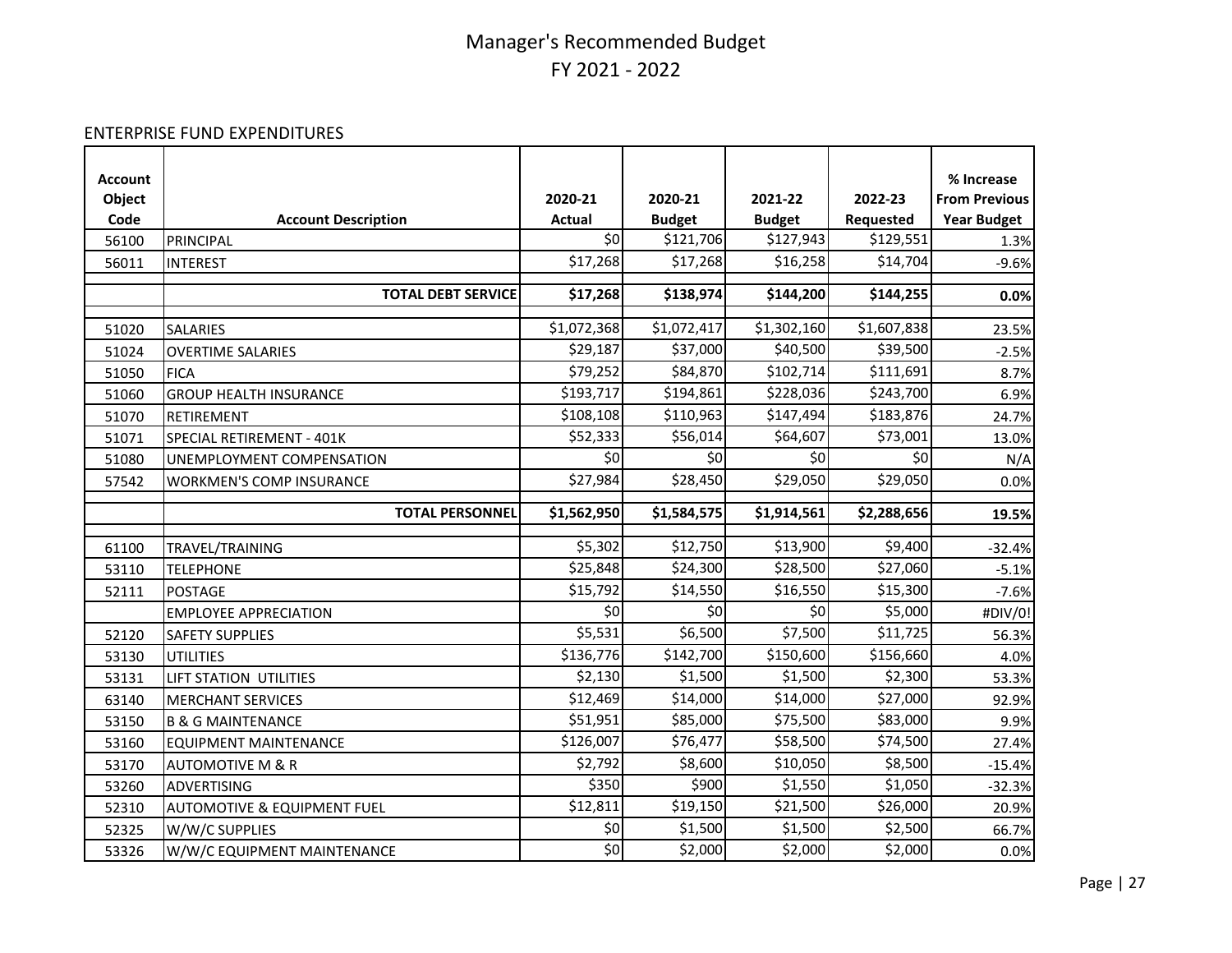#### ENTERPRISE FUND EXPENDITURES

| <b>Account</b><br>Object |                                     | 2020-21       | 2020-21       | 2021-22       | 2022-23     | % Increase<br><b>From Previous</b> |
|--------------------------|-------------------------------------|---------------|---------------|---------------|-------------|------------------------------------|
| Code                     | <b>Account Description</b>          | <b>Actual</b> | <b>Budget</b> | <b>Budget</b> | Requested   | <b>Year Budget</b>                 |
| 52327                    | WATER SYSTEM SUPPLIES - METERS      | \$79,468      | \$55,000      | \$60,000      | \$75,000    | 25.0%                              |
| 53328                    | W/W/C M & R                         | \$0           | \$5,000       | \$5,000       | \$5,000     | 0.0%                               |
| 53329                    | M&R - Water Distribution            | \$59,621      | \$110,147     | \$31,776      | \$60,000    | 88.8%                              |
| 52330                    | DEPARTMENTAL SUPPLIES               | \$40,894      | \$54,500      | \$55,000      | \$90,500    | 64.5%                              |
| 53331                    | <b>LIFT STATION M&amp;R</b>         | \$39,204      | \$57,000      | \$35,000      | \$80,000    | 128.6%                             |
| 52332                    | <b>LAB SUPPLIES</b>                 | \$34,005      | \$60,000      | \$50,000      | \$48,000    | $-4.0%$                            |
| 52340                    | <b>CHEMICAL SUPPLIES</b>            | \$275,281     | \$297,000     | \$320,000     | \$704,500   | 120.2%                             |
| 53360                    | <b>UNIFORMS</b>                     | \$15,054      | \$22,600      | \$22,800      | \$15,850    | $-30.5%$                           |
| 53450                    | <b>CONTRACTED SERVICES</b>          | \$220,859     | \$133,500     | \$238,203     | \$118,700   | $-50.2%$                           |
| 53451                    | <b>SLUDGE HAULING</b>               | \$120,044     | \$135,000     | \$151,000     | \$206,000   | 36.4%                              |
| 53455                    | <b>LAB TESTING</b>                  | \$50,864      | \$73,000      | \$113,000     | \$97,000    | $-14.2%$                           |
| 53460                    | PILOT TESTING                       | \$156,657     | \$210,000     | \$0           | \$0         | N/A                                |
| 53500                    | JORDAN LAKE ALLOCATION              | \$9,584       | \$8,500       | \$9,500       | \$0         | N/A                                |
| 53510                    | <b>WESTERN INTAKE PARTNERSHIP</b>   | \$0           | \$0           | \$127,000     | \$0         | N/A                                |
| 53520                    | TRIANGLE WATER SUPPLY               | \$0           | \$0           | \$9,000       | \$9,000     | 0.0%                               |
| 60530                    | DUES AND SUBSCRIPTIONS              | \$7,501       | \$9,600       | \$8,560       | \$10,430    | 21.8%                              |
| 57539                    | REAL & PERSONAL PROPERTY            | \$6,500       | \$6,500       | \$6,500       | \$6,500     | 0.0%                               |
| 57540                    | <b>GENERAL LIABILITY INSURANCE</b>  | \$9,186       | \$10,500      | \$10,000      | \$10,000    | 0.0%                               |
| 57541                    | <b>AUTO INSURANCE</b>               | \$2,021       | \$2,600       | \$3,150       | \$3,150     | 0.0%                               |
| 57543                    | <b>INSURANCE DEDUCTIBLE</b>         | \$0           | \$550         | \$1,050       | \$1,050     | 0.0%                               |
| 53651                    | <b>TANK MAINTENANCE</b>             | \$26,218      | \$28,000      | \$28,000      | \$28,000    | 0.0%                               |
| 58741                    | <b>COPIER LEASE</b>                 | \$501         | \$700         | \$700         | \$700       | 0.0%                               |
| 60801                    | PERMITS & FEES                      | \$6,584       | \$10,000      | \$8,500       | \$7,800     | $-8.2%$                            |
| 60802                    | <b>FINES</b>                        | \$0           | \$5,500       | \$5,250       | \$2,750     | $-47.6%$                           |
|                          | TRANSFER TO CAPITAL PROJECTS        | \$0           | \$0           | \$2,267,500   | \$533,705   | $-76.5%$                           |
|                          | TRANSFER TO ENTERPRISE FUND BALANCE | \$0           | \$0           | \$0           | \$793,420   | #DIV/0!                            |
|                          | <b>TOTAL OPERATING</b>              | \$1,557,805   | \$1,705,124   | \$3,969,639   | \$3,359,050 | $-15.4%$                           |
| 720                      | <b>CAPITAL OUTLAY - BUILDINGS</b>   | \$25,850      | \$351,850     | \$0           | \$15,000    | #DIV/0!                            |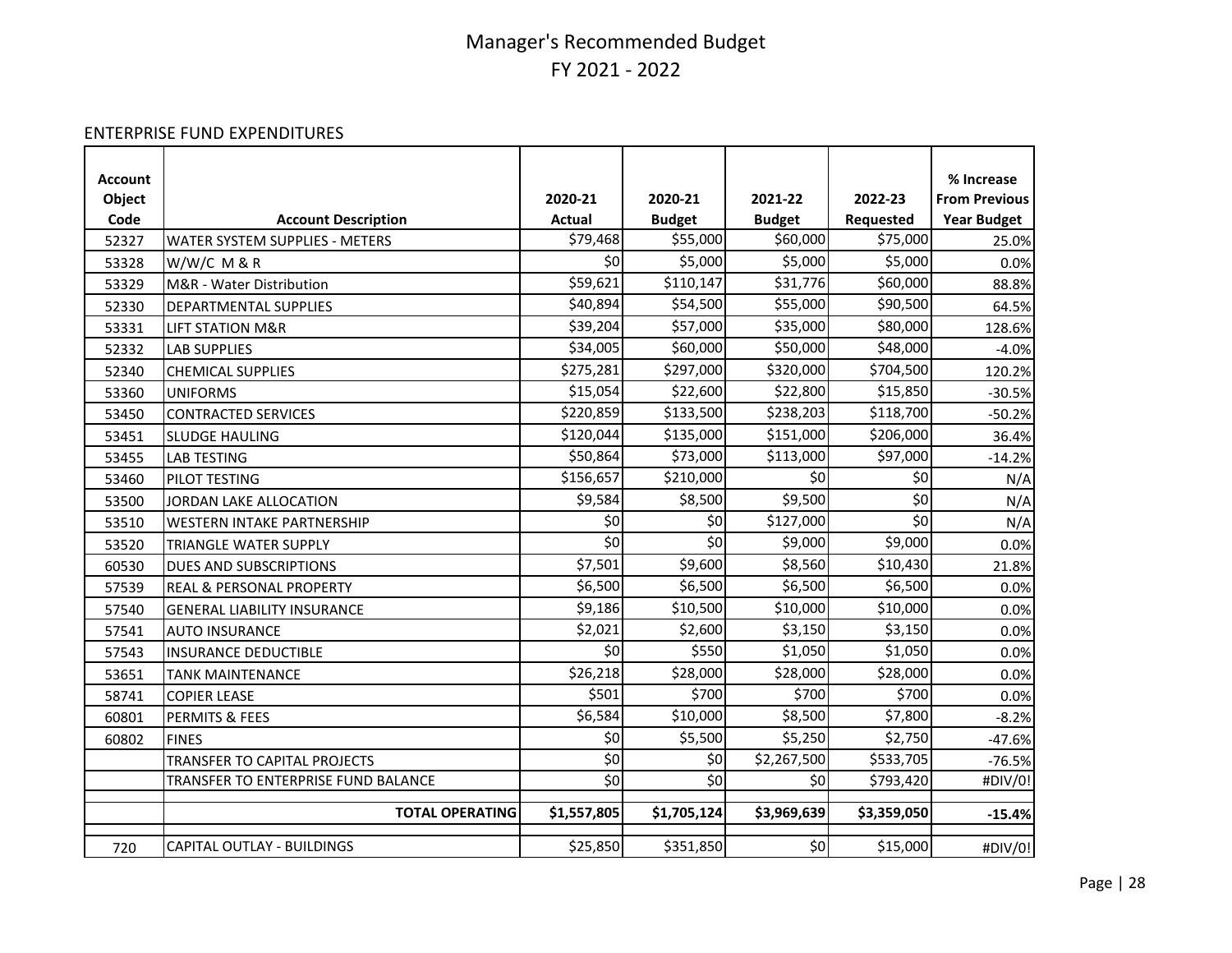#### ENTERPRISE FUND EXPENDITURES

| <b>Account</b><br>Object<br>Code | <b>Account Description</b>           | 2020-21<br>Actual | 2020-21<br><b>Budget</b> | 2021-22<br><b>Budget</b> | 2022-23<br>Requested | % Increase<br><b>From Previous</b><br><b>Year Budget</b> |
|----------------------------------|--------------------------------------|-------------------|--------------------------|--------------------------|----------------------|----------------------------------------------------------|
| 740                              | CAPITAL OUTLAY - EQUIPMENT           | \$6,750           | \$214,070                | \$419,432                | \$168,000            | $-59.9%$                                                 |
| 743                              | ICAPITAL OUTLAY - SYSTEM IMPROVEMENT | \$37,700          | \$119,000                | \$220,000                | \$0                  | N/A                                                      |
|                                  | <b>TOTAL CAPITAL</b>                 | \$70,300          | \$684,920                | \$639,431                | \$182,999            | $-71.4%$                                                 |
|                                  | <b>DIVISION TOTAL</b>                | \$3,208,322       | \$4,113,593              | \$6,667,832              | \$5,974,961          | $-10.4%$                                                 |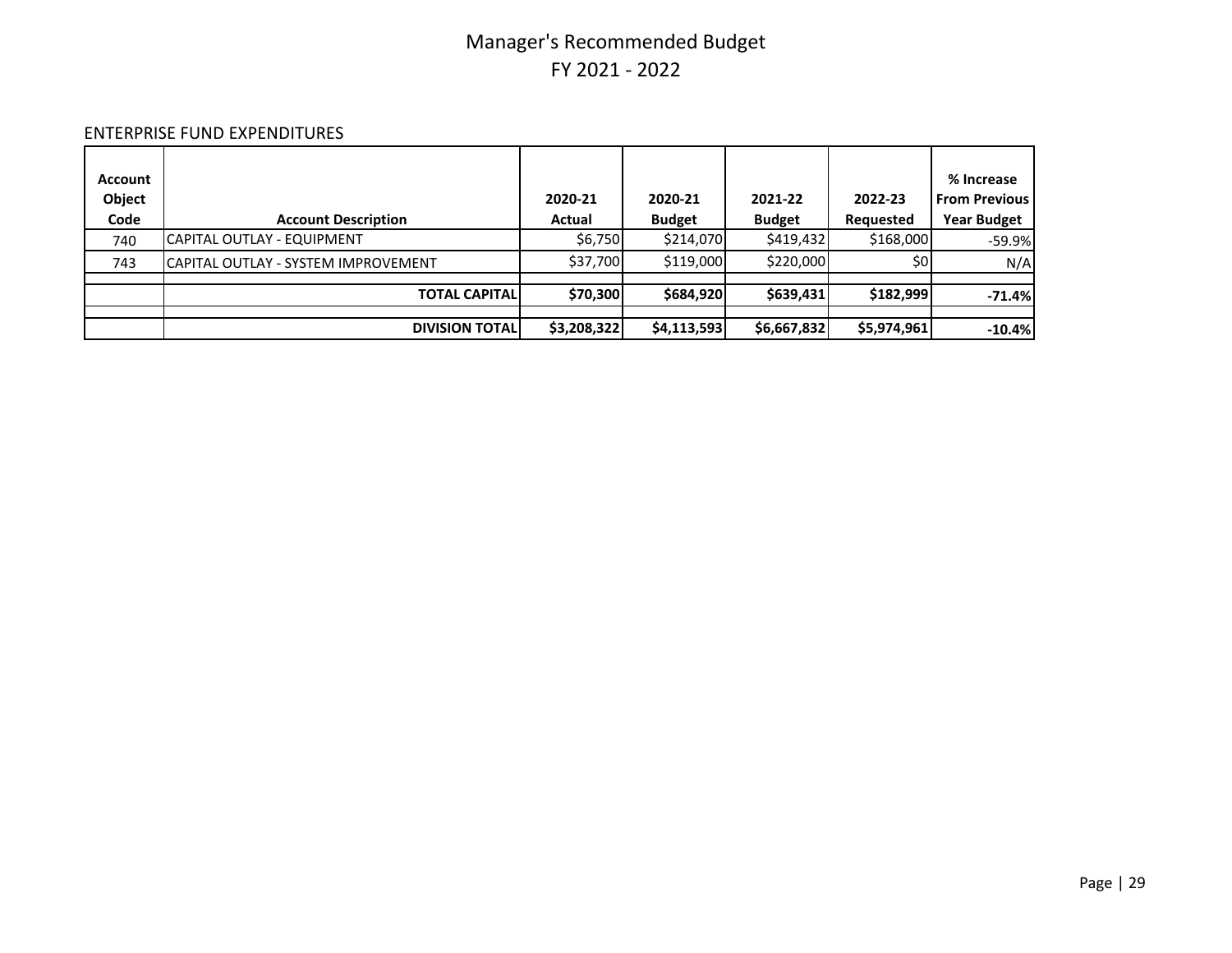#### ADMINISTRATION - DEPT 7200

| Account |                                        |               |               |               |             | % Increase           |
|---------|----------------------------------------|---------------|---------------|---------------|-------------|----------------------|
| Object  |                                        | 2020-21       | 2020-21       | 2021-22       | 2022-23     | <b>From Previous</b> |
| Code    | <b>Account Description</b>             | <b>Actual</b> | <b>Budget</b> | <b>Budget</b> | Requested   | <b>Year Budget</b>   |
| 51020   | <b>SALARIES</b>                        | \$285,512     | \$302,396     | \$471,601     | \$770,397   | 63.4%                |
| 51024   | <b>OVERTIME SALARIES</b>               | \$1,211       | \$0           | \$2,500       | \$1,500     | $-40.0%$             |
| 51050   | <b>FICA</b>                            | \$20,468      | \$23,133      | \$36,269      | \$44,720    | 23.3%                |
| 51060   | <b>GROUP HEALTH INSURANCE</b>          | \$36,788      | \$36,171      | \$68,726      | \$93,492    | 36.0%                |
| 51070   | RETIREMENT                             | \$27,575      | \$29,026      | \$48,844      | \$73,715    | 50.9%                |
| 51071   | SPECIAL RETIREMENT - 401K              | \$13,351      | \$15,888      | \$21,404      | \$29,229    | 36.6%                |
| 51080   | UNEMPLOYMENT COMPENSATION              | \$0           | \$0           | \$0           | \$0         | N/A                  |
| 57542   | <b>WORKMEN'S COMP INSURANCE</b>        | \$2,209       | \$2,200       | \$2,200       | \$2,200     | 0.0%                 |
|         | <b>TOTAL PERSONNEL</b>                 | \$387,114     | \$408,813     | \$651,544     | \$1,015,252 | 55.8%                |
| 61100   | TRAVEL/TRAINING                        | \$405         | \$750         | \$2,500       | \$1,600     | $-36.0%$             |
| 53110   | <b>TELEPHONE</b>                       | \$2,551       | \$2,000       | \$3,480       | \$2,700     | $-22.4%$             |
| 52111   | <b>POSTAGE</b>                         | \$14,334      | \$12,000      | \$14,000      | \$13,700    | $-2.1%$              |
|         | <b>EMPLOYEE APPRECIATION</b>           | \$0           | \$0           | \$0           | \$5,000     | #DIV/0!              |
| 53130   | <b>UTILITIES</b>                       | \$452         | \$700         | \$0           | \$660       | #DIV/0!              |
| 63140   | <b>MERCHANT SERVICES</b>               | \$12,469      | \$14,000      | \$14,000      | \$27,000    | 92.9%                |
| 53170   | <b>AUTOMOTIVE M &amp; R</b>            | \$82          | \$500         | \$1,500       | \$1,400     | $-6.7%$              |
| 53260   | <b>ADVERTISING</b>                     | \$287         | \$300         | \$300         | \$300       | 0.0%                 |
| 52310   | <b>AUTOMOTIVE &amp; EQUIPMENT FUEL</b> | \$461         | \$500         | \$1,500       | \$1,200     | $-20.0%$             |
| 52330   | DEPARTMENTAL SUPPLIES                  | \$2,262       | \$4,000       | \$4,500       | \$3,500     | $-22.2%$             |
| 53450   | <b>CONTRACTED SERVICES</b>             | \$175,542     | \$41,500      | \$109,703     | \$26,700    | $-75.7%$             |
| 53500   | JORDAN LAKE ALLOCATION                 | \$9,584       | \$8,500       | \$9,500       | 50          | N/A                  |
| 53510   | <b>WESTERN INTAKE PARTNERSHIP</b>      | \$0           | \$0           | \$127,000     | 50          | N/A                  |
| 53520   | TRIANGLE WATER SUPPLY                  | \$0           | \$0           | \$9,000       | \$9,000     | 0.0%                 |
| 60530   | <b>DUES AND SUBSCRIPTIONS</b>          | \$3,285       | \$3,800       | \$3,800       | \$3,980     | 4.7%                 |
| 57540   | <b>GENERAL LIABILITY INSURANCE</b>     | \$2,843       | \$3,250       | \$3,250       | \$3,250     | 0.0%                 |
| 57541   | <b>AUTO INSURANCE</b>                  | \$233         | \$300         | \$300         | \$300       | 0.0%                 |
| 58741   | <b>COPIER LEASE</b>                    | \$501         | \$700         | \$700         | \$700       | 0.0%                 |
|         |                                        |               |               |               |             |                      |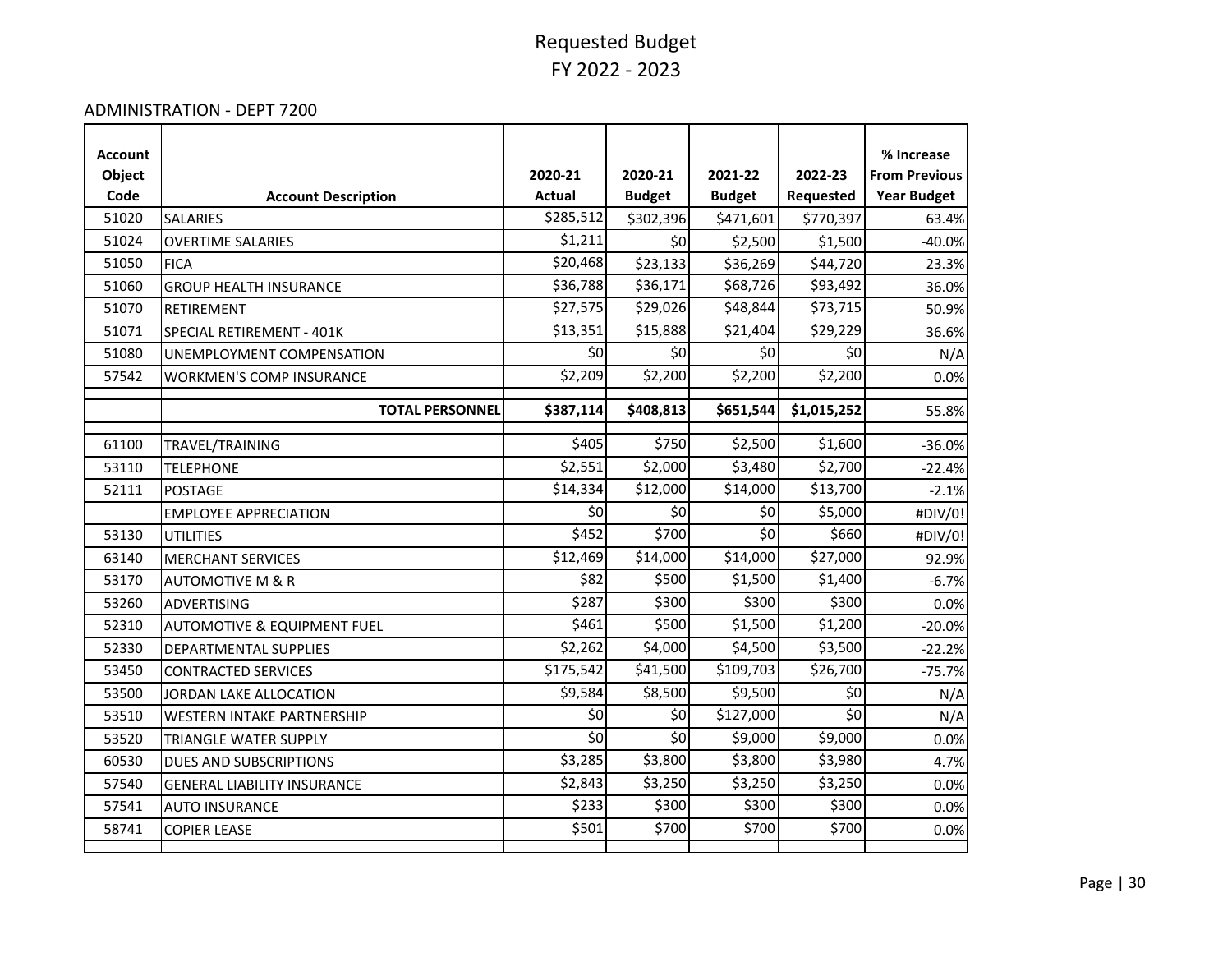#### ADMINISTRATION - DEPT 7200

| <b>Account</b><br>Object<br>Code | <b>Account Description</b>          | 2020-21<br>Actual | 2020-21<br><b>Budget</b> | 2021-22<br><b>Budget</b> | 2022-23<br>Requested | % Increase<br><b>From Previous</b><br><b>Year Budget</b> |
|----------------------------------|-------------------------------------|-------------------|--------------------------|--------------------------|----------------------|----------------------------------------------------------|
|                                  | <b>TOTAL OPERATING</b>              | \$225,292         | \$92,800                 | \$305,033                | \$100,990            | $-66.9%$                                                 |
| 55720                            | CAPITAL OUTLAY - BUILDINGS          |                   | \$0                      | \$0                      | \$0                  | N/A                                                      |
| 55740                            | CAPITAL OUTLAY - EQUIPMENT          | \$0               | \$135,450                | \$135,540                | \$45,000             | $-66.8%$                                                 |
| 58743                            | CAPITAL OUTLAY - SYSTEM IMPROVEMENT | \$37,700          | \$119,000                | \$0                      | \$0                  | N/A                                                      |
|                                  | <b>TOTAL CAPITAL</b>                | \$37,700          | \$254,450                | \$135,540                | \$45,000             | $-66.8%$                                                 |
|                                  | <b>DIVISION TOTAL</b>               | \$650,105         | \$756,063                | \$1,092,117              | \$1,161,242          | 6.3%                                                     |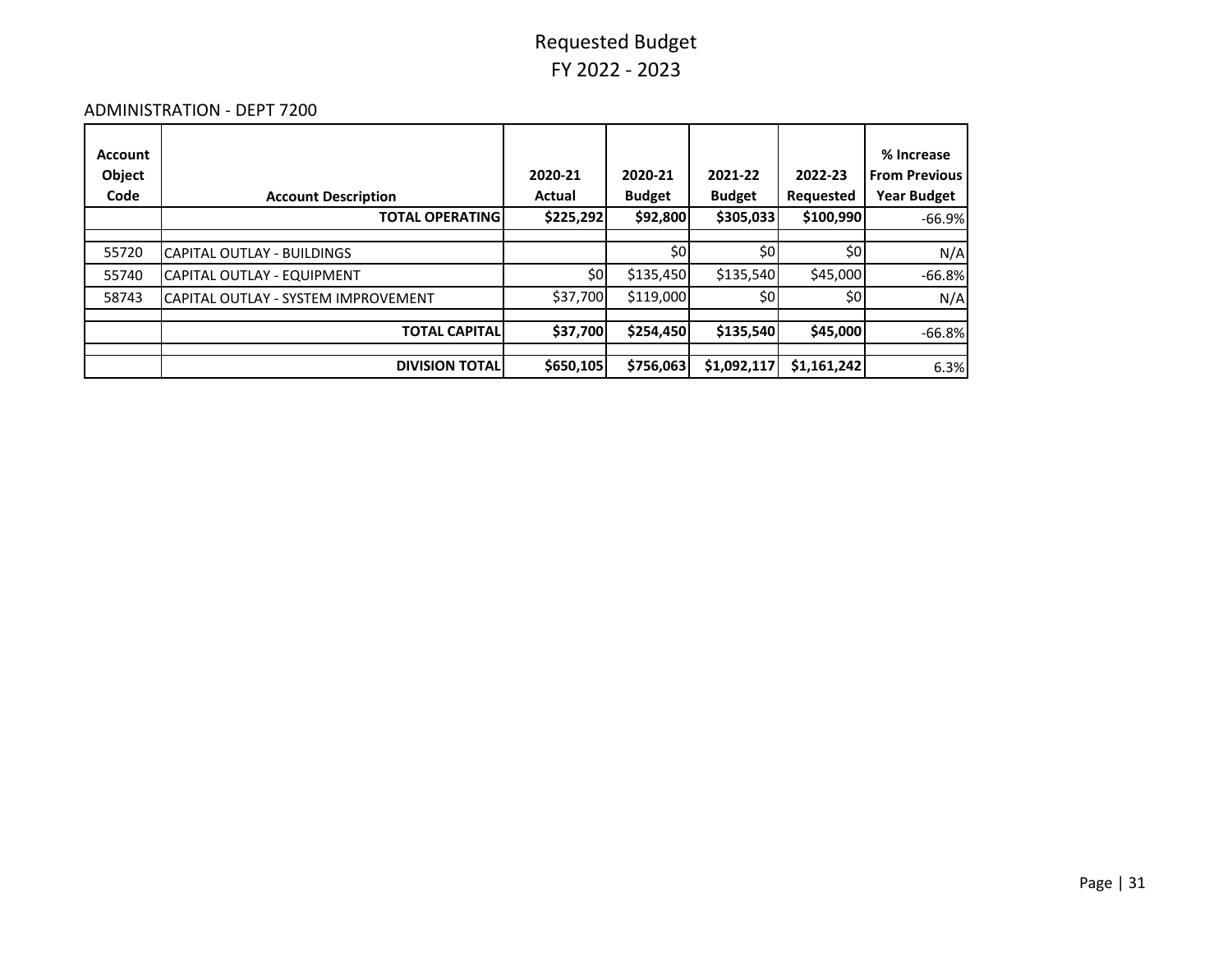#### DEBT SERVICE - DEPT 7300

| <b>Account</b><br>Object<br>Code | <b>Account Description</b>       | 2020-21<br>Actual | 2020-21<br><b>Budget</b> | 2021-22<br><b>Budget</b> | 2022-23<br>Requested | % Increase<br><b>From Previous</b><br><b>Year Budget</b> |
|----------------------------------|----------------------------------|-------------------|--------------------------|--------------------------|----------------------|----------------------------------------------------------|
| 10                               | <b>PRINCIPAL</b>                 | \$0               | \$121,706                | \$127,943                | \$129,551            | 1.3%                                                     |
| 11                               | <b>INTEREST</b>                  | \$17,268          | \$17,268                 | \$16,258                 | \$14,704             | $-9.6%$                                                  |
| 12                               | <b>IBOND ADMINISTRATION FEES</b> | \$0               | \$0                      | \$0l                     | \$0                  | N/A                                                      |
|                                  |                                  |                   |                          |                          |                      |                                                          |
|                                  | <b>TOTAL DEBT SERVICEI</b>       | \$17,268          | \$138,974                | \$144,200                | \$144,255            | 0.0%                                                     |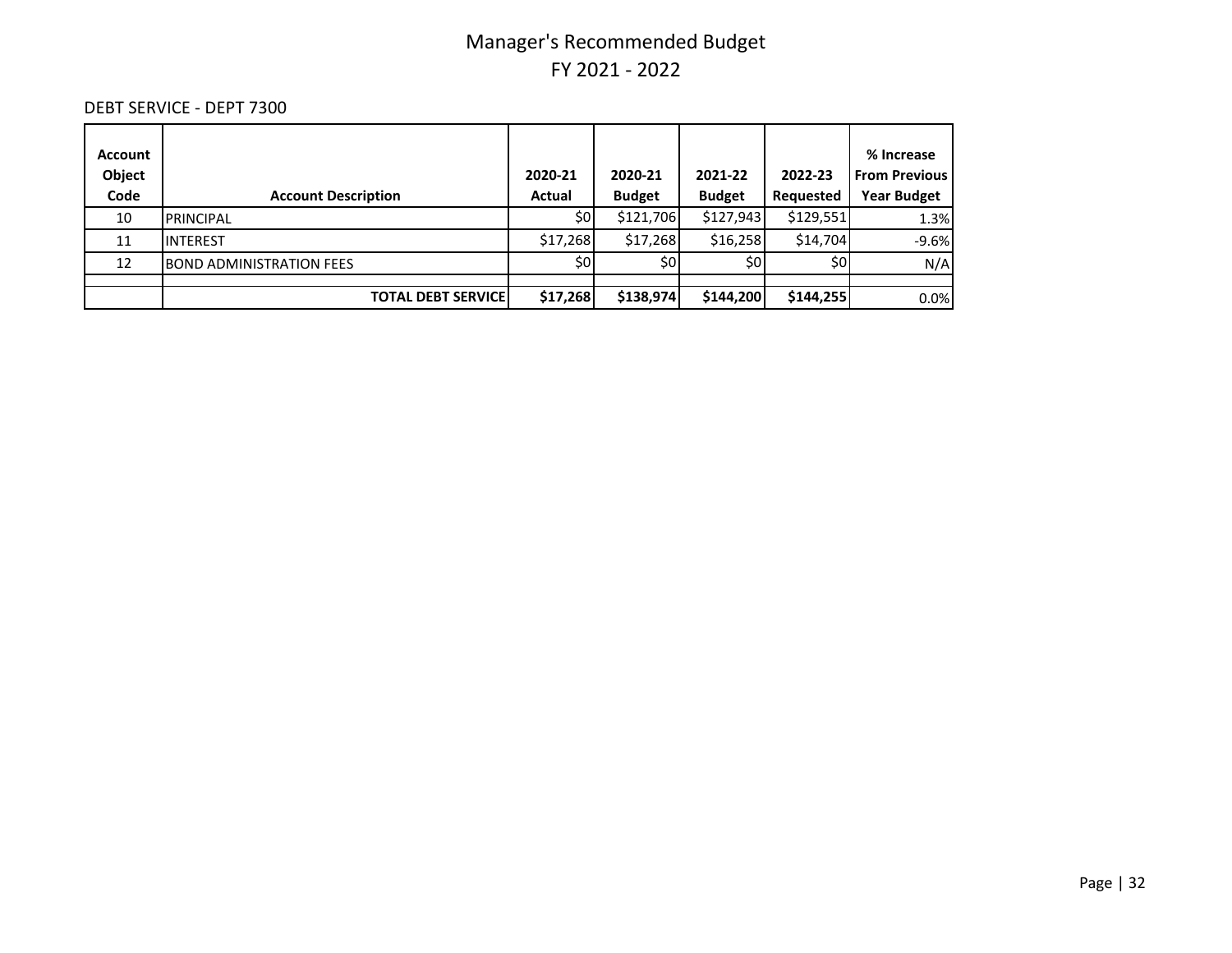#### WATER TREATMENT - DEPT 8100

| <b>Account</b> |                                        |               |               |               |           | % Increase           |
|----------------|----------------------------------------|---------------|---------------|---------------|-----------|----------------------|
| Object         |                                        | 2020-21       | 2020-21       | 2021-22       | 2022-23   | <b>From Previous</b> |
| Code           | <b>Account Description</b>             | <b>Actual</b> | <b>Budget</b> | <b>Budget</b> | Requested | <b>Year Budget</b>   |
| 51020          | <b>SALARIES</b>                        | \$326,454     | \$317,508     | \$345,133     | \$345,118 | 0.0%                 |
| 51024          | <b>OVERTIME SALARIES</b>               | \$8,645       | \$12,000      | \$12,000      | \$12,000  | 0.0%                 |
| 51050          | <b>FICA</b>                            | \$24,414      | \$25,207      | \$27,321      | \$27,320  | 0.0%                 |
| 51060          | <b>GROUP HEALTH INSURANCE</b>          | \$70,761      | \$66,543      | \$66,855      | \$64,821  | $-3.0%$              |
| 51070          | <b>RETIREMENT</b>                      | \$33,134      | \$33,643      | \$40,768      | \$44,959  | 10.3%                |
| 51071          | SPECIAL RETIREMENT - 401K              | \$16,019      | \$16,475      | \$17,857      | \$17,856  | 0.0%                 |
| 51080          | UNEMPLOYMENT COMPENSATION              | \$0           | \$0           | \$0           | \$0       | N/A                  |
| 57542          | <b>WORKMEN'S COMP INSURANCE</b>        | \$8,958       | \$9,200       | \$9,200       | \$9,200   | 0.0%                 |
|                | <b>TOTAL PERSONNEL</b>                 | \$488,386     | \$480,577     | \$519,134     | \$521,274 | 0.4%                 |
| 61100          | TRAVEL/TRAINING                        | \$2,572       | \$4,000       | \$3,400       | \$3,000   | $-11.8%$             |
| 53110          | <b>TELEPHONE</b>                       | \$10,695      | \$13,000      | \$11,520      | \$10,500  | $-8.9%$              |
| 52111          | <b>POSTAGE</b>                         | \$1,168       | \$2,400       | \$2,400       | \$1,300   | $-45.8%$             |
| 52120          | <b>SAFETY SUPPLIES</b>                 | \$2,005       | \$4,000       | \$4,000       | \$4,525   | 13.1%                |
| 53130          | <b>UTILITIES</b>                       | \$72,830      | \$75,000      | \$78,000      | \$84,000  | 7.7%                 |
| 53150          | <b>B &amp; G MAINTENANCE</b>           | \$31,174      | \$50,000      | \$50,000      | \$50,000  | 0.0%                 |
| 53160          | <b>EQUIPMENT MAINTENANCE</b>           | \$26,810      | \$30,000      | \$30,000      | \$30,000  | 0.0%                 |
| 53170          | <b>AUTOMOTIVE M &amp; R</b>            | \$92          | \$1,500       | \$1,800       | \$1,600   | $-11.1%$             |
| 53260          | <b>ADVERTISING</b>                     | \$31          | \$300         | \$250         | \$250     | 0.0%                 |
| 52310          | <b>AUTOMOTIVE &amp; EQUIPMENT FUEL</b> | \$998         | \$4,500       | \$6,000       | \$7,300   | 21.7%                |
| 52330          | DEPARTMENTAL SUPPLIES                  | \$4,959       | \$10,000      | \$10,000      | \$7,500   | $-25.0%$             |
| 52332          | <b>LAB SUPPLIES</b>                    | \$31,540      | \$50,000      | \$40,000      | \$40,000  | 0.0%                 |
| 52340          | <b>CHEMICAL SUPPLIES</b>               | \$242,386     | \$255,000     | \$270,000     | \$640,000 | 137.0%               |
| 53360          | <b>UNIFORMS</b>                        | \$3,789       | \$4,600       | \$4,600       | \$4,600   | 0.0%                 |
| 53450          | <b>CONTRACTED SERVICES</b>             | \$15,413      | \$48,000      | \$68,000      | \$38,000  | $-44.1%$             |
| 53451          | <b>SLUDGE HAULING</b>                  | \$57,088      | \$55,000      | \$55,000      | \$70,000  | 27.3%                |
| 53455          | <b>LAB TESTING</b>                     | \$13,283      | \$40,000      | \$38,000      | \$42,000  | 10.5%                |
| 53460          | PILOT TESTING                          | \$156,657     | \$210,000     | \$0           | \$0       | N/A                  |
| 60530          | DUES AND SUBSCRIPTIONS                 | \$749         | \$1,300       | \$1,200       | \$1,200   | 0.0%                 |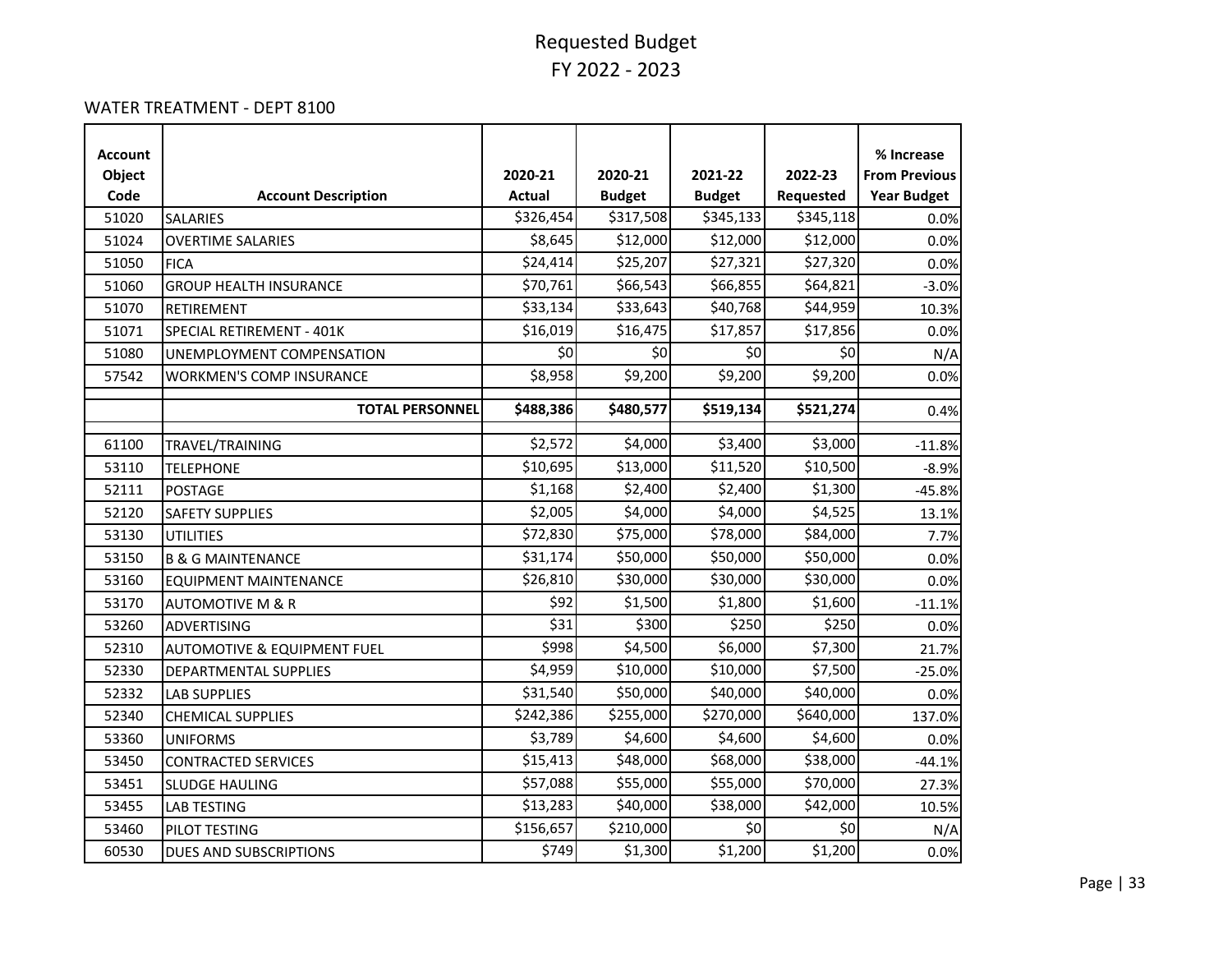#### WATER TREATMENT - DEPT 8100

| <b>Account</b> |                                     |             |               |               |             | % Increase           |
|----------------|-------------------------------------|-------------|---------------|---------------|-------------|----------------------|
| Object         |                                     | 2020-21     | 2020-21       | 2021-22       | 2022-23     | <b>From Previous</b> |
| Code           | <b>Account Description</b>          | Actual      | <b>Budget</b> | <b>Budget</b> | Requested   | <b>Year Budget</b>   |
| 75739          | <b>REAL &amp; PERSONAL PROPERTY</b> | \$3,000     | \$3,000       | \$3,000       | \$3,000     | 0.0%                 |
| 57540          | <b>GENERAL LIABILITY INSURANCE</b>  | \$2,625     | \$3,000       | \$3,000       | \$3,000     | 0.0%                 |
| 57541          | <b>AUTO INSURANCE</b>               | \$389       | \$500         | \$750         | \$750       | 0.0%                 |
| 60801          | <b>PERMITS &amp; FEES</b>           | \$2,759     | \$3,500       | \$2,000       | \$2,800     | 40.0%                |
| 60802          | <b>FINES</b>                        | \$0         | \$500         | \$250         | \$250       | 0.0%                 |
|                |                                     |             |               |               |             |                      |
|                | <b>TOTAL OPERATING</b>              | \$683,012   | \$869,100     | \$683,170     | \$1,045,575 | 53.0%                |
| 55720          | CAPITAL OUTLAY - BUILDINGS          | \$0         | \$11,000      | \$0           | \$0         | N/A                  |
| 740            | CAPITAL OUTLAY - EQUIPMENT          | \$0         | \$0           | \$0           | \$55,000    | #DIV/0!              |
|                |                                     |             |               |               |             |                      |
|                | <b>TOTAL CAPITAL</b>                | \$٥         | \$11,000      | \$0           | \$55,000    | #DIV/0!              |
|                | <b>DIVISION TOTAL</b>               | \$1,171,398 | \$1,360,678   | \$1,202,304   | \$1,621,849 | 34.9%                |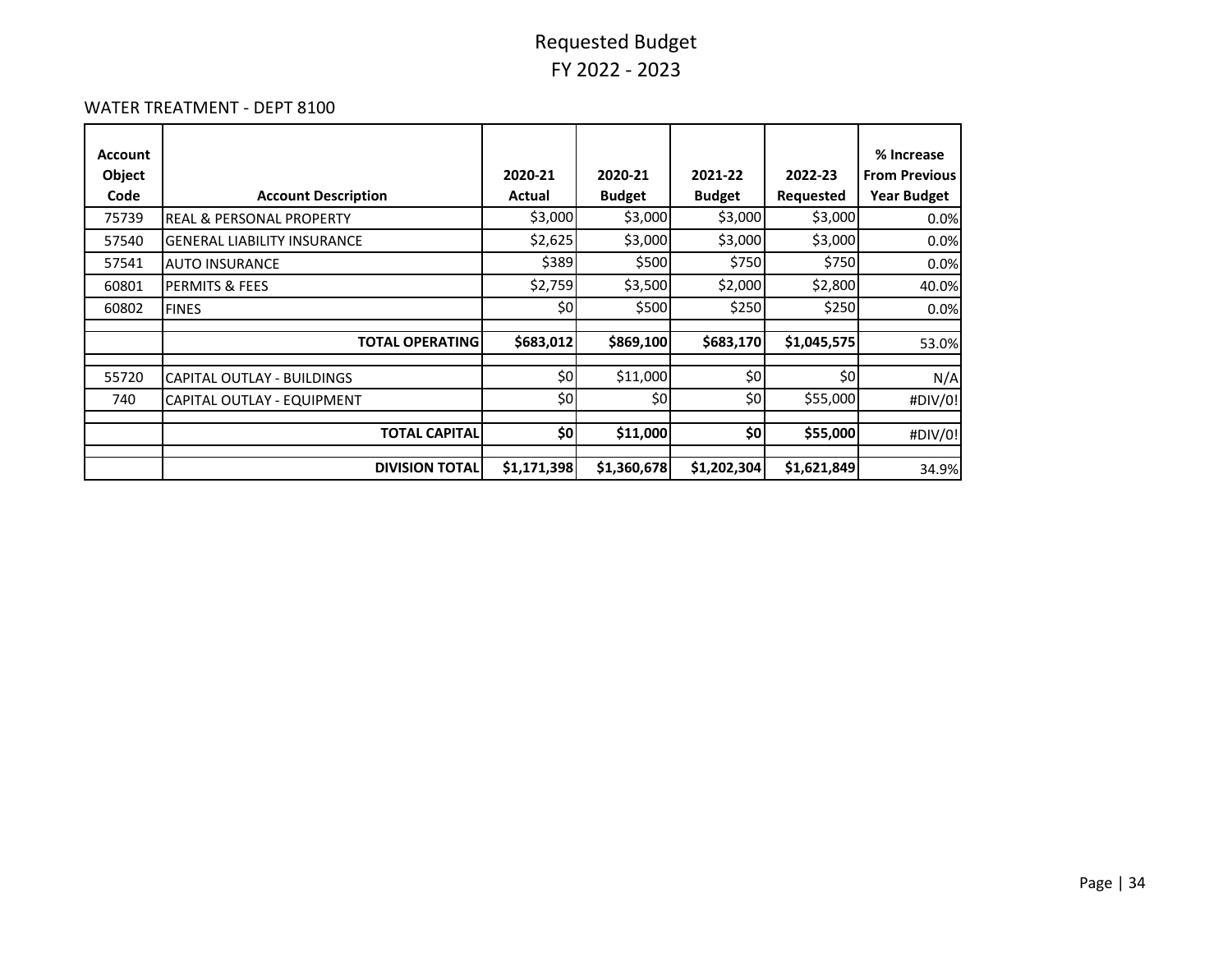#### WASTEWATER TREATMENT - DEPT 8200

| <b>Account</b><br>Object<br>Code | <b>Account Description</b>             | 2020-21<br><b>Actual</b> | 2020-21<br><b>Budget</b> | 2021-22<br><b>Budget</b> | 2022-23<br>Requested | % Increase<br><b>From Previous</b><br><b>Year Budget</b> |
|----------------------------------|----------------------------------------|--------------------------|--------------------------|--------------------------|----------------------|----------------------------------------------------------|
| 51020                            | <b>SALARIES</b>                        | \$219,343                | \$213,100                | \$228,545                | \$231,081            | 1.1%                                                     |
| 51024                            | <b>OVERTIME SALARIES</b>               | \$12,181                 | \$12,000                 | \$13,000                 | \$13,000             | 0.0%                                                     |
| 51050                            | <b>FICA</b>                            | \$15,993                 | \$17,220                 | \$18,478                 | \$18,672             | 1.1%                                                     |
| 51060                            | <b>GROUP HEALTH INSURANCE</b>          | \$38,831                 | \$38,190                 | \$38,389                 | \$37,333             | $-2.8%$                                                  |
| 51070                            | <b>RETIREMENT</b>                      | \$23,042                 | \$22,523                 | \$27,068                 | \$30,699             | 13.4%                                                    |
| 51071                            | SPECIAL RETIREMENT - 401K              | \$11,177                 | \$11,030                 | \$11,852                 | \$12,204             | 3.0%                                                     |
| 51080                            | UNEMPLOYMENT COMPENSATION              | \$0                      | \$0                      | \$0                      | \$0                  | N/A                                                      |
| 57542                            | <b>WORKMEN'S COMP INSURANCE</b>        | \$6,041                  | \$6,150                  | \$6,750                  | \$6,750              | 0.0%                                                     |
|                                  | <b>TOTAL PERSONNEL</b>                 | \$326,608                | \$320,214                | \$344,082                | \$349,739            | 1.6%                                                     |
| 61100                            |                                        | \$895                    | \$4,000                  | \$4,000                  | \$2,000              |                                                          |
| 53110                            | TRAVEL/TRAINING<br><b>TELEPHONE</b>    | \$5,886                  | \$3,300                  | \$6,000                  | \$7,080              | $-50.0%$<br>18.0%                                        |
| 52111                            | <b>POSTAGE</b>                         | \$290                    | \$150                    | \$150                    | \$300                | 100.0%                                                   |
| 52120                            | <b>SAFETY SUPPLIES</b>                 | \$874                    | \$1,000                  | \$2,000                  | \$3,200              | 60.0%                                                    |
| 53130                            | <b>UTLITIES</b>                        | \$63,494                 | \$67,000                 | \$72,600                 | \$72,000             | $-0.8%$                                                  |
| 53150                            | <b>B &amp; G MAINTENANCE</b>           | \$20,777                 | \$35,000                 | \$25,500                 | \$33,000             | 29.4%                                                    |
| 53160                            | <b>EQUIPMENT MAINTENANCE</b>           | \$95,886                 | \$43,477                 | \$25,500                 | \$38,500             | 51.0%                                                    |
| 53170                            | <b>AUTOMOTIVE M &amp; R</b>            | \$92                     | \$600                    | \$750                    | \$500                | $-33.3%$                                                 |
| 52310                            | <b>AUTOMOTIVE &amp; EQUIPMENT FUEL</b> | \$1,738                  | \$650                    | \$500                    | \$2,500              | 400.0%                                                   |
| 52330                            | DEPARTMENTAL SUPPLIES                  | \$14,293                 | \$10,500                 | \$10,500                 | \$14,000             | 33.3%                                                    |
| 52332                            | <b>LAB SUPPLIES</b>                    | \$2,465                  | \$10,000                 | \$10,000                 | \$8,000              | $-20.0%$                                                 |
| 52340                            | <b>CHEMICAL SUPPLIES</b>               | \$32,895                 | \$42,000                 | \$50,000                 | \$64,500             | 29.0%                                                    |
| 53360                            | <b>UNIFORMS</b>                        | \$3,167                  | \$6,000                  | \$6,200                  | \$3,300              | $-46.8%$                                                 |
| 53450                            | <b>CONTRACTED SERVICES</b>             | \$9,250                  | \$19,000                 | \$22,000                 | \$15,000             | $-31.8%$                                                 |
| 53451                            | <b>SLUDGE HAULING</b>                  | \$62,956                 | \$80,000                 | \$96,000                 | \$136,000            | 41.7%                                                    |
| 53455                            | <b>LAB TESTING</b>                     | \$37,581                 | \$33,000                 | \$75,000                 | \$55,000             | $-26.7%$                                                 |
| 60530                            | DUES AND SUBSCRIPTIONS                 | \$1,587                  | \$1,500                  | \$1,500                  | \$3,000              | 100.0%                                                   |
| 57539                            | <b>REAL &amp; PERSONAL PROPERTY</b>    | \$3,000                  | \$3,000                  | \$3,000                  | \$3,000              | 0.0%                                                     |
| 57540                            | <b>GENERAL LIABILITY INSURANCE</b>     | \$2,625                  | \$3,000                  | \$2,500                  | \$2,500              | 0.0%                                                     |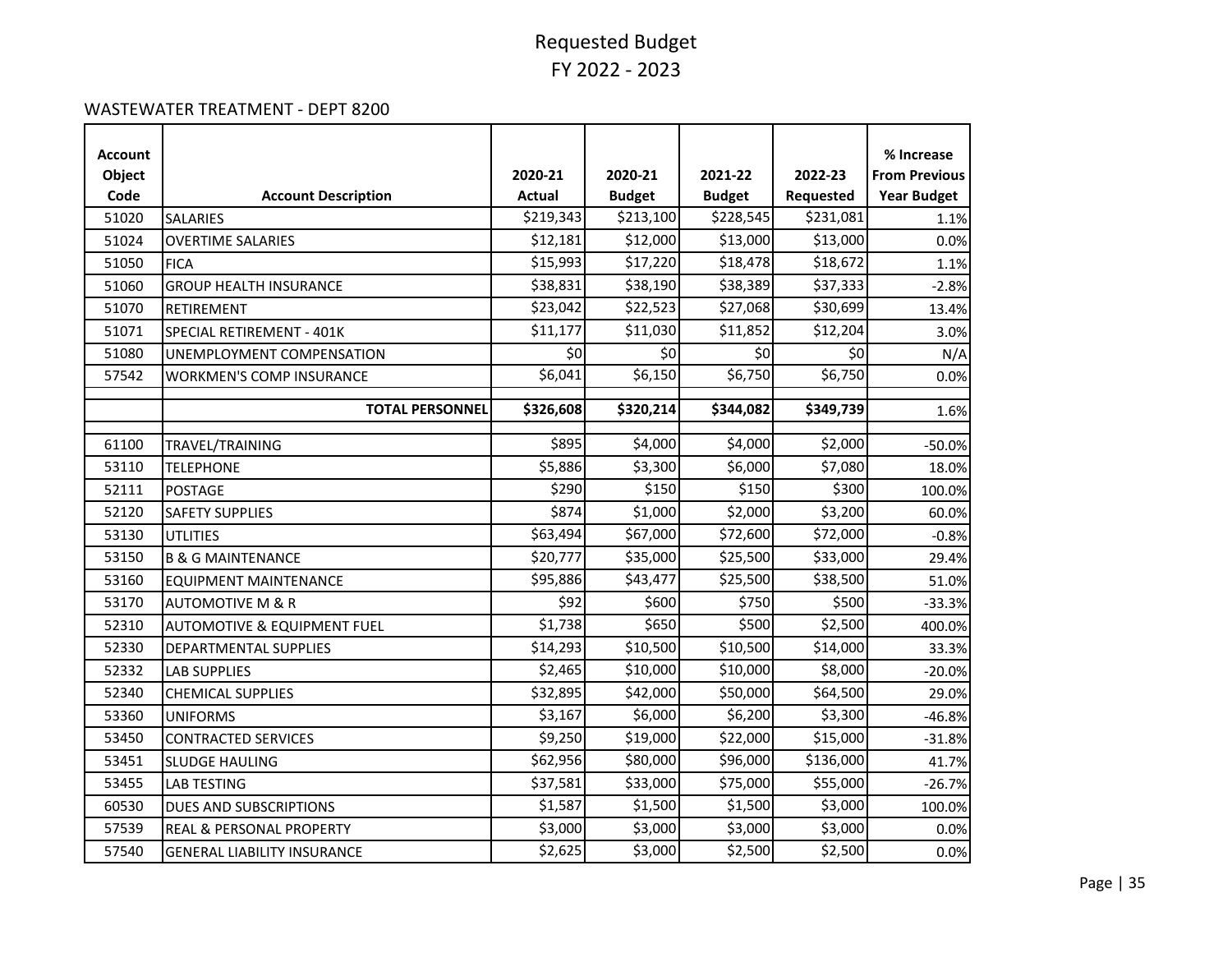#### WASTEWATER TREATMENT - DEPT 8200

| Account<br>Object<br>Code | <b>Account Description</b>        | 2020-21<br>Actual | 2020-21<br><b>Budget</b> | 2021-22<br><b>Budget</b> | 2022-23<br>Requested | % Increase<br><b>From Previous</b><br><b>Year Budget</b> |
|---------------------------|-----------------------------------|-------------------|--------------------------|--------------------------|----------------------|----------------------------------------------------------|
| 57541                     | <b>AUTO INSURANCE</b>             | \$233             | \$300                    | \$350                    | \$350                | 0.0%                                                     |
| 57543                     | <b>INSURANCE DEDUCTIBLE</b>       | \$0               | \$50                     | \$50                     | \$50                 | 0.0%                                                     |
| 60801                     | PERMITS & FEES                    | \$3,825           | \$6,500                  | \$6,500                  | \$5,000              | $-23.1%$                                                 |
| 60802                     | <b>FINES</b>                      | \$0               | \$5,000                  | \$5,000                  | \$2,500              | $-50.0%$                                                 |
|                           | <b>TOTAL OPERATING</b>            | \$363,809         | \$375,027                | \$425,600                | \$471,280            | 10.7%                                                    |
| 55720                     | <b>CAPITAL OUTLAY - BUILDINGS</b> | \$0               | \$0                      | \$0                      | \$15,000             | #DIV/0!                                                  |
| 55740                     | CAPITAL OUTLAY - EQUIPMENT        | \$0               | \$0                      | \$11,000                 | \$68,000             | 518.2%                                                   |
|                           | <b>TOTAL CAPITAL</b>              | \$0               | \$0                      | \$11,000                 | \$83,000             | 654.5%                                                   |
|                           | <b>DIVISION TOTAL</b>             | \$690,417         | \$695,241                | \$780,682                | \$904,019            | 15.8%                                                    |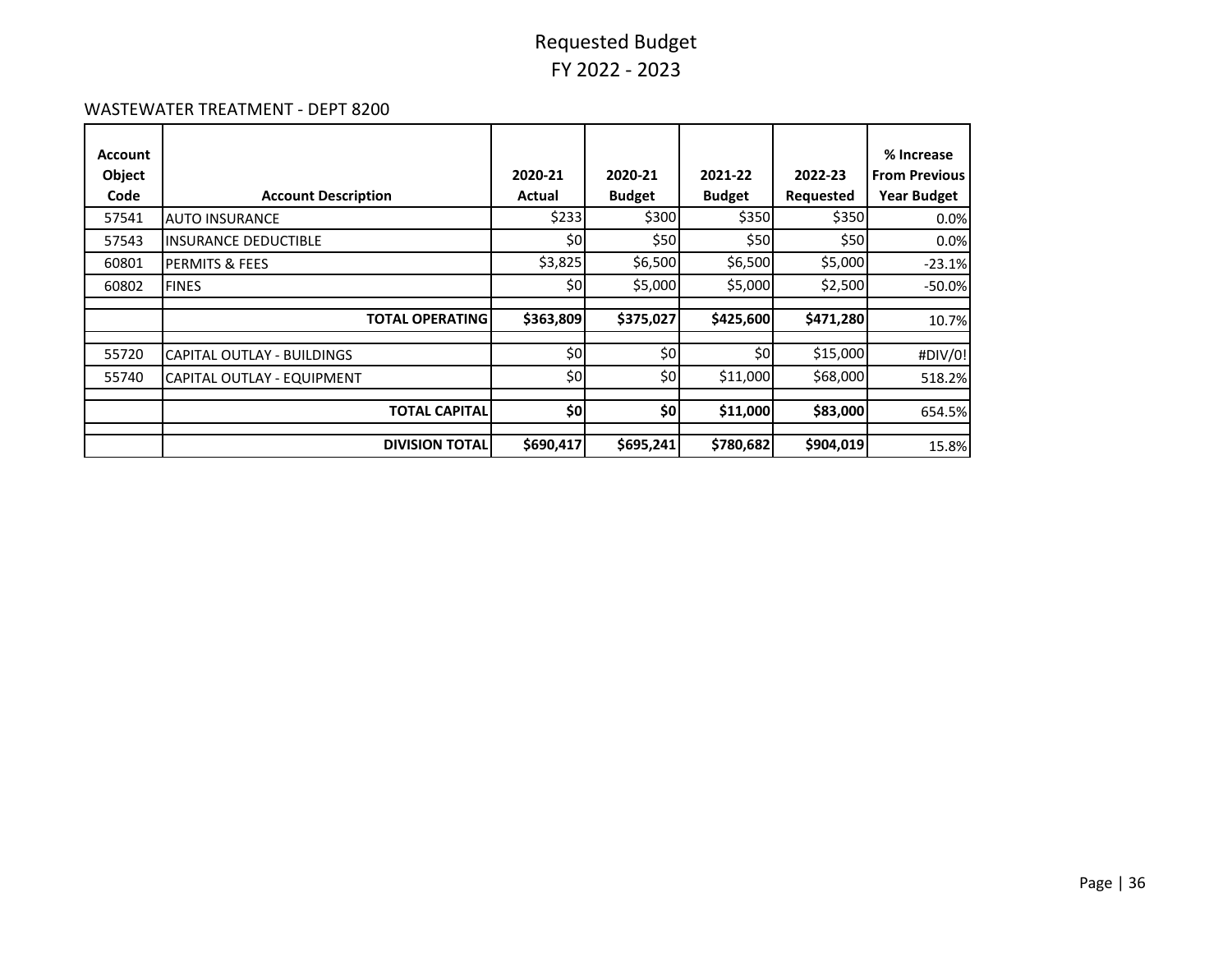#### PUBLIC UTILITY MAINTENANCE - DEPT 8300

| <b>Account</b> |                                        |                            |               |               |           | % Increase           |
|----------------|----------------------------------------|----------------------------|---------------|---------------|-----------|----------------------|
| Object         |                                        | 2020-21                    | 2020-21       | 2021-22       | 2022-23   | <b>From Previous</b> |
| Code           | <b>Account Description</b>             | <b>Actual</b>              | <b>Budget</b> | <b>Budget</b> | Requested | <b>Year Budget</b>   |
| 51020          | <b>SALARIES</b>                        | \$241,060                  | \$239,413     | \$256,881     | \$261,242 | 1.7%                 |
| 51024          | <b>OVERTIME SALARIES</b>               | \$7,150                    | \$13,000      | \$13,000      | \$13,000  | 0.0%                 |
| 51050          | <b>FICA</b>                            | \$18,376                   | \$19,310      | \$20,646      | \$20,980  | 1.6%                 |
| 51060          | <b>GROUP HEALTH INSURANCE</b>          | \$47,336                   | \$53,957      | \$54,066      | \$48,054  | $-11.1%$             |
| 51070          | RETIREMENT                             | \$24,358                   | \$25,771      | \$30,814      | \$34,503  | 12.0%                |
| 51071          | SPECIAL RETIREMENT - 401K              | \$11,786                   | \$12,621      | \$13,494      | \$13,712  | 1.6%                 |
| 51080          | UNEMPLOYMENT COMPENSATION              | \$0                        | \$0           | \$0           | \$0       | N/A                  |
| 57542          | <b>WORKMEN'S COMP INSURANCE</b>        | \$10,775                   | \$10,900      | \$10,900      | \$10,900  | 0.0%                 |
|                | <b>TOTAL PERSONNEL</b>                 | \$360,842                  | \$374,971     | \$399,801     | \$402,390 | 0.6%                 |
| 61100          | TRAVEL/TRAINING                        | \$1,430                    | \$4,000       | \$4,000       | \$2,800   | $-30.0%$             |
| 53110          | <b>TELEPHONE</b>                       | \$6,717                    | \$6,000       | \$7,500       | \$6,780   | $-9.6%$              |
| 52120          | <b>SAFETY SUPPLIES</b>                 | \$2,652                    | \$1,500       | \$1,500       | \$4,000   | 166.7%               |
| 53131          | LIFT STATION UTILITIES                 | \$2,130                    | \$1,500       | \$1,500       | \$2,300   | 53.3%                |
| 53160          | <b>EQUIPMENT MAINTENANCE</b>           | \$3,311                    | \$3,000       | \$3,000       | \$6,000   | 100.0%               |
| 53170          | <b>AUTOMOTIVE M &amp; R</b>            | \$2,525                    | \$6,000       | \$6,000       | \$5,000   | $-16.7%$             |
| 53260          | <b>ADVERTISING</b>                     | \$32                       | \$300         | \$1,000       | \$500     | $-50.0%$             |
| 52310          | <b>AUTOMOTIVE &amp; EQUIPMENT FUEL</b> | \$9,614                    | \$13,500      | \$13,500      | \$15,000  | 11.1%                |
| 52325          | W/W/C SUPPLIES                         | \$0                        | \$1,500       | \$1,500       | \$2,500   | 66.7%                |
| 53326          | W/W/C EQUIPMENT MAINTENANCE            | $\overline{\overline{50}}$ | \$2,000       | \$2,000       | \$2,000   | 0.0%                 |
| 52327          | <b>WATER SYSTEM SUPPLIES - METERS</b>  | \$79,468                   | \$55,000      | \$60,000      | \$75,000  | 25.0%                |
| 53328          | $W/W/C$ M & R                          | \$0                        | \$5,000       | \$5,000       | \$5,000   | 0.0%                 |
| 53329          | M&R - Water Distribution               | \$59,621                   | \$110,147     | \$31,776      | \$60,000  | 88.8%                |
| 52330          | DEPARTMENTAL SUPPLIES                  | \$19,380                   | \$30,000      | \$30,000      | \$65,500  | 118.3%               |
| 53331          | <b>LIFT STATION M &amp; R</b>          | \$39,204                   | \$57,000      | \$35,000      | \$80,000  | 128.6%               |
| 53360          | <b>UNIFORMS</b>                        | \$8,097                    | \$12,000      | \$12,000      | \$7,950   | $-33.8%$             |
| 53450          | <b>CONTRACTED SERVICES</b>             | \$20,654                   | \$25,000      | \$38,500      | \$39,000  | 1.3%                 |
| 60530          | DUES AND SUBSCRIPTIONS                 | \$1,880                    | \$3,000       | \$2,060       | \$2,250   | 9.2%                 |
| 57539          | REAL & PERSONAL PROPERTY               | \$500                      | \$500         | \$500         | \$500     | 0.0%                 |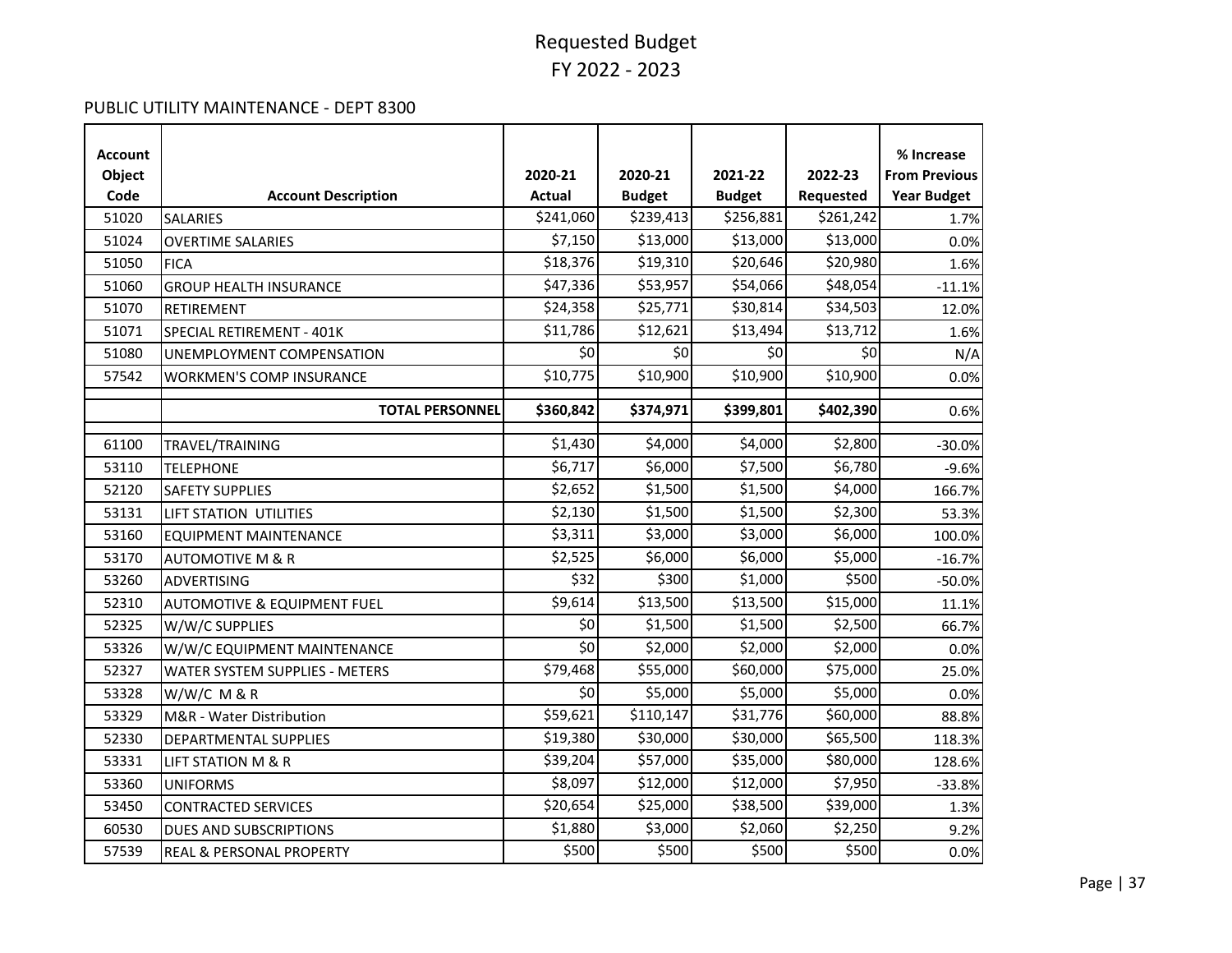#### PUBLIC UTILITY MAINTENANCE - DEPT 8300

| Account<br>Object |                                    | 2020-21   | 2020-21       | 2021-22       | 2022-23   | % Increase<br><b>From Previous</b> |
|-------------------|------------------------------------|-----------|---------------|---------------|-----------|------------------------------------|
| Code              | <b>Account Description</b>         | Actual    | <b>Budget</b> | <b>Budget</b> | Requested | <b>Year Budget</b>                 |
| 57540             | <b>GENERAL LIABILITY INSURANCE</b> | \$1,094   | \$1,250       | \$1,250       | \$1,250   | 0.0%                               |
| 57541             | <b>AUTO INSURANCE</b>              | \$1,166   | \$1,500       | \$1,750       | \$1,750   | 0.0%                               |
| 57543             | <b>INSURANCE DEDUCTIBLE</b>        | \$0       | \$500         | \$1,000       | \$1,000   | 0.0%                               |
| 53651             | <b>TANK MAINTENANCE</b>            | \$26,218  | \$28,000      | \$28,000      | \$28,000  | 0.0%                               |
|                   | <b>TOTAL OPERATING</b>             | \$285,692 | \$368,197     | \$288,336     | \$414,080 | 43.6%                              |
|                   |                                    |           |               |               |           |                                    |
| 55720             | CAPITAL OUTLAY - BUILDINGS         | \$25,850  | \$340,850     | \$0           | \$0       | N/A                                |
| 55740             | CAPITAL OUTLAY - EQUIPMENT         | \$6,750   | \$78,620      | \$272,892     | \$0       | N/A                                |
| 55743             | <b>SYSTEM IMPROVEMENT</b>          | \$0       | \$0           | \$220,000     | \$0       | N/A                                |
|                   |                                    |           |               |               |           |                                    |
|                   | <b>TOTAL CAPITAL</b>               | \$32,600  | \$419,470     | \$492,892     | \$0       | N/A                                |
|                   | <b>DIVISION TOTAL</b>              | \$679,134 | \$1,162,639   | \$1,181,029   | \$816,470 | $-30.9%$                           |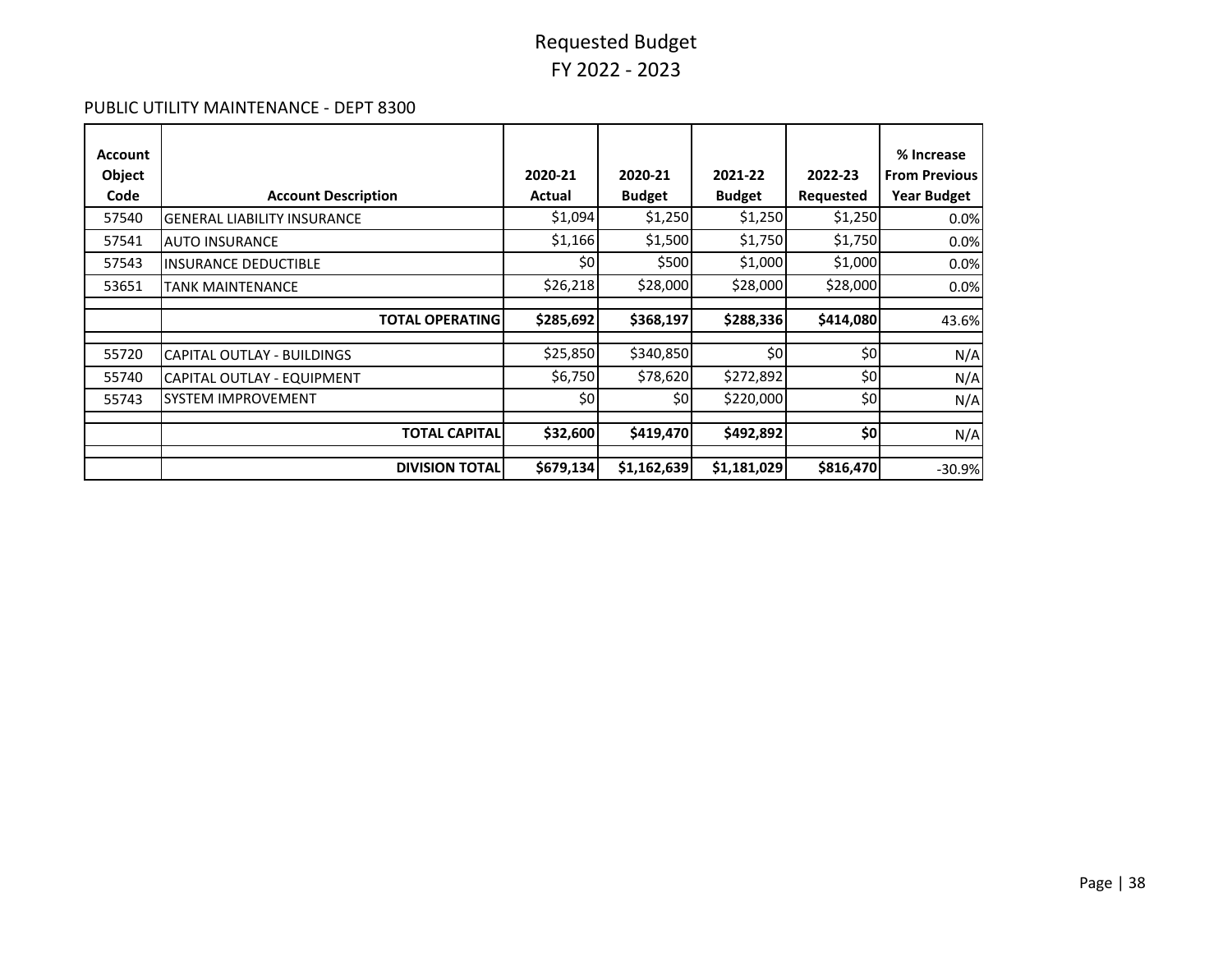### ENTERPRISE FUND REVENUES - FUND 550 WATER PLANT IMPROVEMENTS PROJECT BUDGET

|                    |                                          |             |               |               |             | % Increase             |
|--------------------|------------------------------------------|-------------|---------------|---------------|-------------|------------------------|
|                    |                                          |             |               |               |             | From                   |
| <b>Account</b>     |                                          | 2020-21     | 2020-21       | 2021-22       | 2022-23     | <b>Previous Year I</b> |
| <b>Object Code</b> | <b>Account Description</b>               | Actual      | <b>Budget</b> | <b>Budget</b> | Recommended | <b>Budget</b>          |
| 9500-95002         | <b>ITOWN CONTRIBUTION</b>                | \$1,200,000 | \$1,200,000   | \$0           | \$0l        | N/A                    |
|                    | 9500-95005 TRANSFER FROM ENTERPRISE FUND |             | \$0I          | \$1,425,000   | \$383,705   | $-73.1%$               |
|                    | <b>FUND BALANCE APPROPRIATED</b>         |             | \$0           | \$0           | \$٥         | N/A                    |
|                    |                                          |             |               |               |             |                        |
|                    | <b>TOTAL OPERATING!</b>                  | \$1,200,000 | \$1,200,000   | \$1,425,000   | \$383,705   | $-73.1%$               |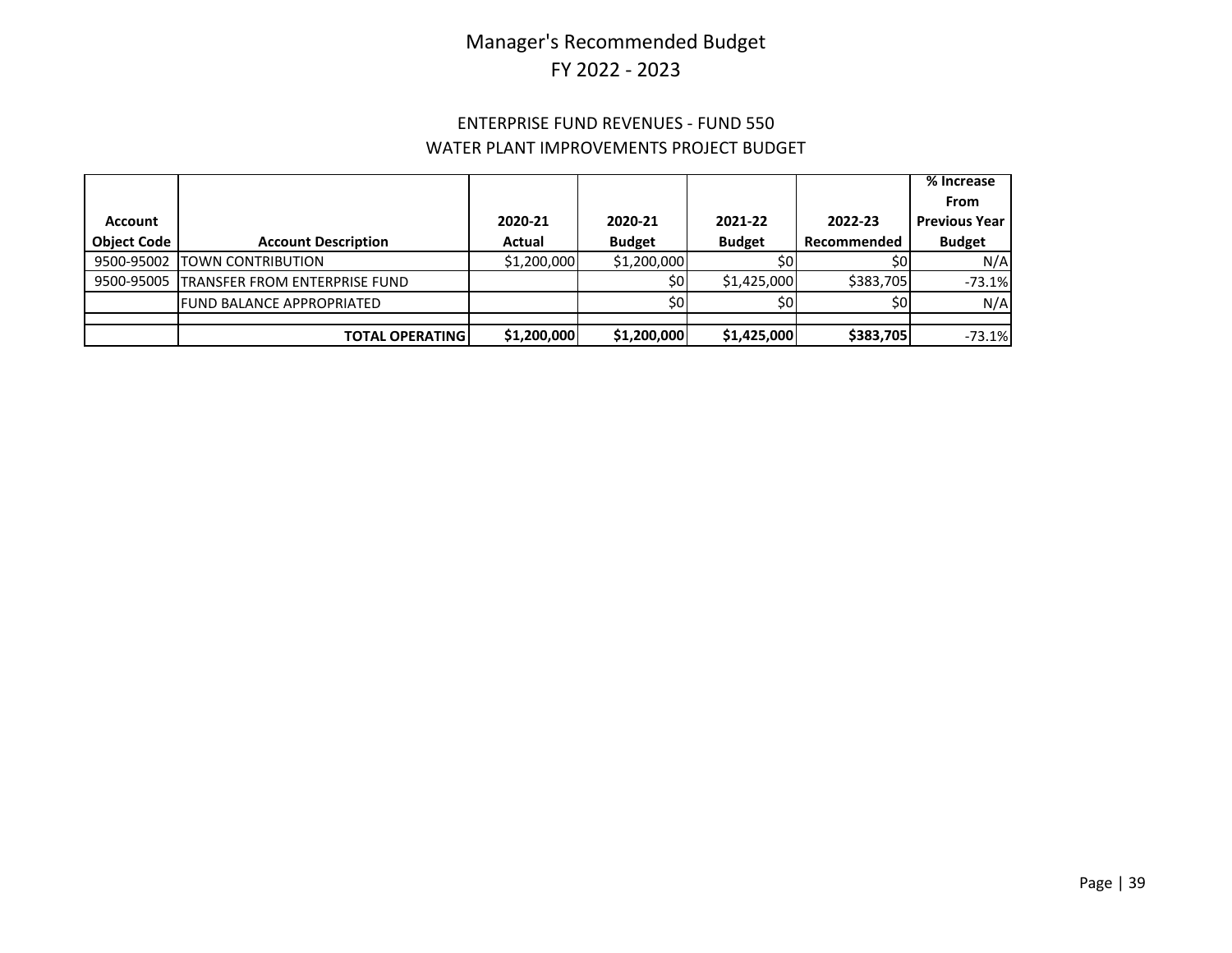### ENTERPRISE FUND EXPENDITURES - FUND 550 WATER PLANT IMPROVEMENTS PROJECT BUDGET

| Account  |                                         |           |               |               |           | % Increase           |
|----------|-----------------------------------------|-----------|---------------|---------------|-----------|----------------------|
| Object   |                                         | 2020-21   | 2020-21       | 2021-22       | 2022-23   | <b>From Previous</b> |
| Code     | <b>Account Description</b>              | Actual    | <b>Budget</b> | <b>Budget</b> | Requested | <b>Year Budget</b>   |
| 1100-400 | <b>RESERVE WATER PLANT IMPROVEMENT</b>  | \$0       | \$0           | \$0           | \$0       | N/A                  |
| 1100-610 | <b>ITRANSFER TO ENTERPRISE FUND</b>     | \$0       | \$0           | \$0           | \$0       | N/A                  |
| 1100-740 | <b>IRESERVE FOR FUTURE IMPROVEMENTS</b> | \$0       | \$0           | \$0           | \$0       | N/A                  |
| 3001-000 | <b>PERMITTING/DESIGN</b>                | \$126,500 | \$400,000     | \$0           | \$0       | N/A                  |
| 3001-100 | MATERIALS/SUPPLIES/EQUIPMENT            | \$0       | \$800,000     | \$0           | \$0       | N/A                  |
| 3001-200 | <b>IGAC</b>                             | \$0       | \$0           | \$1,400,000   | \$0       | N/A                  |
| 3001-300 | <b>IRIVER INTAKE DREDGE</b>             | \$0       | \$0           | \$25,000      | \$0       | N/A                  |
|          | <b>IWESTERN INTAKE PARTNERSHIP</b>      | \$0       | \$0           | \$0           | \$371,705 | #DIV/0!              |
|          | JORDAN LAKE PARTNERSHIP                 | \$0       | \$0           | \$0           | \$12,000  | #DIV/0!              |
|          | <b>TOTAL OPERATING</b>                  | \$126,500 | \$1,200,000   | \$1,425,000   | \$383,705 | $-73.1%$             |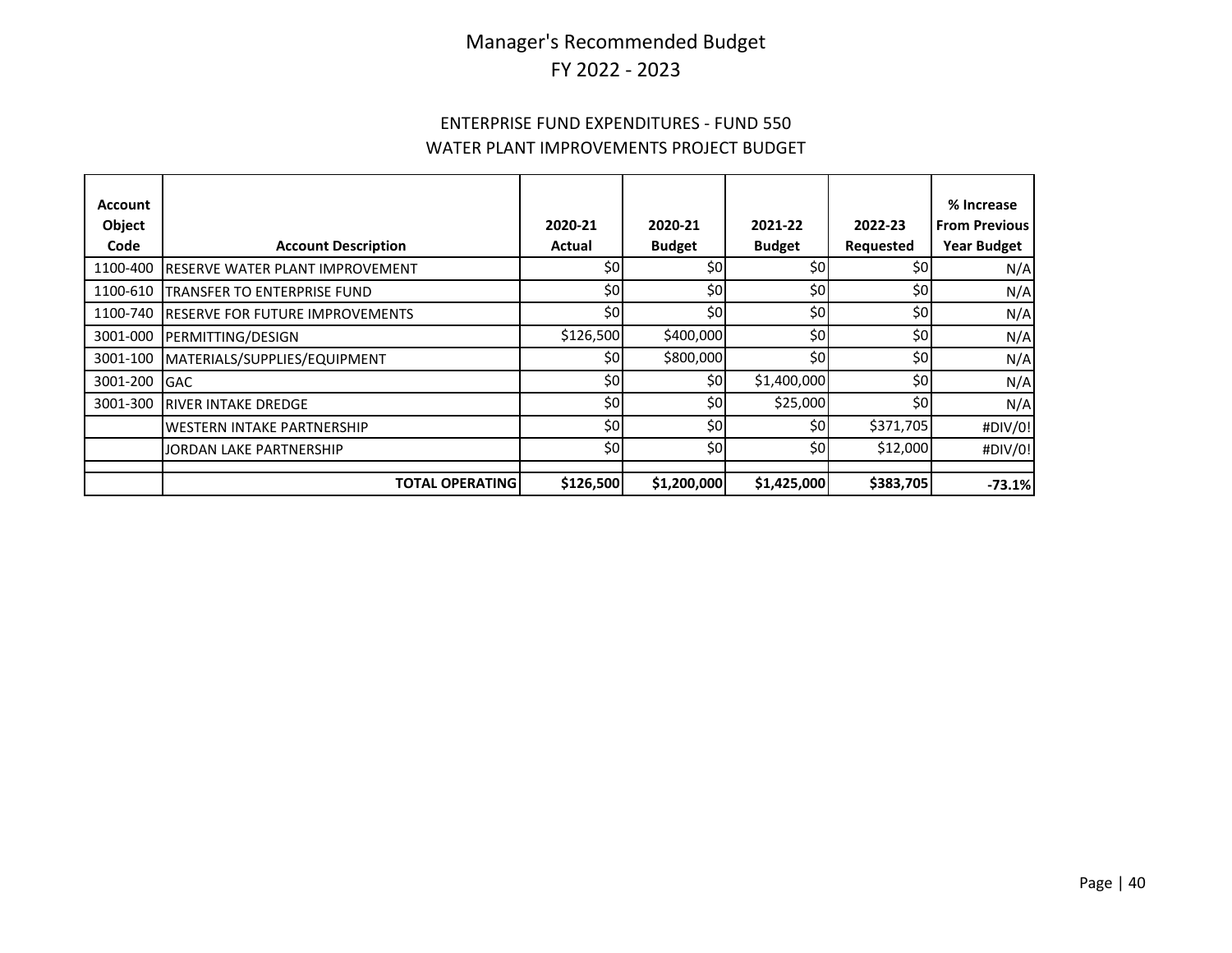### ENTERPRISE FUND PROJECT REVENUES - FUND 560 WATER EXTENSIONS AND MAINTENANCE PROJECT BUDGET

|                    |                                      |                 |               |                 |             | $%$ Increase         |
|--------------------|--------------------------------------|-----------------|---------------|-----------------|-------------|----------------------|
|                    |                                      |                 |               |                 |             | <b>From</b>          |
| Account            |                                      | 2020-21         | 2020-21       | 2021-22         | 2022-23     | <b>Previous Year</b> |
| <b>Object Code</b> | <b>Account Description</b>           | Actual          | <b>Budget</b> | <b>Budget</b>   | Recommended | <b>Budget</b>        |
| 9500-95005         | <b>TRANSFER FROM ENTERPRISE FUND</b> | 50 <sub>1</sub> | \$0I          | \$317.500       | \$75,000    | $-76.4%$             |
|                    | FUND BALANCE APPROPRIATED            | SOI             | \$0I          | 50 <sub>1</sub> | \$0l        | N/A                  |
|                    |                                      |                 |               |                 |             |                      |
|                    | <b>TOTAL OPERATING</b>               | \$0             | \$0           | \$317,500       | \$75,000    | $-76.4%$             |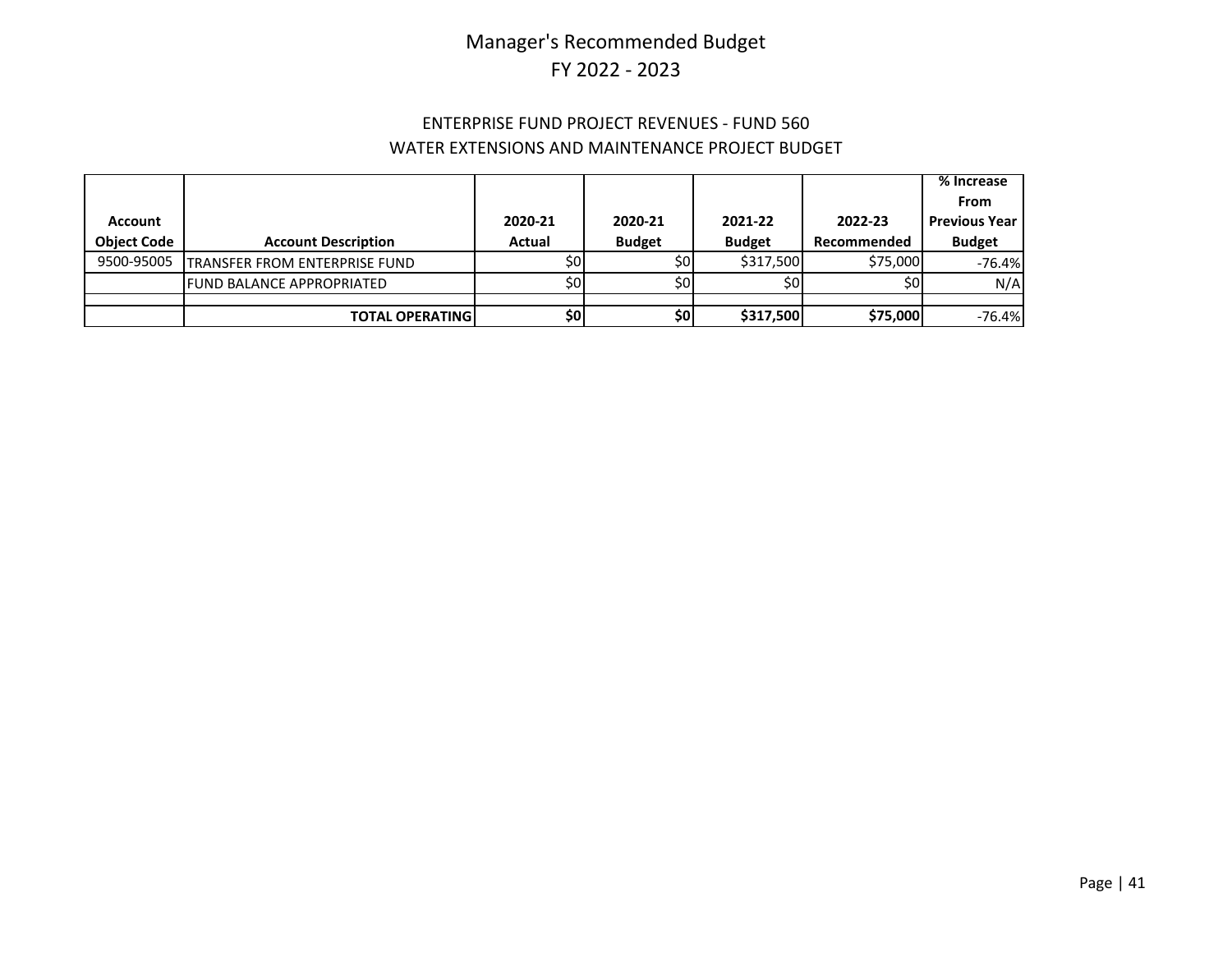### ENTERPRISE FUND PROJECT EXPENDITURES - FUND 560 WATER EXTENSIONS AND MAINTENANCE PROJECT BUDGET

| <b>Account</b><br>Object<br>Code | <b>Account Description</b>             | 2020-21<br>Actual | 2020-21<br><b>Budget</b> | 2021-22<br>Requested | 2022-23<br>Requested | % Increase<br><b>From Previous</b><br><b>Year Budget</b> |
|----------------------------------|----------------------------------------|-------------------|--------------------------|----------------------|----------------------|----------------------------------------------------------|
| 1100-610                         | <b>TRANSFER TO ENTERPRISE FUND</b>     | \$0               | \$0                      | \$0                  | \$0                  | N/A                                                      |
| 1100-740                         | <b>RESERVE FOR FUTURE IMPROVEMENTS</b> | \$0               | \$0                      | \$0                  | \$0                  | N/A                                                      |
| 3001-000                         | <b>AMR</b>                             | \$0               | \$0                      | \$25,000             | \$0                  | N/A                                                      |
| 3001-100                         | <b>MISC BETTERMENT</b>                 | \$0               | \$0                      | \$75,000             | \$75,000             | 0.0%                                                     |
| 3001-200                         | <b>HYDRANTS</b>                        | \$0               | \$0                      | \$67,500             | \$0                  | N/A                                                      |
| 3001-300                         | <b>PBO MONCURE WATER LINE</b>          | \$0               | \$0                      | \$150,000            | \$0                  | N/A                                                      |
|                                  | <b>WATER LINE UPSIZING US 64</b>       | \$0               | \$0                      | \$0                  | \$0                  | N/A                                                      |
|                                  | <b>TOTAL OPERATING</b>                 | \$0               | \$0                      | \$317,500            | \$75,000             | $-76.4%$                                                 |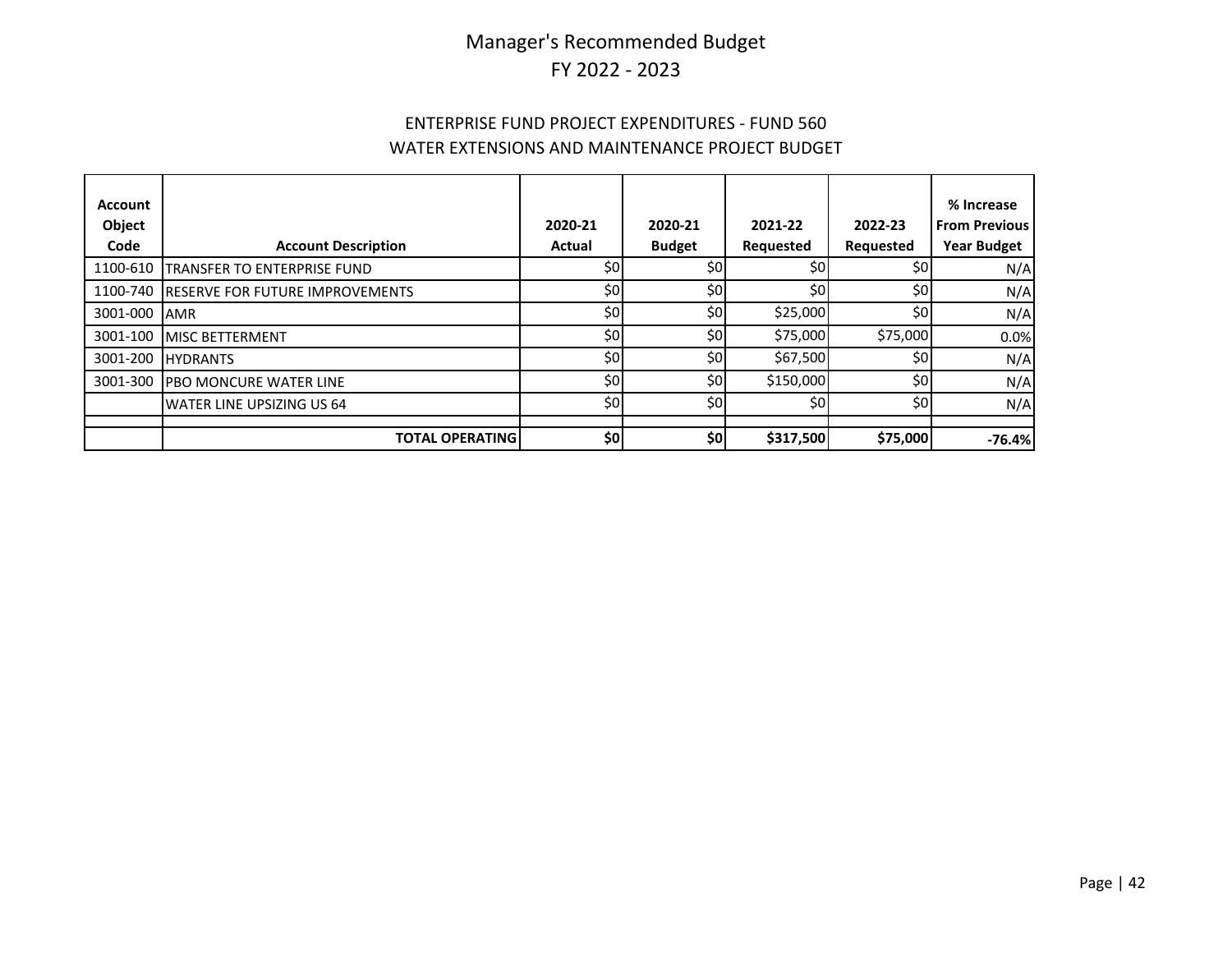### ENTERPRISE FUND PROJECT REVENUES - FUND 570 SEWER EXTENSIONS AND MAINTENANCE PROJECT BUDGET

|                    |                                      |         |               |               |             | % Increase             |
|--------------------|--------------------------------------|---------|---------------|---------------|-------------|------------------------|
|                    |                                      |         |               |               |             | From                   |
| <b>Account</b>     |                                      | 2020-21 | 2020-21       | 2021-22       | 2022-23     | <b>Previous Year I</b> |
| <b>Object Code</b> | <b>Account Description</b>           | Actual  | <b>Budget</b> | <b>Budget</b> | Recommended | <b>Budget</b>          |
| 9500-95005         | <b>TRANSFER FROM ENTERPRISE FUND</b> | \$0l    | \$0           | \$525,000     | \$75,000    | $-85.7%$               |
|                    | <b>FUND BALANCE APPROPRIATED</b>     | \$0l    | \$0           | \$0           | \$0         | N/A                    |
|                    |                                      |         |               |               |             |                        |
|                    | <b>TOTAL OPERATING</b>               | \$0I    | \$0           | \$525,000     | \$75,000    | $-85.7%$               |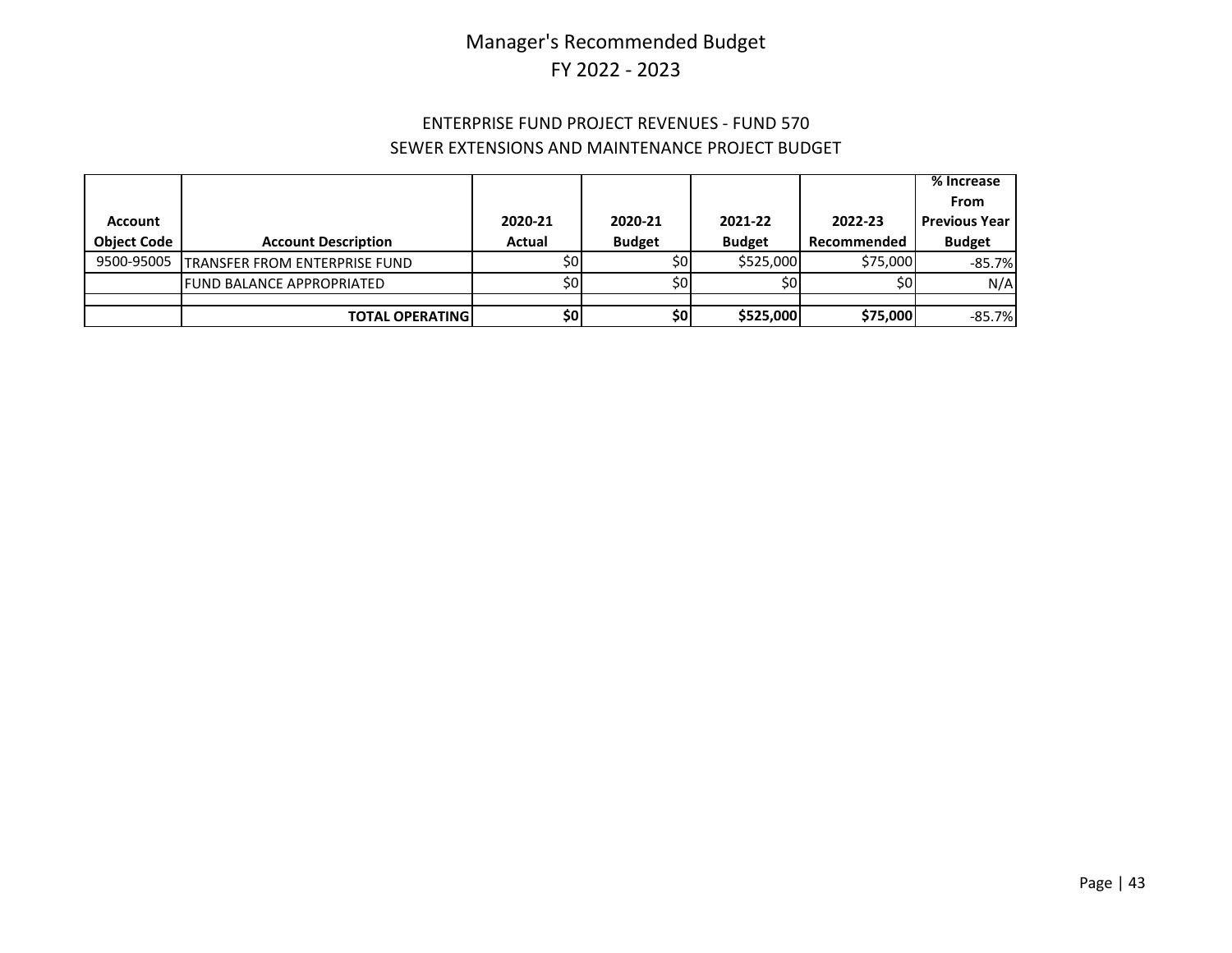### ENTERPRISE FUND PROJECT EXPENDITURES - FUND 570 SEWER EXTENSIONS AND MAINTENANCE PROJECT BUDGET

| <b>Account</b><br>Object<br>Code | <b>Account Description</b>               | 2020-21<br>Actual | 2020-21<br><b>Budget</b> | 2021-22<br>Requested | 2022-23<br>Requested | % Increase<br><b>From Previous</b><br><b>Year Budget</b> |
|----------------------------------|------------------------------------------|-------------------|--------------------------|----------------------|----------------------|----------------------------------------------------------|
| 1100-610                         | TRANSFER TO ENTERPRISE FUND              | SOI               | \$0                      | \$0                  | \$0 <sub>1</sub>     | N/A                                                      |
|                                  | 1100-740 RESERVE FOR FUTURE IMPROVEMENTS | \$0               | \$0                      | \$0                  | \$0                  | N/A                                                      |
| 3001-000 181                     |                                          | \$0               | \$0                      | \$200,000            | \$0                  | N/A                                                      |
| 3001-100                         | <b>MISC BETTERMENT</b>                   | \$0               | \$0                      | \$75,000             | \$75,000             | 0.0%                                                     |
| 3001-200                         | <b>ROBESON CREEK</b>                     | \$0l              | \$0                      | \$250,000            | \$0                  | N/A                                                      |
|                                  |                                          |                   |                          |                      |                      |                                                          |
|                                  | <b>TOTAL OPERATING</b>                   | \$0               | \$0]                     | \$525,000            | \$75,000             | $-85.7%$                                                 |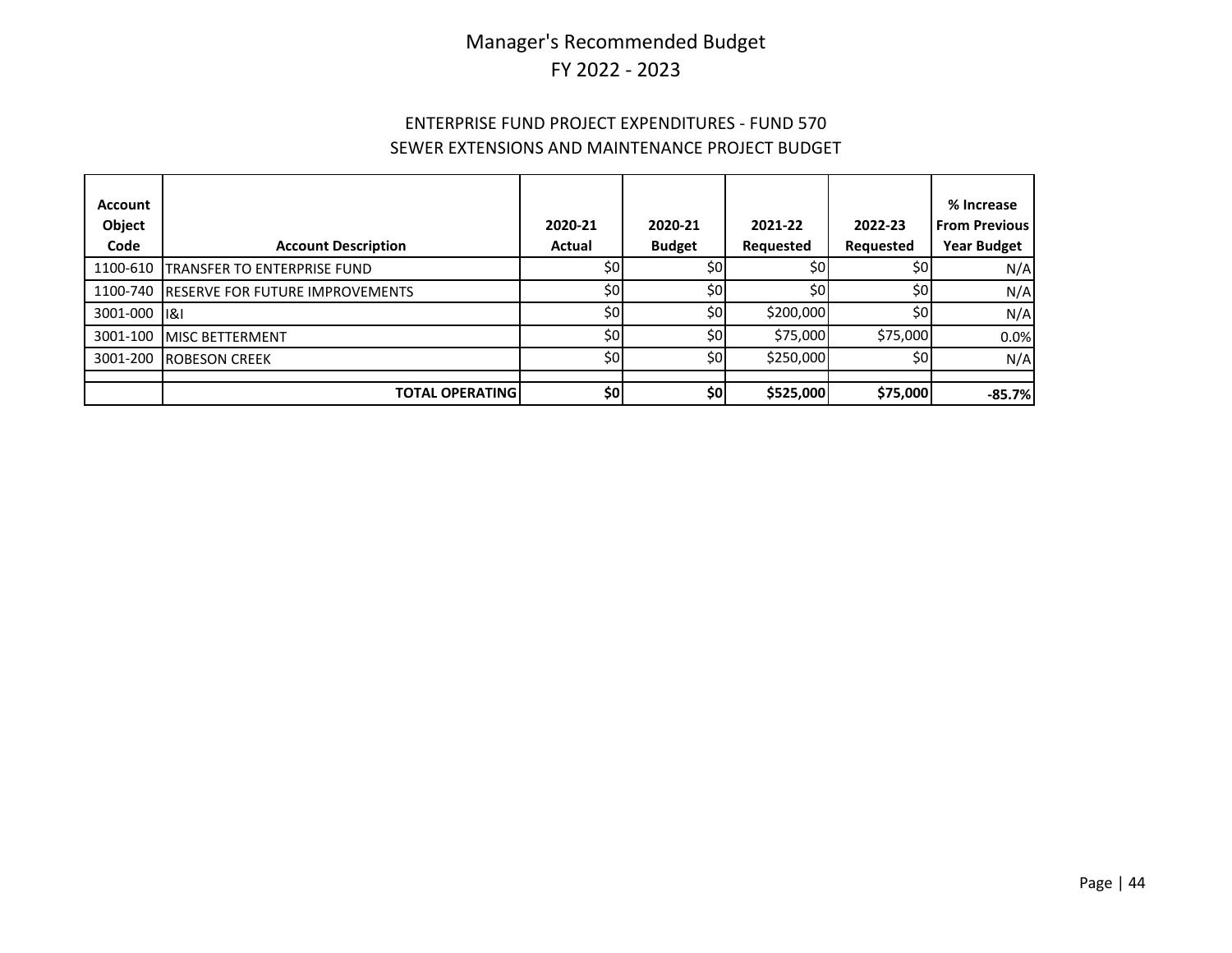### ENTERPRISE FUND REVENUES - FUND 700 CAPITAL RESERVE BUDGET - SYSTEM DEVELOPMENT FEES

|                    |                                       |           |               |               |             | $\overline{\%}$ Increase |
|--------------------|---------------------------------------|-----------|---------------|---------------|-------------|--------------------------|
|                    |                                       |           |               |               |             | From                     |
| <b>Account</b>     |                                       | 2020-21   | 2020-21       | 2021-22       | 2022-23     | <b>Previous Year I</b>   |
| <b>Object Code</b> | <b>Account Description</b>            | Actual    | <b>Budget</b> | <b>Budget</b> | Recommended | <b>Budget</b>            |
| 4100-44100         | <b>IINTEREST EARNED ON INVESTMENT</b> | \$453     | \$1,500       | \$500         |             | N/A                      |
| 4800-48100         | <b>WATER SDF CHARGE</b>               | \$280.492 | \$200,000     | \$400,000     |             | N/A                      |
| 4800-48103         | <b>WASTE WATER SDF CHARGE</b>         | \$276,976 | \$200,000     | \$400,000     |             | N/A                      |
| 9500-96004         | <b>FUND BALANCE APPROPRIATED</b>      | SOI       | \$239,450     | \$0           |             | N/A                      |
|                    |                                       |           |               |               |             |                          |
|                    | <b>TOTAL OPERATINGI</b>               | \$557,921 | \$640,950     | \$800,500     | \$٥         | N/A                      |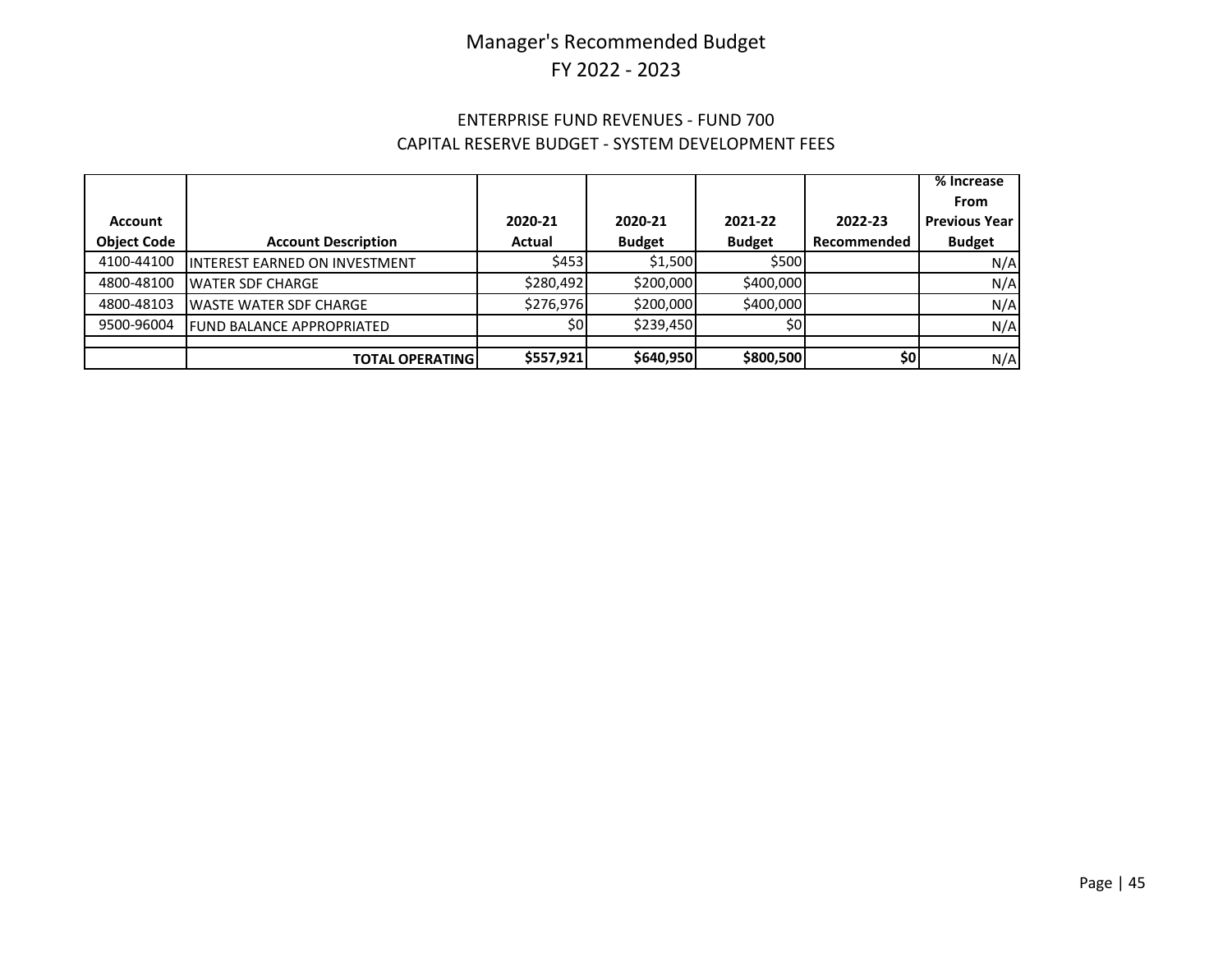#### ENTERPRISE FUND EXPENDITURES - FUND 700 CAPITAL RESERVE BUDGET - SYSTEM DEVELOPMENT FEES

| <b>Account</b><br>Object<br>Code | <b>Account Description</b>                              | 2020-21<br>Actual | 2020-21<br><b>Budget</b> | 2021-22<br><b>Budget</b> | 2022-23<br>Requested | % Increase<br><b>From Previous</b><br><b>Year Budget</b> |
|----------------------------------|---------------------------------------------------------|-------------------|--------------------------|--------------------------|----------------------|----------------------------------------------------------|
|                                  | 3970-000 TRANSFER TO ENTERPRISE FUND                    | \$0I              | \$239.450                | \$475,000                |                      | N/A                                                      |
|                                  | 3990-740 RESERVE FOR WATER AND WASTE WATER IMPROVEMENTS | <b>\$01</b>       | \$401,500                | \$325,500                |                      | N/A                                                      |
|                                  | <b>TOTAL OPERATING</b>                                  | \$0               | \$640,950                | \$800,500                | \$0                  | N/A                                                      |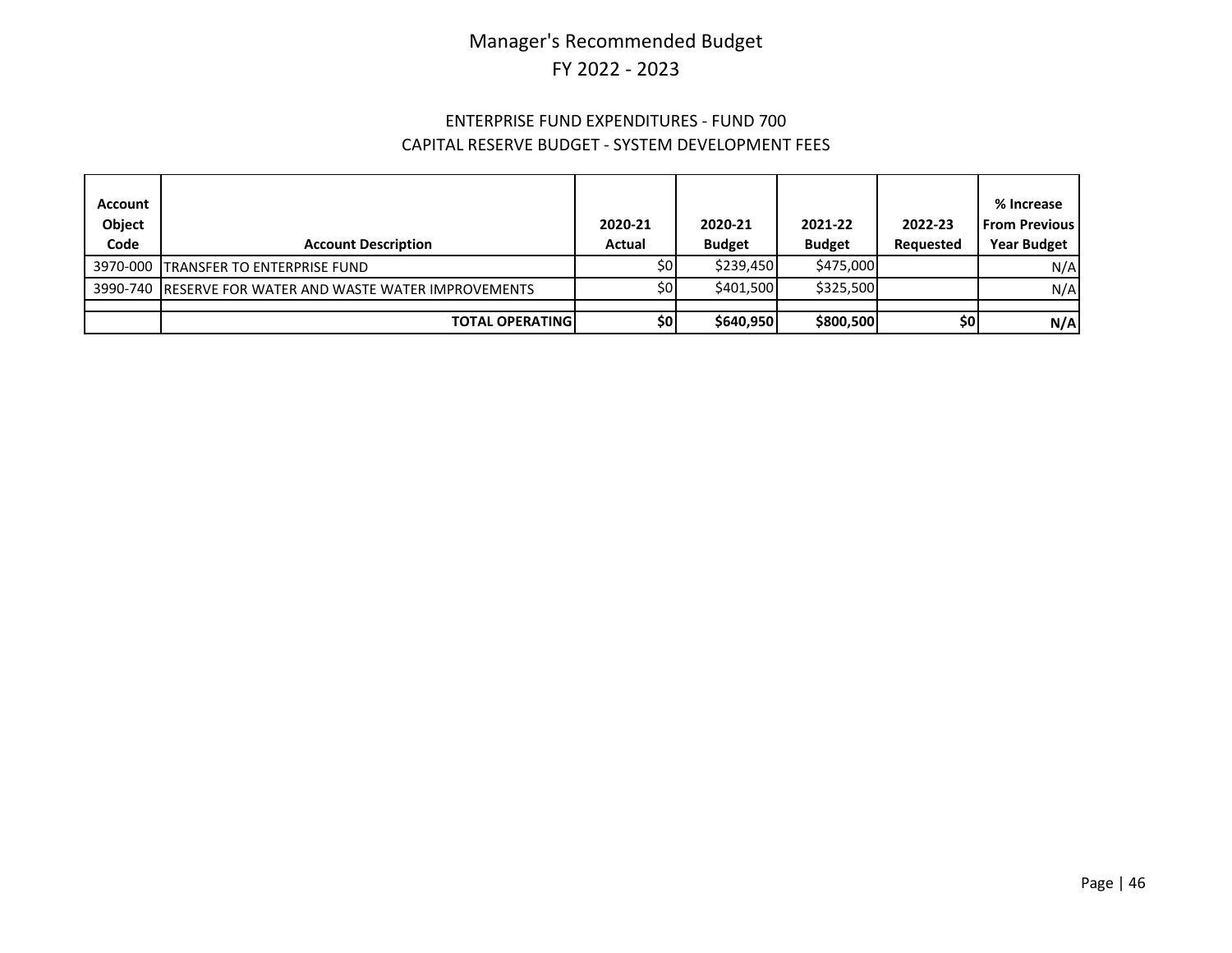#### GENERAL FUND REVENUES - FUND 720 CAPITAL RESERVE BUDGET

| Account            |                                          | 2020-21 | 2020-21         | 2021-22       | 2022-23     | % Increase<br><b>From Previous</b> |
|--------------------|------------------------------------------|---------|-----------------|---------------|-------------|------------------------------------|
| <b>Object Code</b> | <b>Account Description</b>               | Actual  | <b>Budget</b>   | <b>Budget</b> | Recommended | <b>Year Budget</b>                 |
|                    | 4100-44100 INTEREST EARNED ON INVESTMENT |         | \$201           | \$10          | \$10        | 0.0%                               |
|                    | 9500-95010 TRANSFER FROM GENERAL FUND    | \$0l    | 50 <sub>1</sub> | \$0l          | \$0         | N/A                                |
|                    | 9555-95502 FUND BALANCE APPROPRIATED     | \$0l    | S0              | SOI.          | \$0l        | N/A                                |
|                    |                                          |         |                 |               |             |                                    |
|                    | <b>TOTAL OPERATING</b>                   | \$2     | <b>\$20</b>     | \$10          | \$10        | 0.0%                               |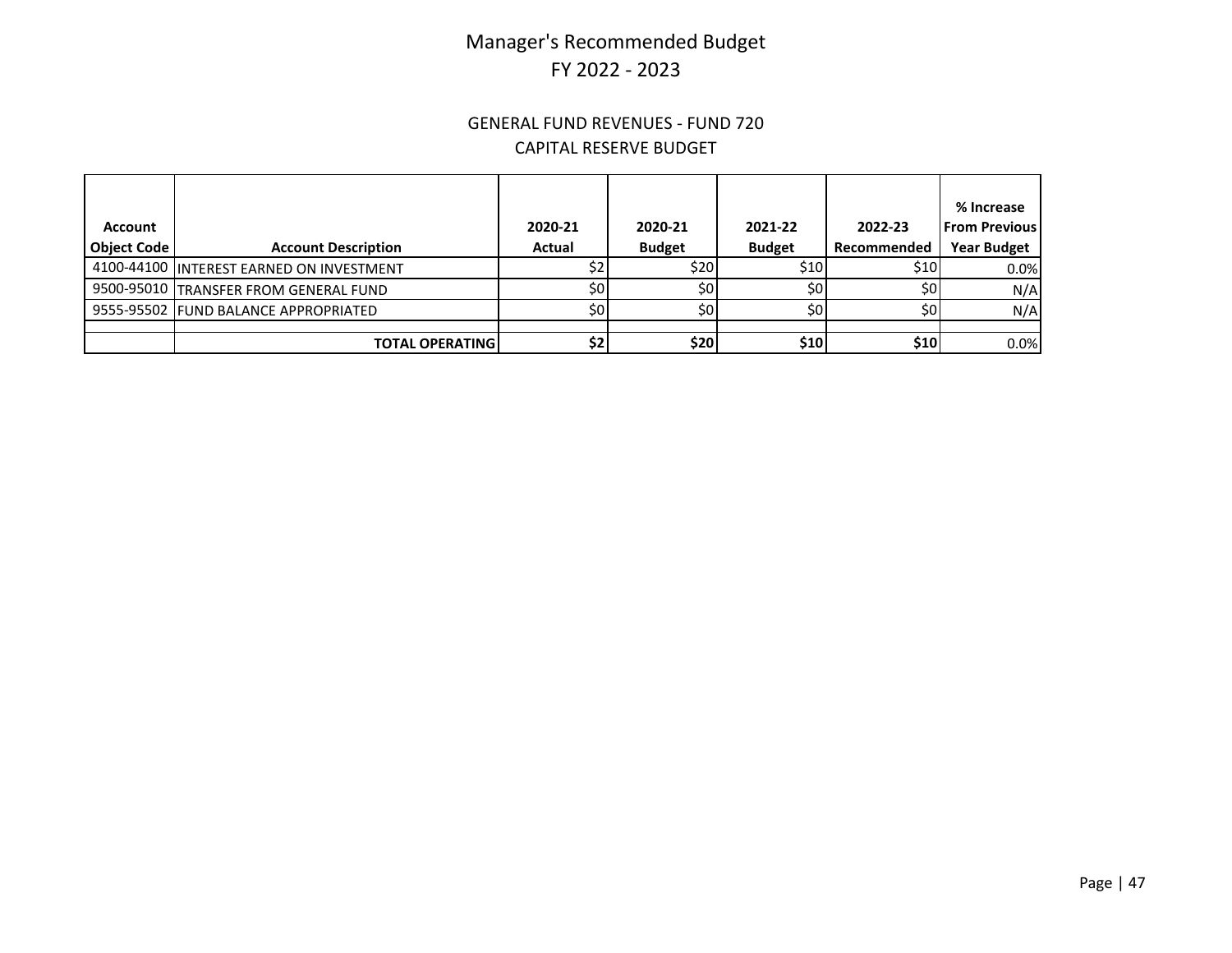#### GENERAL FUND EXPENDITURES - FUND 720 CAPITAL RESERVE BUDGET

| <b>Account</b><br>Object<br>Code | <b>Account Description</b>               | 2020-21<br>Actual | 2020-21<br><b>Budget</b> | 2021-22<br><b>Budget</b> | 2022-23<br>Requested | % Increase<br><b>From Previous</b><br><b>Year Budget</b> |
|----------------------------------|------------------------------------------|-------------------|--------------------------|--------------------------|----------------------|----------------------------------------------------------|
|                                  | 1100-400 RESERVE WATER PLANT IMPROVEMENT | \$0               | \$0                      | \$0                      | \$0                  | N/A                                                      |
|                                  | 1100-610   TRANSFER TO GENERAL FUND      | \$0               | 50 <sub>l</sub>          | \$0                      | \$0                  | N/A                                                      |
|                                  | 1100-740 RESERVE FOR FUTURE IMPROVEMENTS | SOI               | \$20                     | <b>\$10</b>              | \$10 l               | 0.0%                                                     |
|                                  |                                          |                   |                          |                          |                      | N/A                                                      |
|                                  | <b>TOTAL OPERATINGI</b>                  | \$0               | \$20                     | \$10                     | \$10                 | 0.0%                                                     |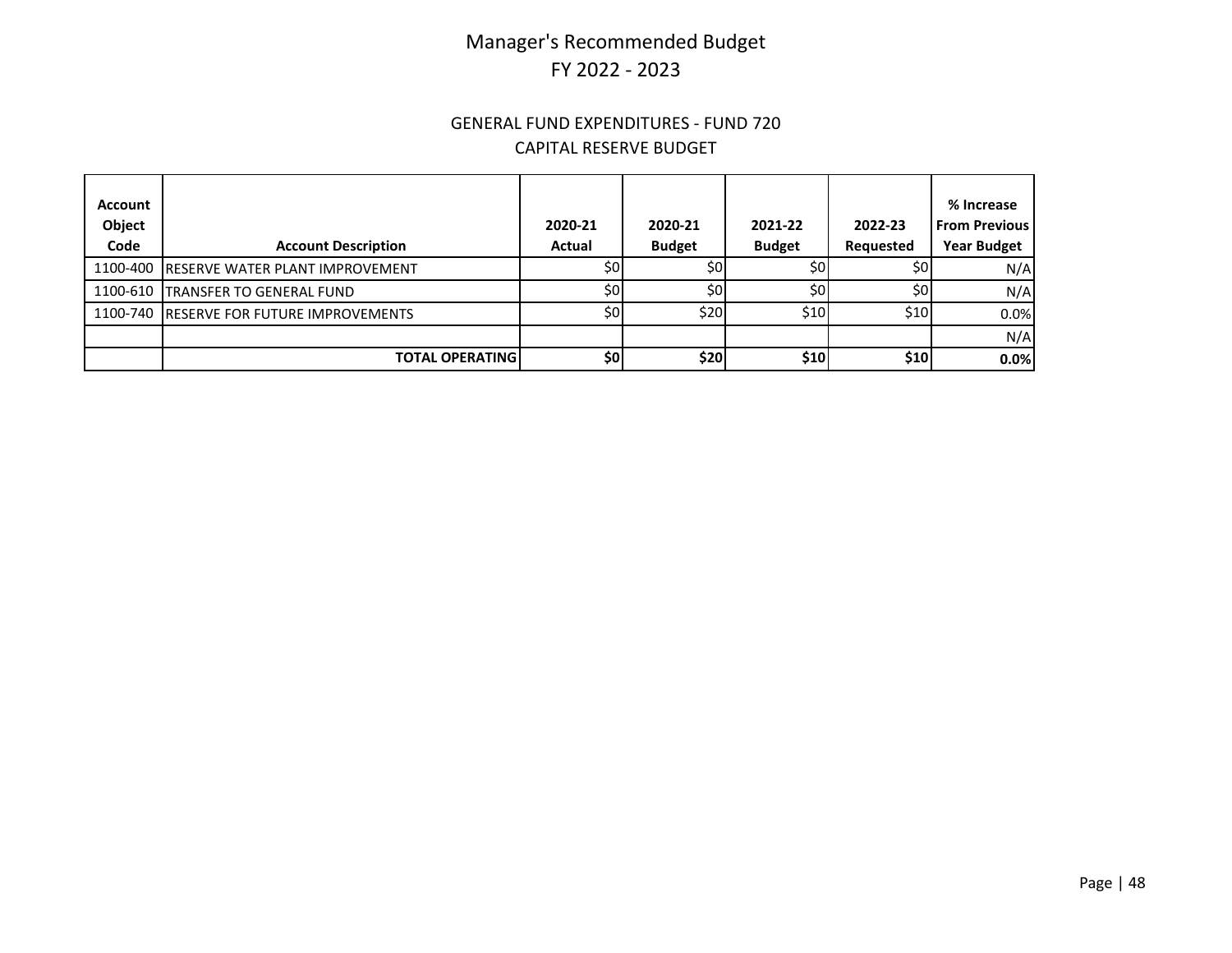### GENERAL FUND REVENUES - FUND 840 SIDEWALKS AND GREENWAYS PROJECT BUDGET

|                    |                                   |         |               |               |             | % Increase           |
|--------------------|-----------------------------------|---------|---------------|---------------|-------------|----------------------|
| <b>Account</b>     |                                   | 2020-21 | 2020-21       | 2021-22       | 2022-23     | <b>From Previous</b> |
| <b>Object Code</b> | <b>Account Description</b>        | Actual  | <b>Budget</b> | <b>Budget</b> | Recommended | <b>Year Budget</b>   |
| 9500-95010         | <b>TRANSFER FROM GENERAL FUND</b> | \$0     | \$0           | \$268,351     | \$52,000    | $-80.6%$             |
| 9500-95003         | <b>DONATION</b>                   | \$0     | \$0           | \$0           | \$0         | N/A                  |
| 9500-95004         | <b>GRANT FUNDS</b>                | \$0     | \$0           | \$0           | \$168,000   | #DIV/0!              |
| 9555-95502         | <b>FUND BALANCE APPROPRIATED</b>  | \$0     | \$0           | \$0           | \$0         | N/A                  |
|                    |                                   |         |               |               |             |                      |
|                    | <b>TOTAL OPERATING</b>            | \$٥     | \$0           | \$268,351     | \$220,000   | $-18.0%$             |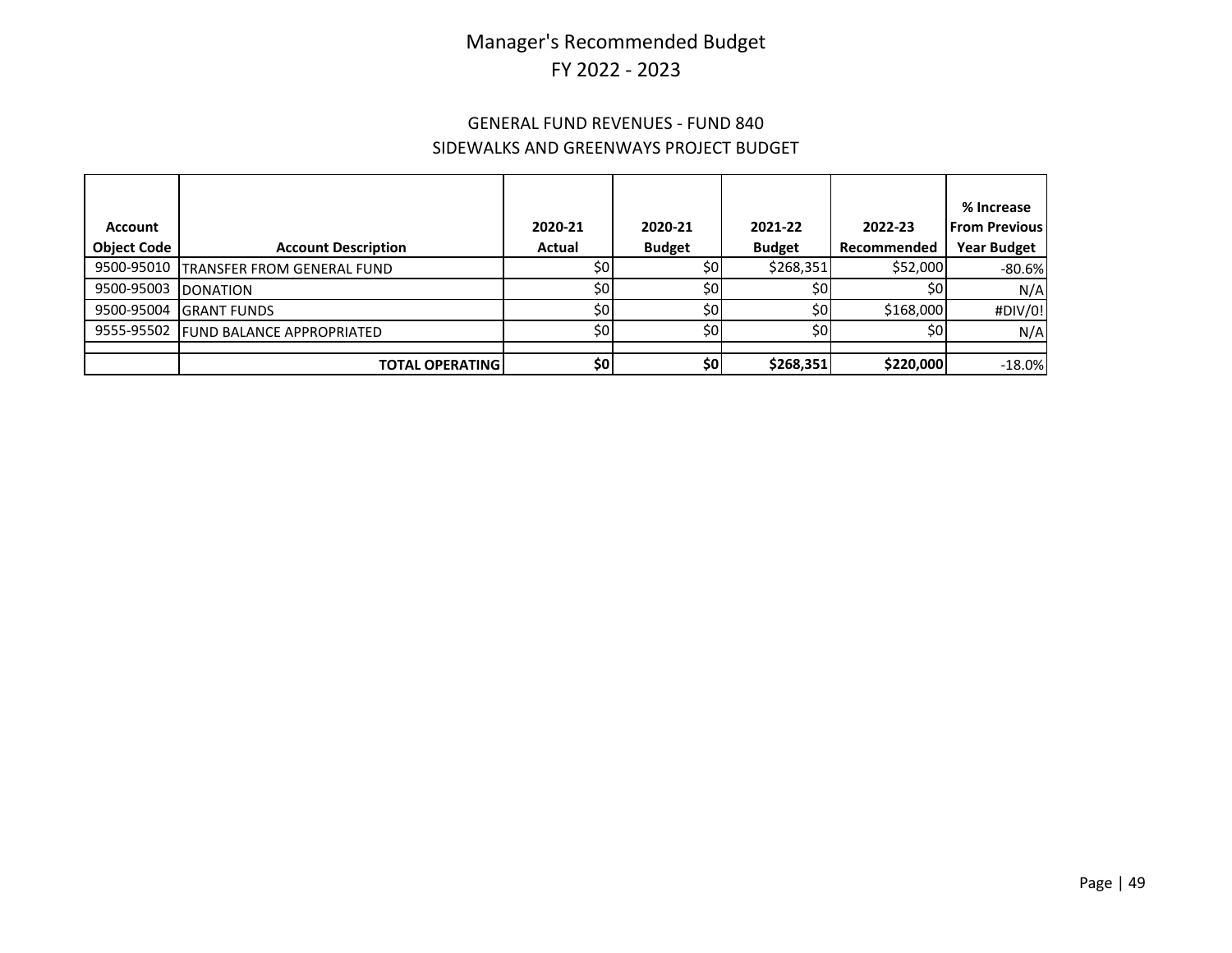### GENERAL FUND EXPENDITURES - FUND 840 SIDEWALKS AND GREENWAYS PROJECT BUDGET

| <b>Account</b><br>Object<br>Code | <b>Account Description</b>             | 2020-21<br>Actual | 2020-21<br><b>Budget</b> | 2021-22<br><b>Budget</b> | 2022-23<br>Requested | % Increase<br><b>From Previous</b><br><b>Year Budget</b> |
|----------------------------------|----------------------------------------|-------------------|--------------------------|--------------------------|----------------------|----------------------------------------------------------|
| 1100-610                         | TRANSFER TO GENERAL FUND               | \$0               | \$٥                      | \$0                      | \$0 <sub>1</sub>     | N/A                                                      |
| 1100-740                         | <b>RESERVE FOR FUTURE IMPROVEMENTS</b> | \$0l              | \$0                      | \$0                      | \$٥                  | N/A                                                      |
| 3001-000                         | <b>TARPO SIDEWALK</b>                  | \$0               | \$0                      | \$200,000                | \$210,000            | 5.0%                                                     |
| 3001-100                         | <b>NCDOT TAP</b>                       | \$0               | \$0                      | \$20,000                 | \$10,000             | $-50.0%$                                                 |
| 3001-200                         | <b>ROBESON CREEK GREENWAY</b>          | \$0l              | \$0                      | \$48,351                 | \$0                  | N/A                                                      |
|                                  |                                        |                   |                          |                          |                      |                                                          |
|                                  | <b>TOTAL OPERATING</b>                 | \$0               | \$0]                     | \$268,351                | \$220,000            | $-18.0%$                                                 |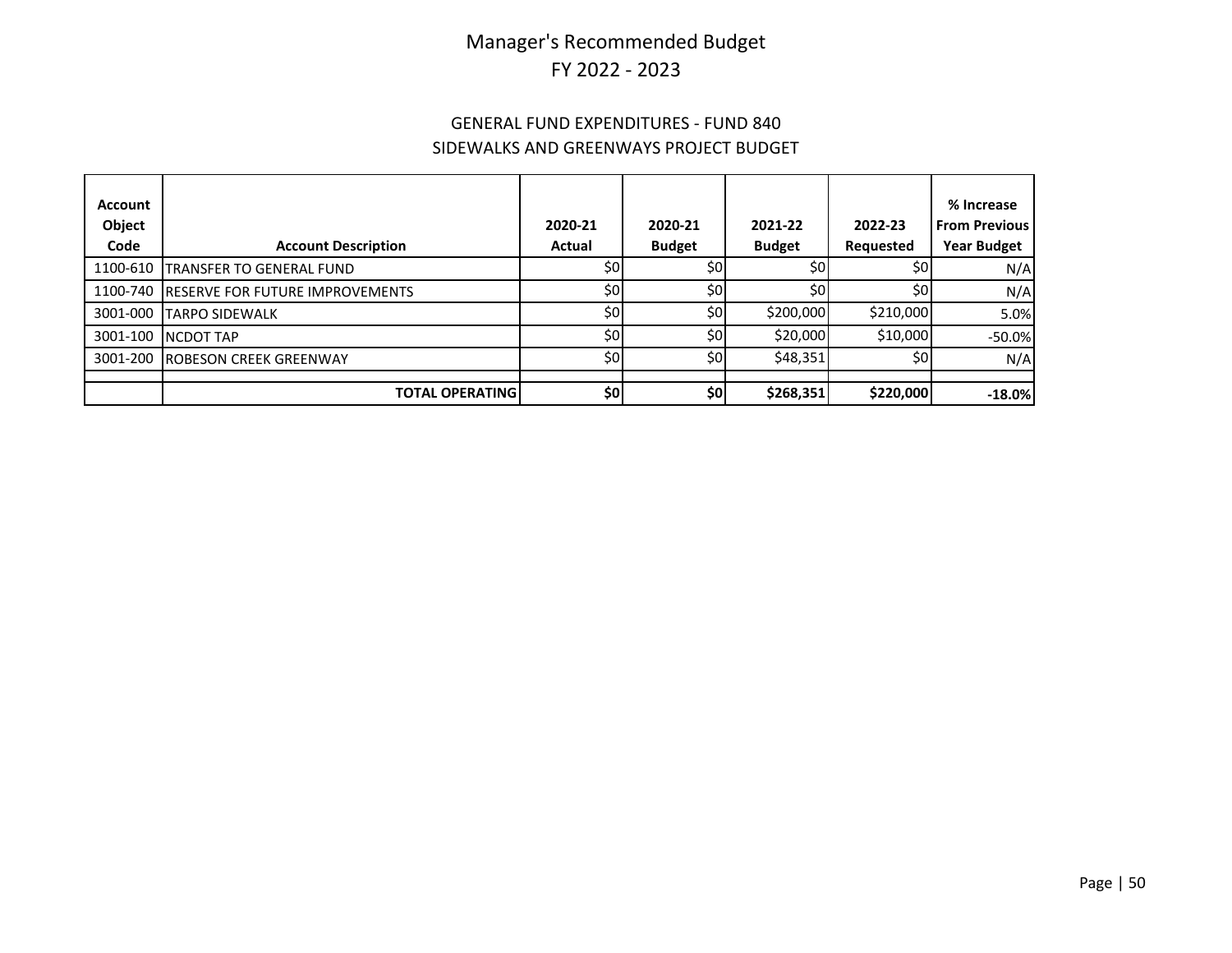### GENERAL FUND REVENUES - FUND 850 AFFORDABLE HOUSING PROJECT BUDGET

|                    |                                   |                  |               |               |                 | % Increase           |
|--------------------|-----------------------------------|------------------|---------------|---------------|-----------------|----------------------|
| Account            |                                   | 2020-21          | 2020-21       | 2021-22       | 2022-23         | <b>From Previous</b> |
| <b>Object Code</b> | <b>Account Description</b>        | Actual           | <b>Budget</b> | <b>Budget</b> | Recommended     | <b>Year Budget</b>   |
| 9500-95010         | <b>TRANSFER FROM GENERAL FUND</b> | \$0              | \$٥           | \$76,372      | \$85,353        | 11.8%                |
| 9500-95003         | <b>DONATION</b>                   | \$0 <sub>1</sub> | \$٥           | \$0l          | 50 <sub>1</sub> | N/A                  |
| 9555-95502         | <b>FUND BALANCE APPROPRIATED</b>  | \$0              | \$0           | \$٥           | \$0             | N/A                  |
|                    |                                   |                  |               |               |                 |                      |
|                    | <b>TOTAL OPERATING I</b>          | \$٥              | \$0           | \$76,372      | \$85,353        | 11.8%                |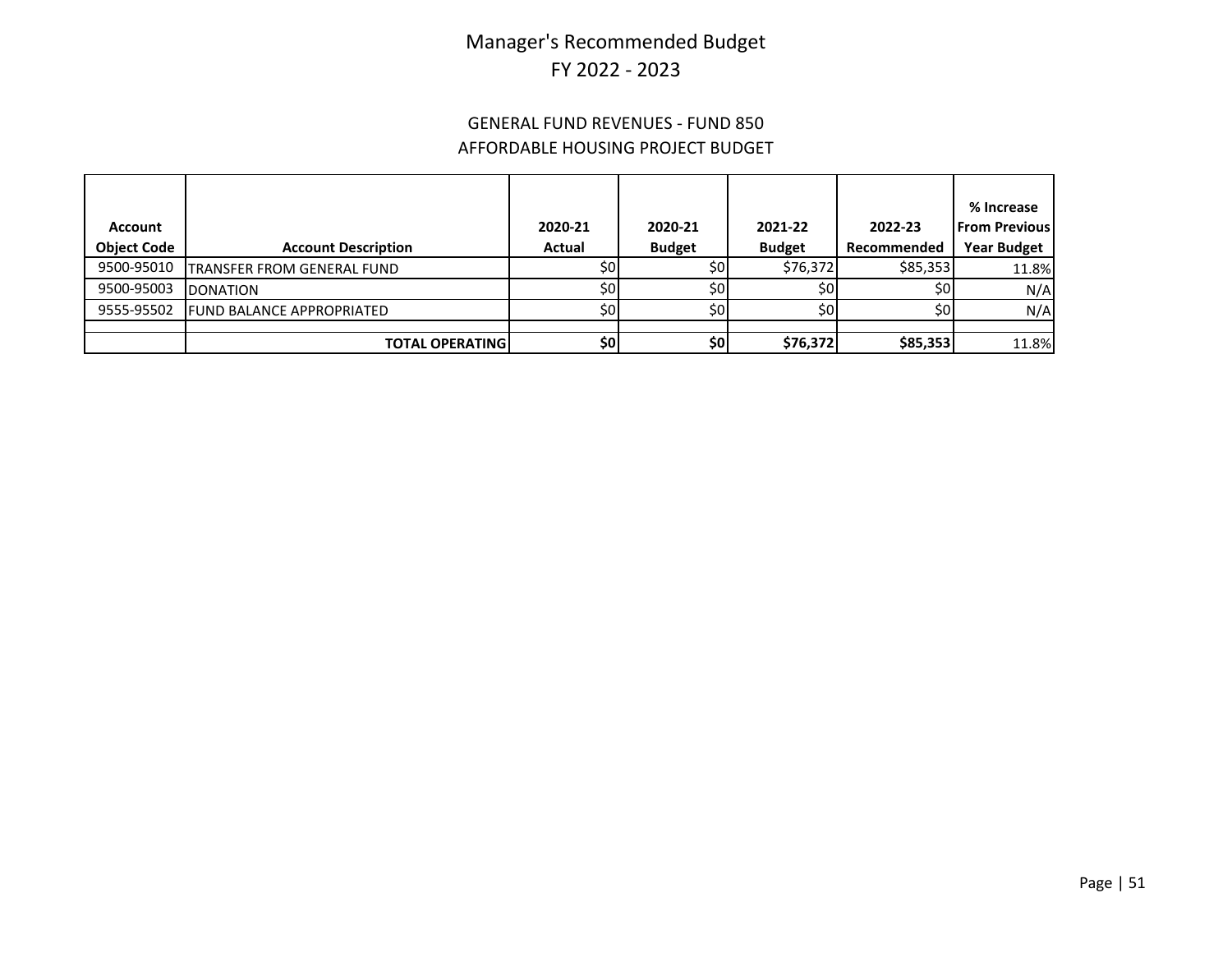### GENERAL FUND EXPENDITURES - FUND 850 AFFORDABLE HOUSING PROJECT BUDGET

| Account<br>Object<br>Code | <b>Account Description</b>               | 2020-21<br>Actual | 2020-21<br><b>Budget</b> | 2021-22<br><b>Budget</b> | 2021-22<br><b>Requested</b> | % Increase<br><b>From Previous</b><br><b>Year Budget</b> |
|---------------------------|------------------------------------------|-------------------|--------------------------|--------------------------|-----------------------------|----------------------------------------------------------|
|                           | 1100-610 TRANSFER TO GENERAL FUND        | \$0               | \$0l                     | \$0                      | \$0l                        | N/A                                                      |
|                           | 1100-740 RESERVE FOR FUTURE IMPROVEMENTS | \$0               | \$0                      | \$76,372                 | \$85,353                    | 11.8%                                                    |
|                           |                                          |                   |                          |                          |                             |                                                          |
|                           | <b>TOTAL OPERATINGI</b>                  | \$0               | \$0                      | \$76,372                 | \$85,353                    | 11.8%                                                    |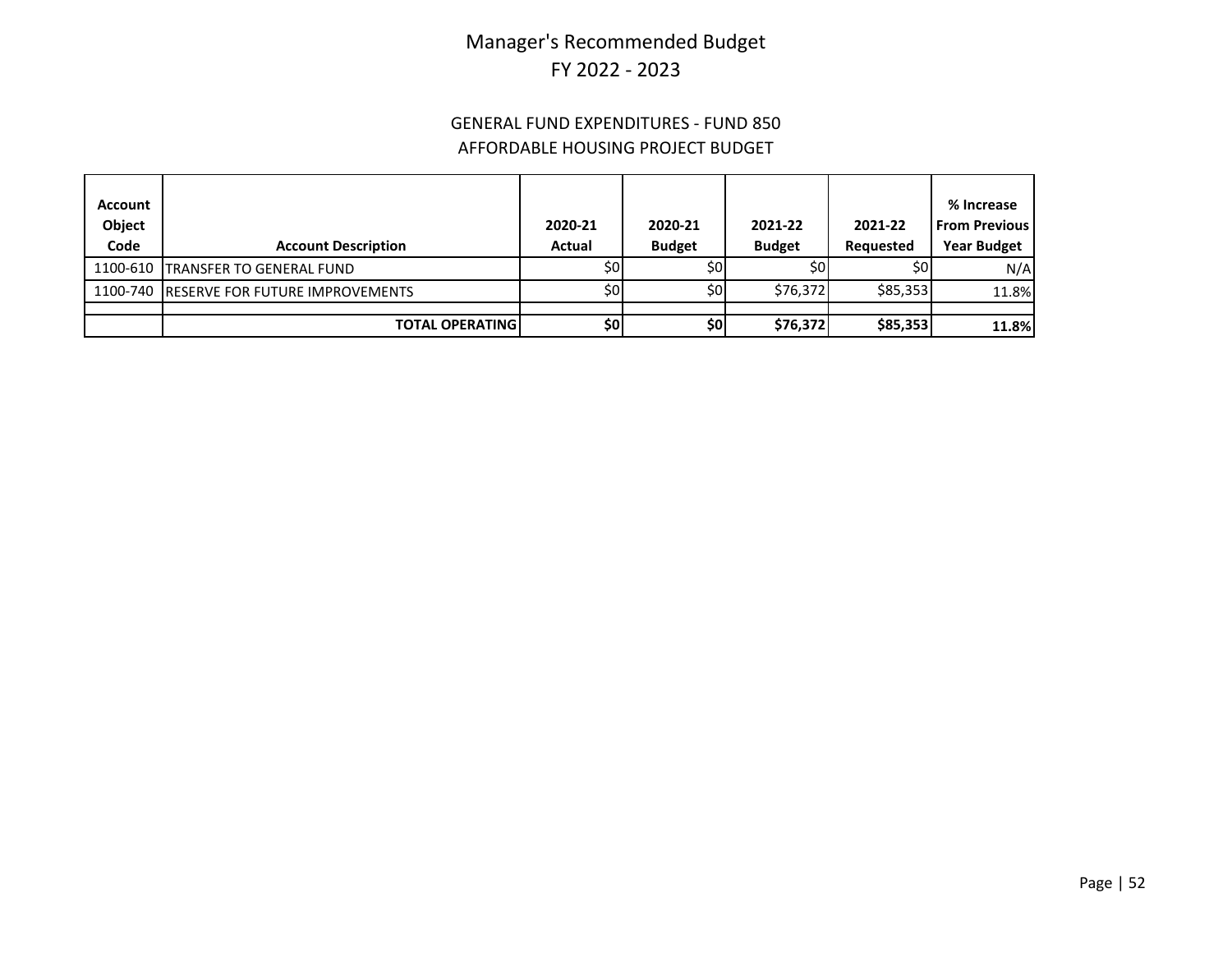#### GENERAL FUND REVENUES - FUND 860 POLICE STATION PROJECT BUDGET

| Account<br><b>Object Code</b> | <b>Account Description</b>        | 2020-21<br>Actual | 2020-21<br><b>Budget</b> | 2021-22<br><b>Budget</b> | 2022-23<br>Recommended | % Increase<br><b>From Previous</b><br><b>Year Budget</b> |
|-------------------------------|-----------------------------------|-------------------|--------------------------|--------------------------|------------------------|----------------------------------------------------------|
| 9500-95010                    | <b>TRANSFER FROM GENERAL FUND</b> | \$0               | \$0                      | \$٥                      | \$100,000              | #DIV/0!                                                  |
| 9500-95003                    | <b>DONATION</b>                   | \$0 <sub>1</sub>  | 50 <sub>1</sub>          | \$0l                     | 50 <sub>1</sub>        | N/A                                                      |
| 9555-95502                    | <b>FUND BALANCE APPROPRIATED</b>  | \$0               | \$0                      | \$0                      | \$0                    | N/A                                                      |
|                               |                                   |                   |                          |                          |                        |                                                          |
|                               | <b>TOTAL OPERATING I</b>          | \$٥               | \$0                      | \$٥                      | \$100,000              | #DIV/0!                                                  |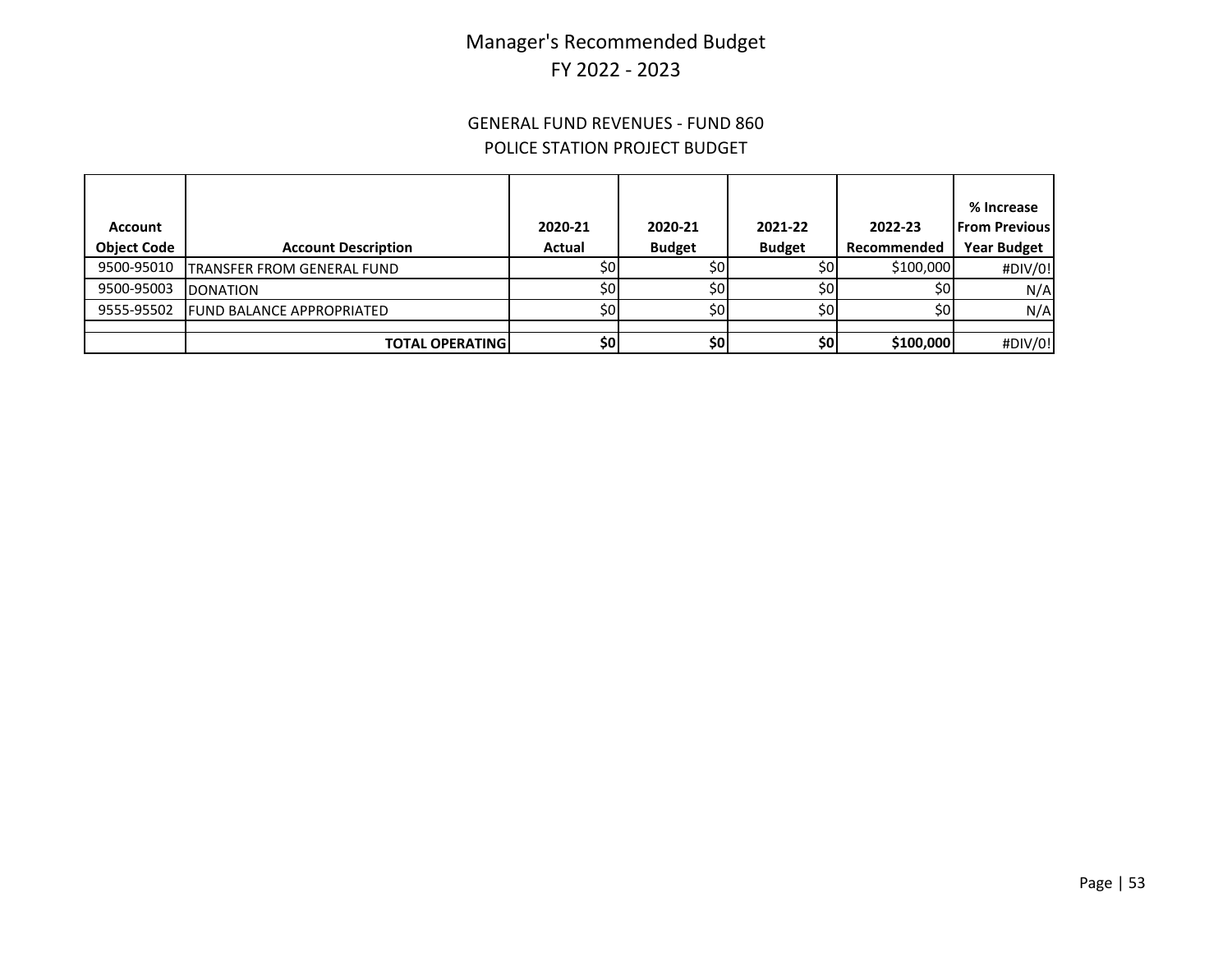#### GENERAL FUND EXPENDITURES - FUND 860 POLICE STATION PROJECT BUDGET

| Account<br>Object<br>Code | <b>Account Description</b>               | 2020-21<br>Actual | 2020-21<br><b>Budget</b> | 2021-22<br>Requested | 2022-23<br>Requested | % Increase<br><b>From Previous</b><br><b>Year Budget</b> |
|---------------------------|------------------------------------------|-------------------|--------------------------|----------------------|----------------------|----------------------------------------------------------|
|                           | 1100-610 TRANSFER TO GENERAL FUND        | \$0l              | \$0l                     | 50 <sub>1</sub>      | \$0                  | N/A                                                      |
|                           | 1100-740 RESERVE FOR FUTURE IMPROVEMENTS | \$0               | 50 <sub>1</sub>          | \$0                  | \$0                  | N/A                                                      |
|                           | 3001-000 BUILDING STUDY                  | \$0l              | \$0                      | \$0I                 | \$100,000            | #DIV/0!                                                  |
|                           |                                          |                   |                          |                      |                      |                                                          |
|                           | <b>TOTAL OPERATING</b>                   | \$0               | \$0                      | \$0                  | \$100,000            | #DIV/0!                                                  |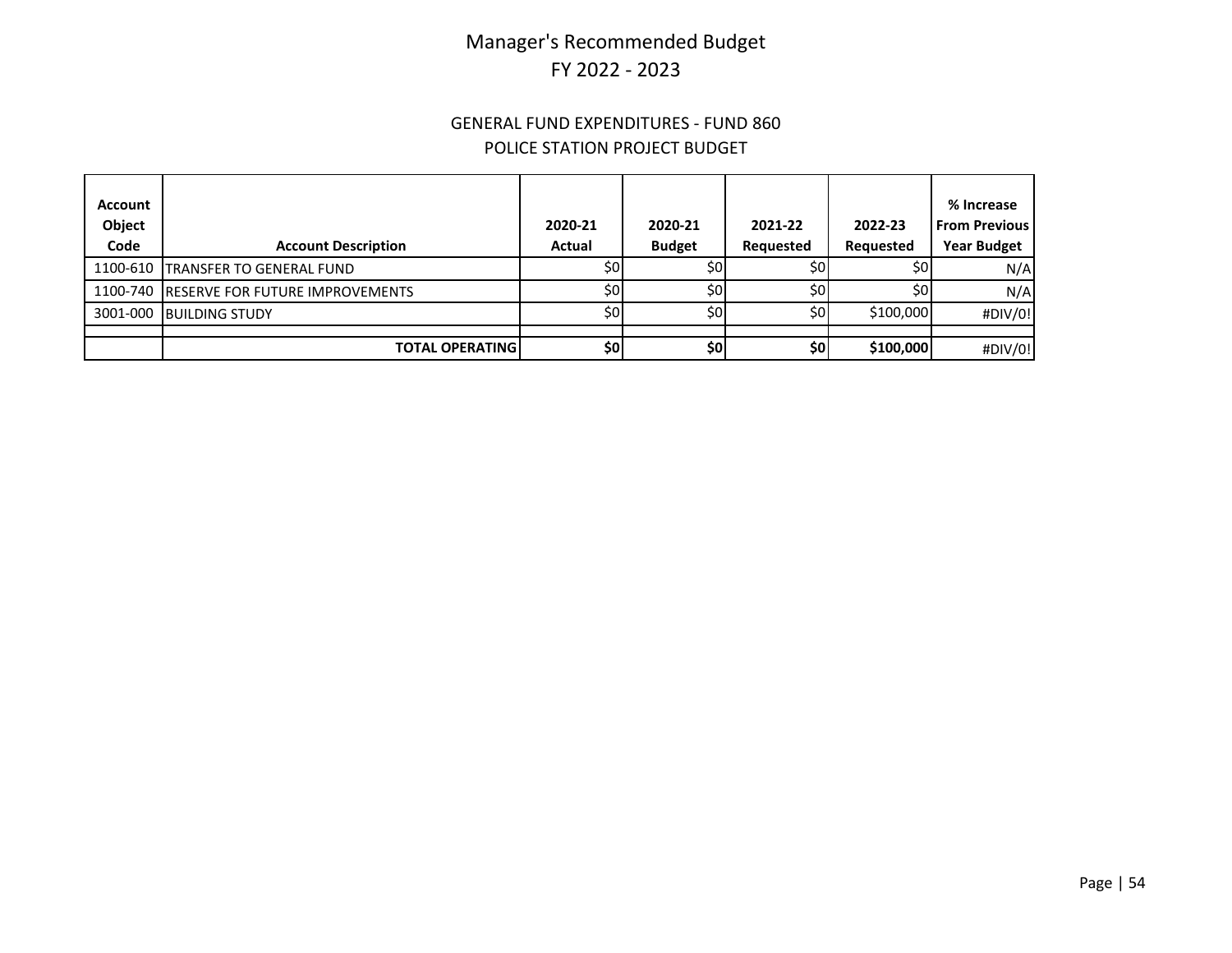### GENERAL FUND REVENUES - FUND 870 BUILDINGS AND GROUNDS PROJECT BUDGET

|                    |                                  |         |               |               |                 | % Increase           |
|--------------------|----------------------------------|---------|---------------|---------------|-----------------|----------------------|
| Account            |                                  | 2020-21 | 2020-21       | 2021-22       | 2022-23         | <b>From Previous</b> |
| <b>Object Code</b> | <b>Account Description</b>       | Actual  | <b>Budget</b> | <b>Budget</b> | Recommended     | <b>Year Budget</b>   |
| 9500-95010         | TRANSFER FROM GENERAL FUND       | \$0     | \$0           | \$٥           | \$50,000        | #DIV/0!              |
| 9500-95003         | <b>DONATION</b>                  | \$0     | \$٥           | \$٥           | \$0             | N/A                  |
| 9555-95502         | <b>FUND BALANCE APPROPRIATED</b> | \$0     | \$0           | \$٥           | 50 <sub>1</sub> | N/A                  |
|                    |                                  |         |               |               |                 |                      |
|                    | <b>TOTAL OPERATING</b>           | \$٥     | \$0           | \$0           | \$50,000        | #DIV/0!              |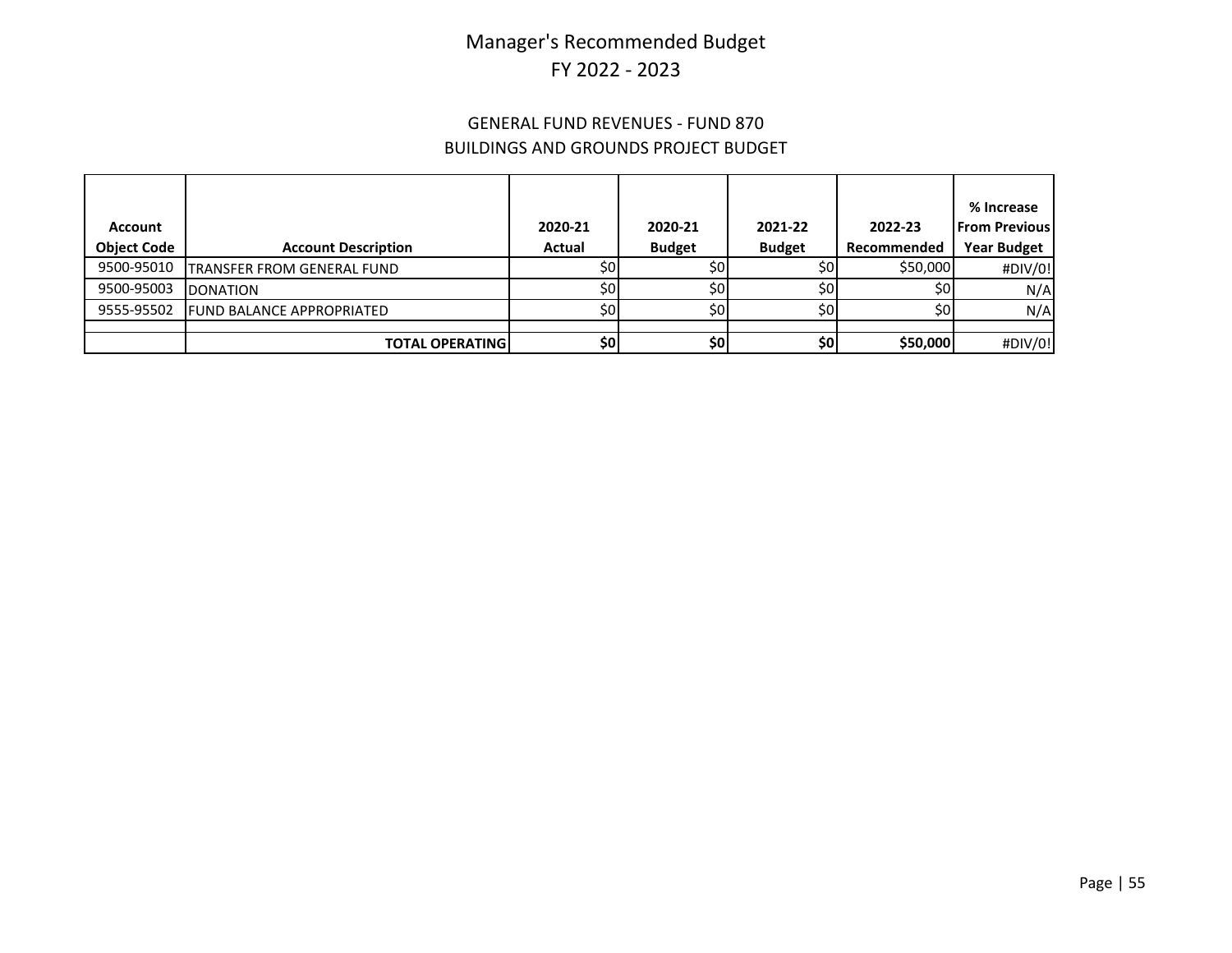### GENERAL FUND EXPENDITURES - FUND 870 BUILDINGS AND GROUNDS PROJECT BUDGET

| Account<br>Object<br>Code | <b>Account Description</b>               | 2020-21<br><b>Actual</b> | 2020-21<br><b>Budget</b> | 2021-22<br><b>Requested</b> | 2022-23<br>Requested | % Increase<br><b>From Previous</b><br><b>Year Budget</b> |
|---------------------------|------------------------------------------|--------------------------|--------------------------|-----------------------------|----------------------|----------------------------------------------------------|
|                           | 1100-610 TRANSFER TO GENERAL FUND        | \$0I                     | \$0                      | \$0                         | \$0                  | N/A                                                      |
|                           | 1100-740 RESERVE FOR FUTURE IMPROVEMENTS | \$0l                     | \$0                      | \$0 <sub>1</sub>            | 50 <sub>l</sub>      | N/A                                                      |
|                           | 3001-000 BUILDING STUDY - SHOP           | \$0                      | \$0                      | \$0                         | \$50,000             | #DIV/0!                                                  |
|                           |                                          |                          |                          |                             |                      |                                                          |
|                           | <b>TOTAL OPERATING</b>                   | \$0]                     | \$0                      | \$0                         | \$50,000             | #DIV/0!                                                  |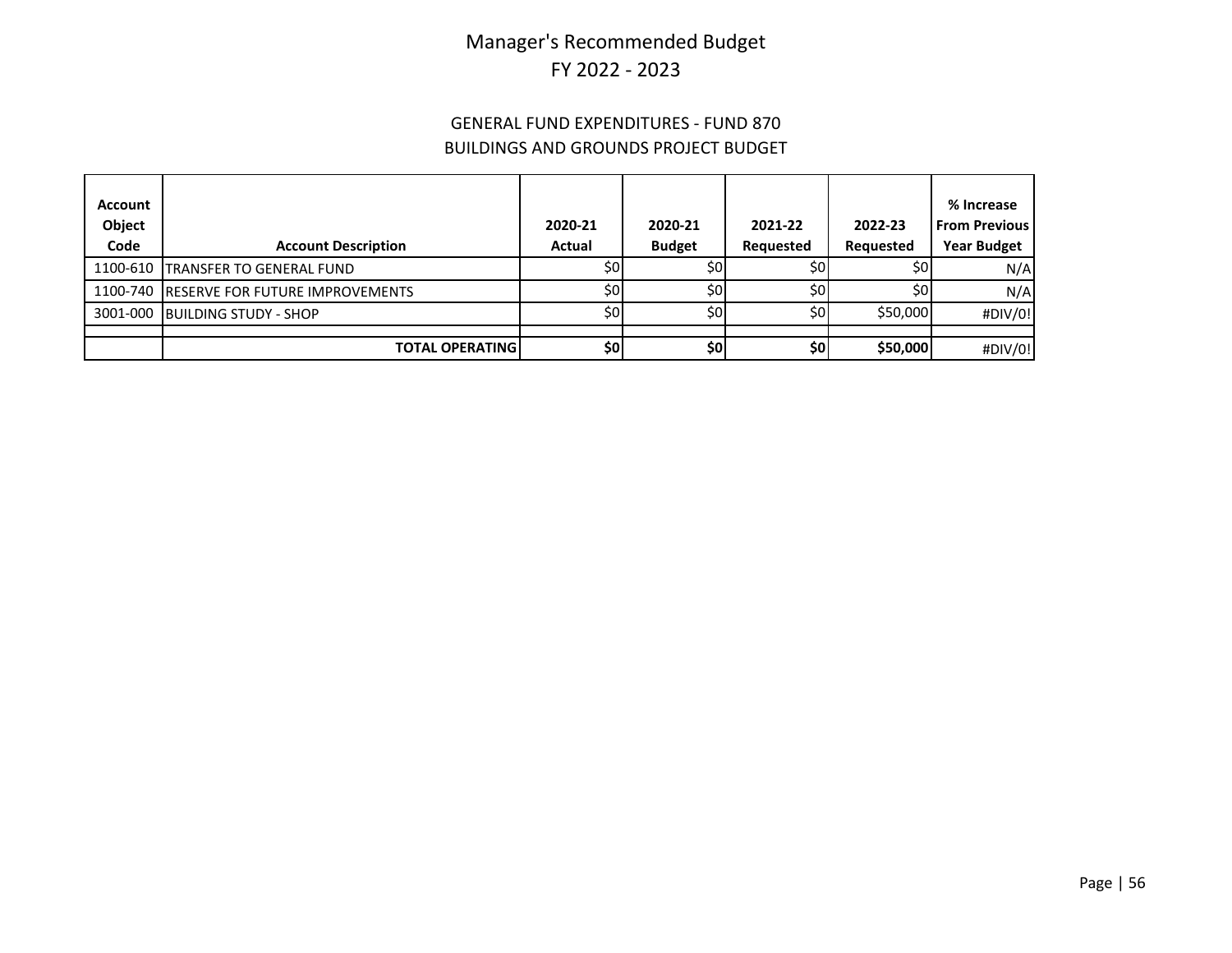### GENERAL FUND REVENUES - FUND 990 PARKS AND RECREATION PROJECT BUDGET

| <b>Account Object</b><br>Code | <b>Account Description</b>        | 2020-21<br>Actual | 2020-21       | 2021-22<br><b>Budget</b> | 2022-23<br>Recommended | % Increase<br><b>From Previous</b><br><b>Year Budget</b> |
|-------------------------------|-----------------------------------|-------------------|---------------|--------------------------|------------------------|----------------------------------------------------------|
|                               |                                   |                   | <b>Budget</b> |                          |                        |                                                          |
| 9500-95010                    | <b>TRANSFER FROM GENERAL FUND</b> | 50 <sub>1</sub>   | \$٥           | \$175,000                | \$775,000              | 342.9%                                                   |
| 9500-95003                    | <b>DONATION</b>                   | \$50,000          | \$50,000      | SOI                      | \$0                    | N/A                                                      |
| 9555-95502                    | <b>FUND BALANCE APPROPRIATED</b>  | \$0               | \$0l          |                          | \$0                    | N/A                                                      |
|                               |                                   |                   |               |                          |                        |                                                          |
|                               | <b>TOTAL OPERATING</b>            | \$50,000          | \$50,000      | \$175,000                | \$775,000              | 342.9%                                                   |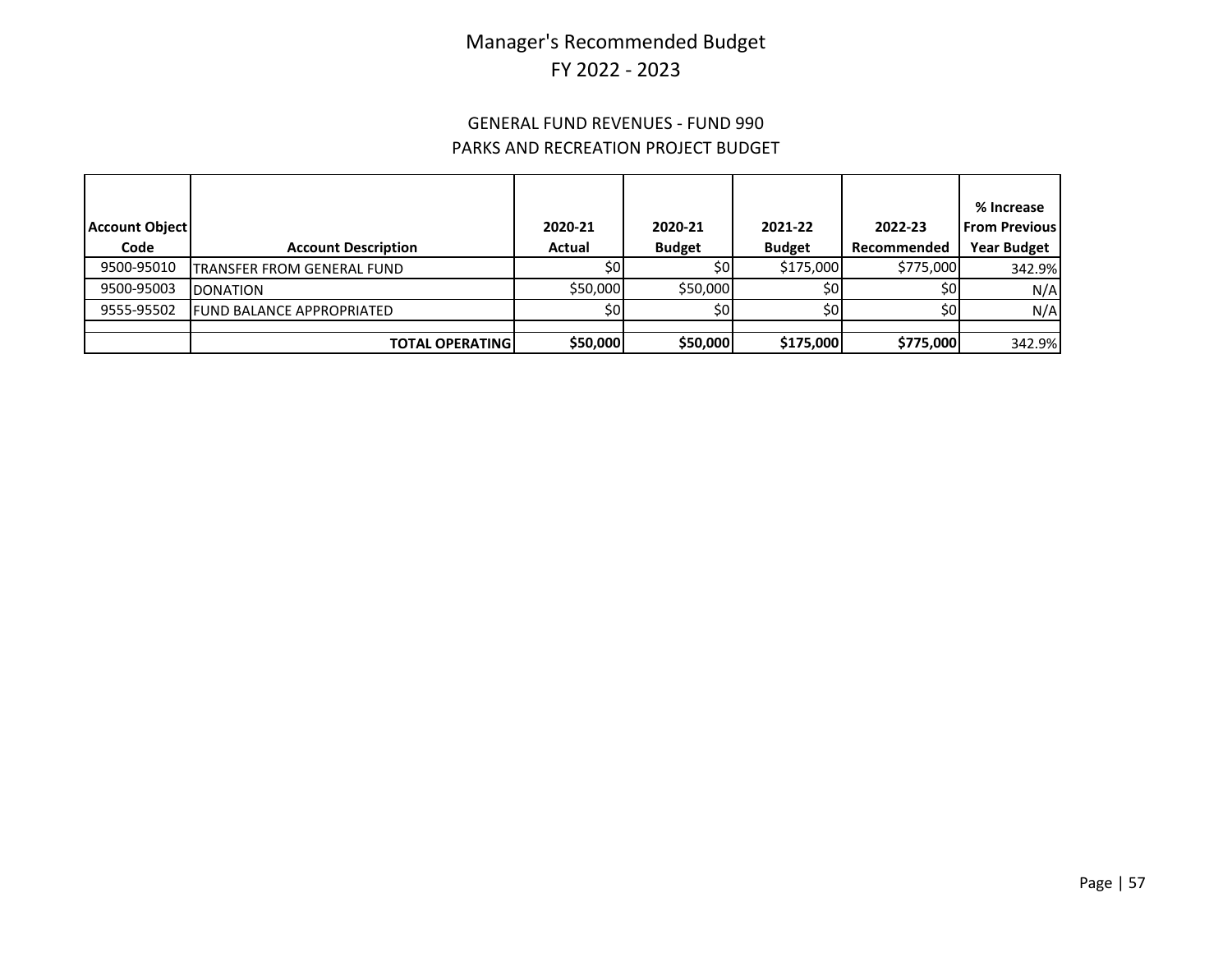### GENERAL FUND EXPENDITURES - FUND 990 PARKS AND RECREATION PROJECT BUDGET

| Account<br>Object<br>Code | <b>Account Description</b>             | 2020-21<br>Actual | 2020-21<br><b>Budget</b> | 2021-22<br>Requested | 2022-23<br>Requested | % Increase<br><b>From Previous</b><br><b>Year Budget</b> |
|---------------------------|----------------------------------------|-------------------|--------------------------|----------------------|----------------------|----------------------------------------------------------|
| 1100-610                  | TRANSFER TO GENERAL FUND               | \$0               | \$0                      | \$0                  | \$0 <sub>1</sub>     | N/A                                                      |
| 1100-740                  | <b>RESERVE FOR FUTURE IMPROVEMENTS</b> | \$0               | \$0                      | \$0                  | \$0                  | N/A                                                      |
| 3001-000                  | <b>GENERAL MAINTENANCE</b>             | \$0               | \$50,000                 | \$0                  | \$0                  | N/A                                                      |
| 3001-100                  | KIWANIS PARK BATHROOMS                 | \$0               | \$0                      | \$75,000             | \$0                  | N/A                                                      |
| 3001-200                  | LEWIS FREEMAN PARK                     | \$0               | \$٥                      | \$100,000            | \$50,000             | $-50.0%$                                                 |
|                           | <b>PLAYGROUND IMPROVEMENTS</b>         | \$0               | \$0                      | \$0                  | \$100,000            | #DIV/0!                                                  |
|                           | <b>TENNIS COURTS</b>                   | \$0               | \$0                      | \$0                  | \$125,000            | #DIV/0!                                                  |
|                           | <b>COMMUNITY HOUSE</b>                 | \$0               | \$0                      | \$0                  | \$500,000            | #DIV/0!                                                  |
|                           | <b>TOTAL OPERATING</b>                 | \$0               | \$50,000                 | \$175,000            | \$775,000            | 342.9%                                                   |